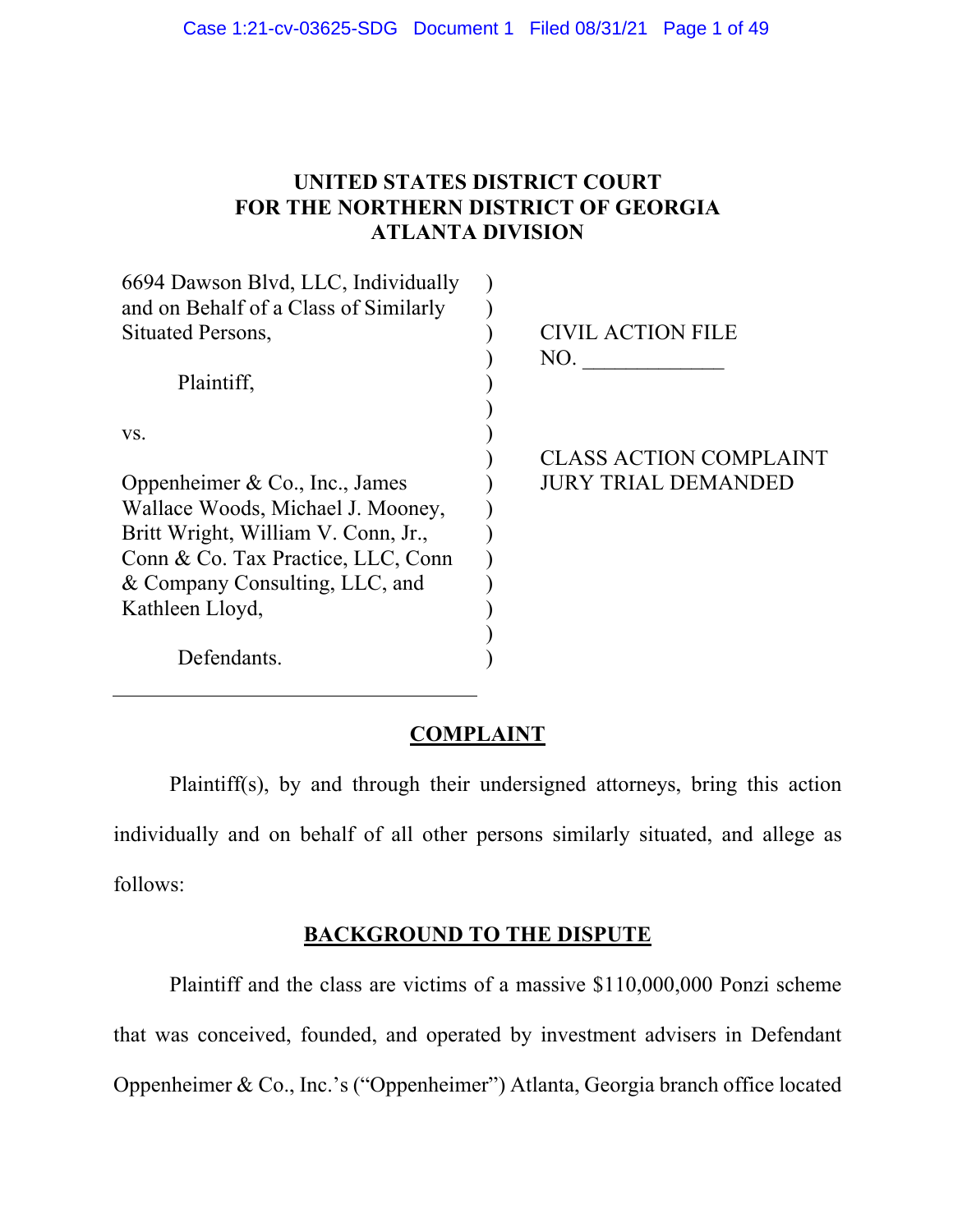at 3414 Peachtree Road, Atlanta, Georgia, 30326. The architect and mastermind of the Ponzi scheme, John J. Woods ("Woods"), was an investment adviser at Oppenheimer at all times from January 2003 through December 31, 2016. In 2008, while registered as an investment adviser at Oppenheimer, Woods founded "Horizon Private Equity, III, LLC" and began illegally marketing the unapproved "Horizon Private Equity" security to Oppenheimer's customers as well as the investing public.

Woods made no effort to hide his scheme from Oppenheimer's management -- going so far as to rent office space for his scheme next door to Oppenheimer's branch office at 3414 Peachtree Road, Atlanta, Georgia, 30326. From 2008 through December 31, 2016, Oppenheimer's management actively aided Woods, his brother James Wallace Woods ("Jim Woods"), and his cousin Michael J. Mooney ("Mooney") (all of whom were investment advisers in Oppenheimer's Atlanta branch office) in funneling investor money into the Horizon Private Equity Ponzi scheme. In December 2016, having full knowledge that Woods was operating a secret, illegal "private equity fund," Oppenheimer took steps to conceal the Ponzi scheme from the regulators and investing public by permitting Woods to quietly resign from Oppenheimer without reporting the wrongdoing to regulators and the investing public, as required by law. For nearly five more years, the Horizon Private Equity Ponzi scheme, which was conceived, founded, and operated by employees in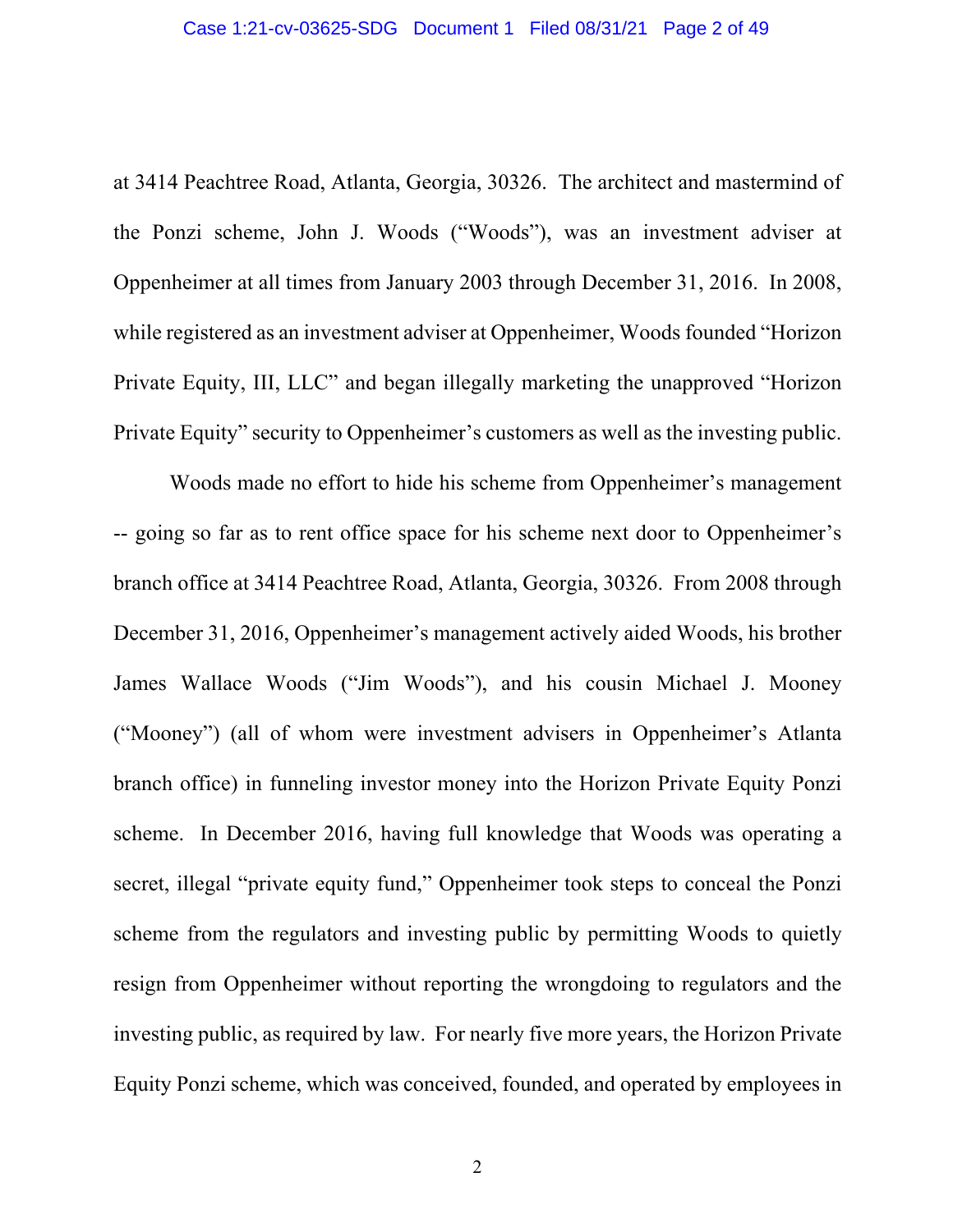Oppenheimer's Atlanta, Georgia branch office, continued raising money from unsuspecting investors through Southport Capital, a Registered Investment Advisory firm with offices across the United States.

On August 20, 2021, the Securities & Exchange Commission ("SEC") brought a civil action against Woods, Livingston Group Asset Management Co., d/b/a Southport Capital ("Southport Capital"), and Horizon Private Equity, III, LLC ("HPE III") for violations of federal securities fraud and moved for emergency relief including asset freeze, appointment of receivership, and a full accounting. The SEC's Complaint, based on sworn affidavits from FBI agents and insiders, a review of bank statements, and interviews with investors in the Ponzi scheme, alleges that "John Woods has been running a massive Ponzi scheme for over a decade" and that "[a]s of the end of July 2021, investors in the Ponzi scheme were owed over \$110,000,000 in principal."

The SEC further alleged that "many of the victims are elderly retirees who were preyed upon" by Woods and other advisers, who falsely and fraudulently represented to them that "they would receive returns of 6-7% interest, guaranteed for two to three years" and that their money would be invested in "government bonds, stocks, or small real estate projects." In reality, the Ponzi scheme had not made any significant profits from legitimate investments and "instead a very large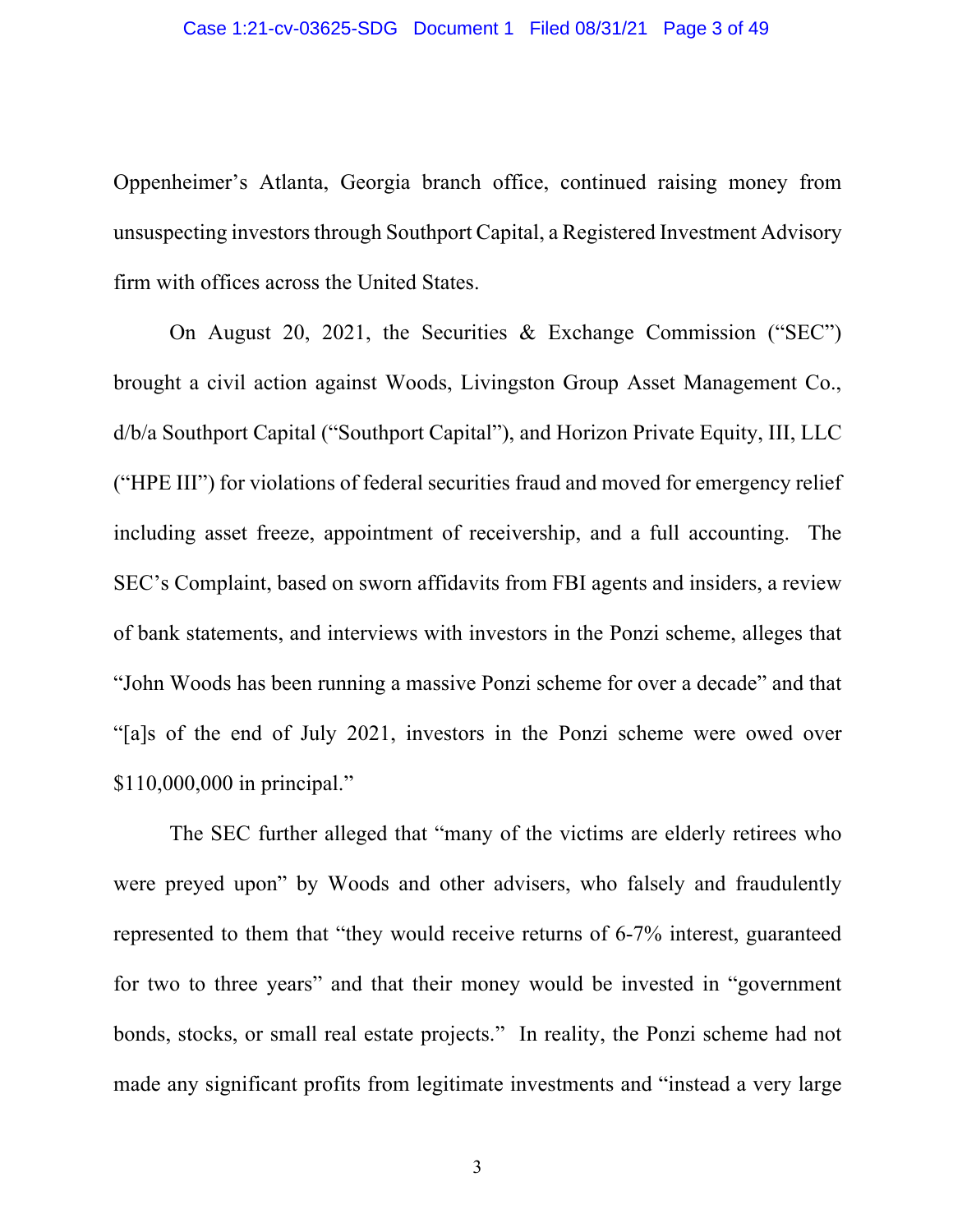percentage of purported 'returns' to earlier investors were simply paid out of new investor money." The SEC analyzed in detail Horizon Private Equity's investments and transactions from January 1, 2019 to the present and concluded that "as of the end of July 2021, Horizon had liquid assets worth less than \$16 million" and "owed investors more than \$110 million in principal."

Woods was not the only adviser improperly advising customers to invest in his Horizon Private Equity Ponzi scheme. Throughout the entirety of the decadelong Ponzi scheme, Woods relied on investment advisers at Southport Capital as Horizon's "sales team." Defendants Jim Woods, Mooney, and Britt Wright ("Wright") (the "Adviser Defendants"), as well as other advisers to be identified, were paid huge commissions in return for placing their customers in this unapproved, unregistered scheme. Their selling of the Horizon Private Equity Ponzi scheme violated a host of securities laws, constituted wire and mail fraud, and constituted a breach of the fiduciary duties owed to all of their customers.

The success of this decade-long Ponzi scheme also required the active participation of other third-party professionals, in addition to Oppenheimer. Woods utilized outside accountants, Defendants William V. Conn, Jr. ("Conn"), Conn & Co. Tax Practice, LLC ("Conn Tax"), Conn & Company Consulting, LLC ("Conn Consulting"), and Kathleen Lloyd ("Lloyd") (the "Accounting Defendants"), to hide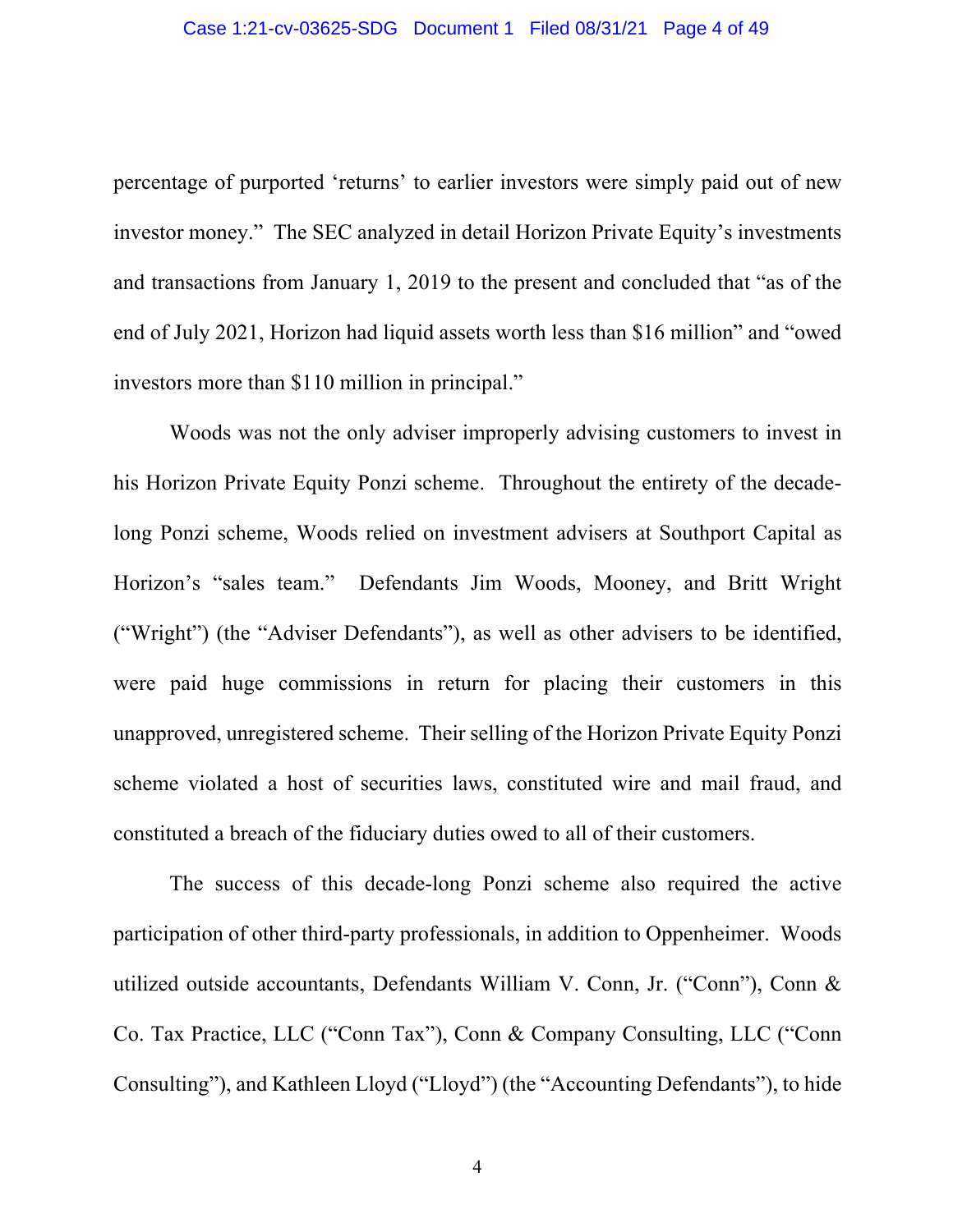his involvement in Horizon Private Equity from the SEC. The Accounting Defendants authorized Woods to utilize their names as officers and registered agents of the various corporate entities required to operate the Horizon Private Equity Ponzi scheme. The SEC alleges that Conn's involvement in Horizon Private Equity "appears to have been a sham to avoid detection of Woods's undisclosed outside business activities..." The Accounting Defendants also assisted Woods and other Southport Capital employees with the management and operations of the Horizon Private Equity Ponzi scheme by preparing IRS Form 1099-INTs for Horizon Private Equity investors, monthly principal and interest reconciliations, monthly distribution of interest payments, and federal and state tax returns and K-1s for the Horizon Private Equity Ponzi scheme entities throughout the time period.

The allegations herein are taken from original documents in possession of Plaintiffs, as well as sworn testimony and documentation attached to and made public in filings submitted in the proceeding styled *Securities and Exchange Commission v. John J. Woods, et al.,* Case No. 1:21-cv-03413-SDG, in the United States District Court for the Northern District of Georgia.

## **PARTIES, JURISDICTION AND VENUE**

1.

Plaintiff 6694 Dawson Blvd, LLC is a Georgia limited liability company. Its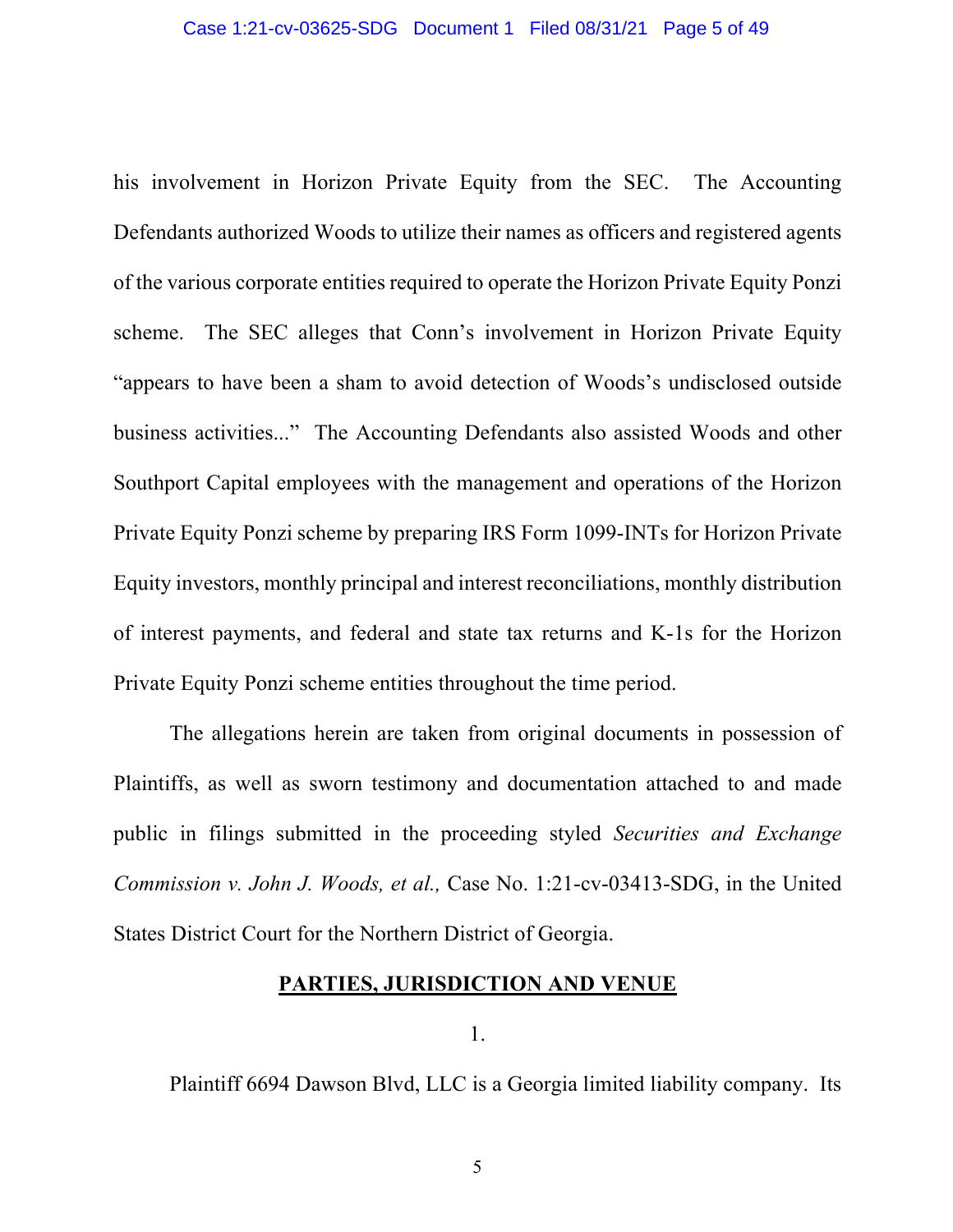members are residents of the State of Georgia.

2.

Defendant Oppenheimer & Co., Inc., which describes itself as "a leading global full-service brokerage and investment bank," operates from a regional branch office at 3414 Peachtree Road, Atlanta, Georgia, 30326. Oppenheimer is a subsidiary of Oppenheimer Holdings, Inc., a publicly traded company listed on the New York Stock Exchange (NYSE "OPY").

## 3.

Defendant James Wallace Woods is a resident of Marietta, Cobb County, Georgia.

#### 4.

Defendant Michael J. Mooney is a resident of Woodstock, Cherokee County, Georgia.

5.

Defendant Britt Wright is a resident of Pfafftown, Forsyth County, North Carolina.

6.

Defendant William V. Conn, Jr. is a resident of Sandy Springs, Fulton County, Georgia.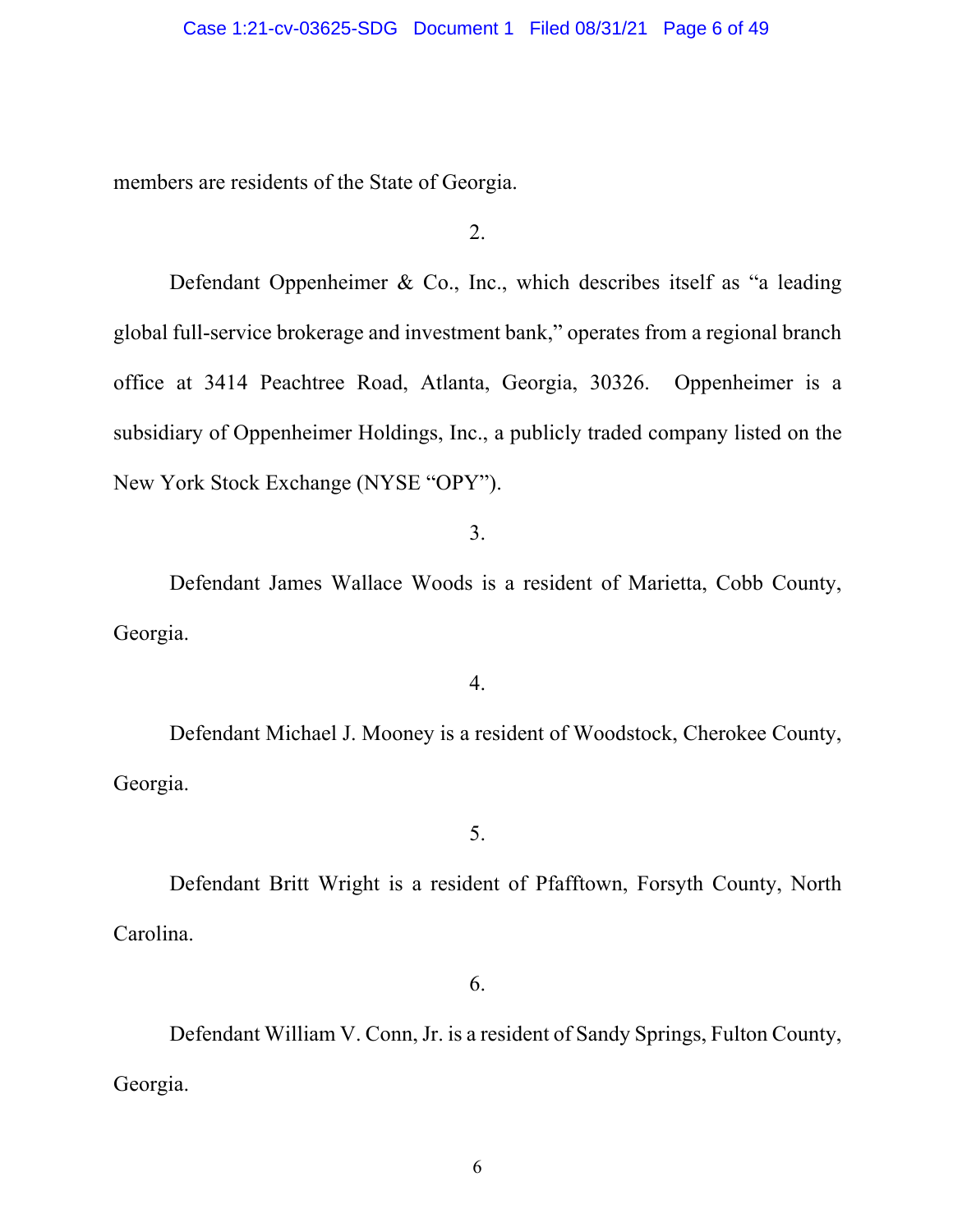Defendant Conn & Co. Tax Practice, LLC is a Georgia limited liability company with its principal place of business at 800 Mt. Vernon Highway, Suite 380, Atlanta, Fulton County, Georgia.

## 8.

Defendant Conn & Company Consulting, LLC is a Georgia limited liability company with its principal place of business at 800 Mt. Vernon Highway, Suite 380, Atlanta, Fulton County, Georgia.

#### 9.

Defendant Kathleen Lloyd is a resident of Cumming, Forsyth County, Georgia.

## 10.

This Court has original jurisdiction over this class action under 28 U.S.C. §  $1332(d)(2)(a)$ ,  $(d)(5)(b)$ ,  $(d)(6)$  because (i) members of the class of plaintiffs are citizens of States different than the Defendants; (ii) there are 100 or more class members; and (iii) there is an aggregate amount in controversy of at least \$5,000,000, exclusive of interest and costs.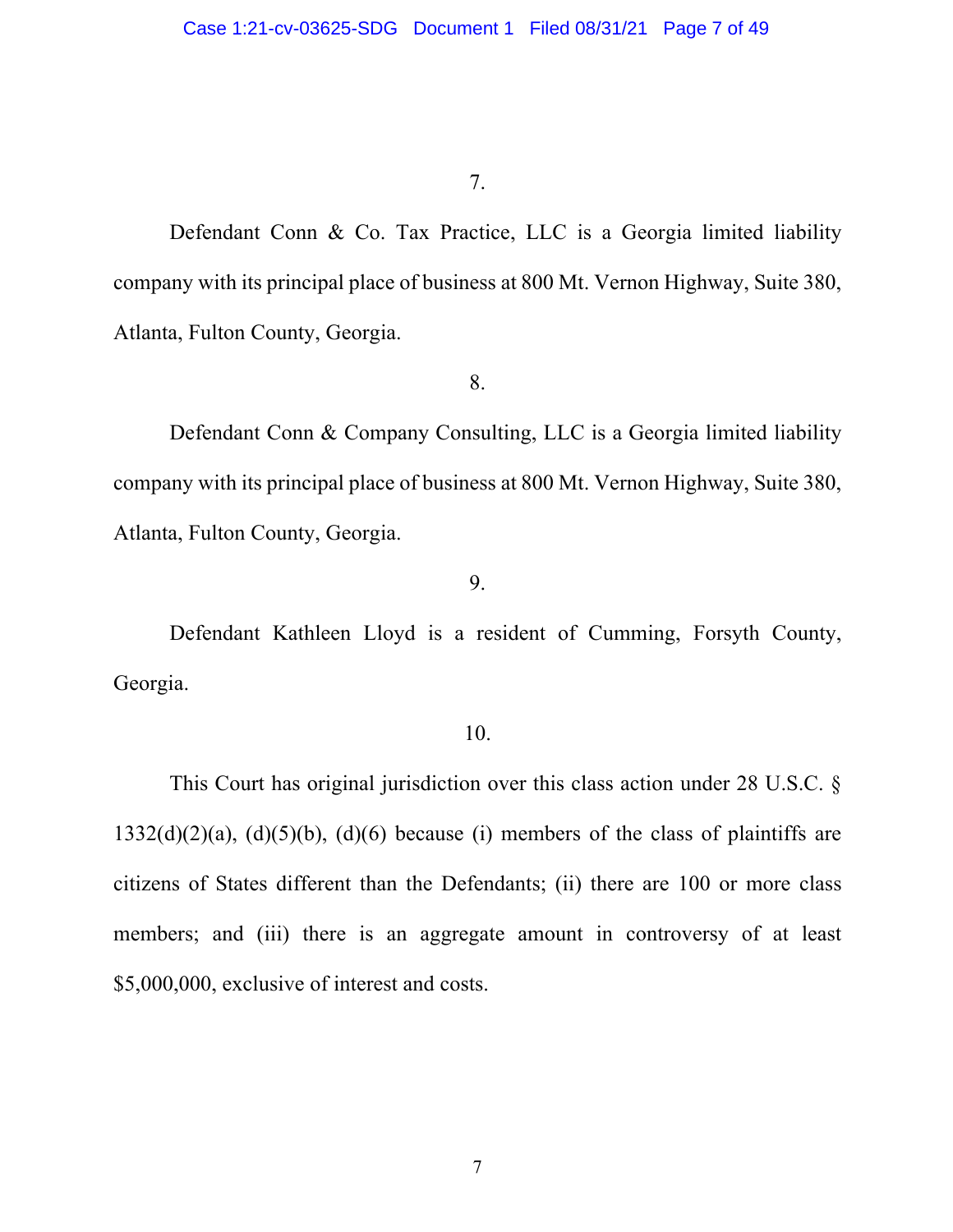Venue is proper in this Court because Defendants conduct business in this District and a substantial part of the events giving rise to the claim occurred in this District.

## **CLASS ACTION ALLEGATIONS**

#### 12.

This action is brought and may properly proceed as a class action, pursuant to the provisions of Fed. R. Civ. P. 23.

#### 13.

Plaintiff brings this case on behalf of a class composed of all investors in Horizon Private Equity from 2008 through present, excluding Defendants and Horizon's related parties. As to Oppenheimer, the class is composed of all investors in Horizon Private Equity from 2008 through present, excluding Defendants and Horizon's related parties, that are not subject to mandatory FINRA arbitration.

#### 14.

This action is properly maintainable as a class action. Publicly filed records indicate that the class consists of at least 400 individuals and/or entities who invested in Horizon, minus the Defendants and related parties. Class members are so numerous that their individual joinder is impracticable. A class action is superior to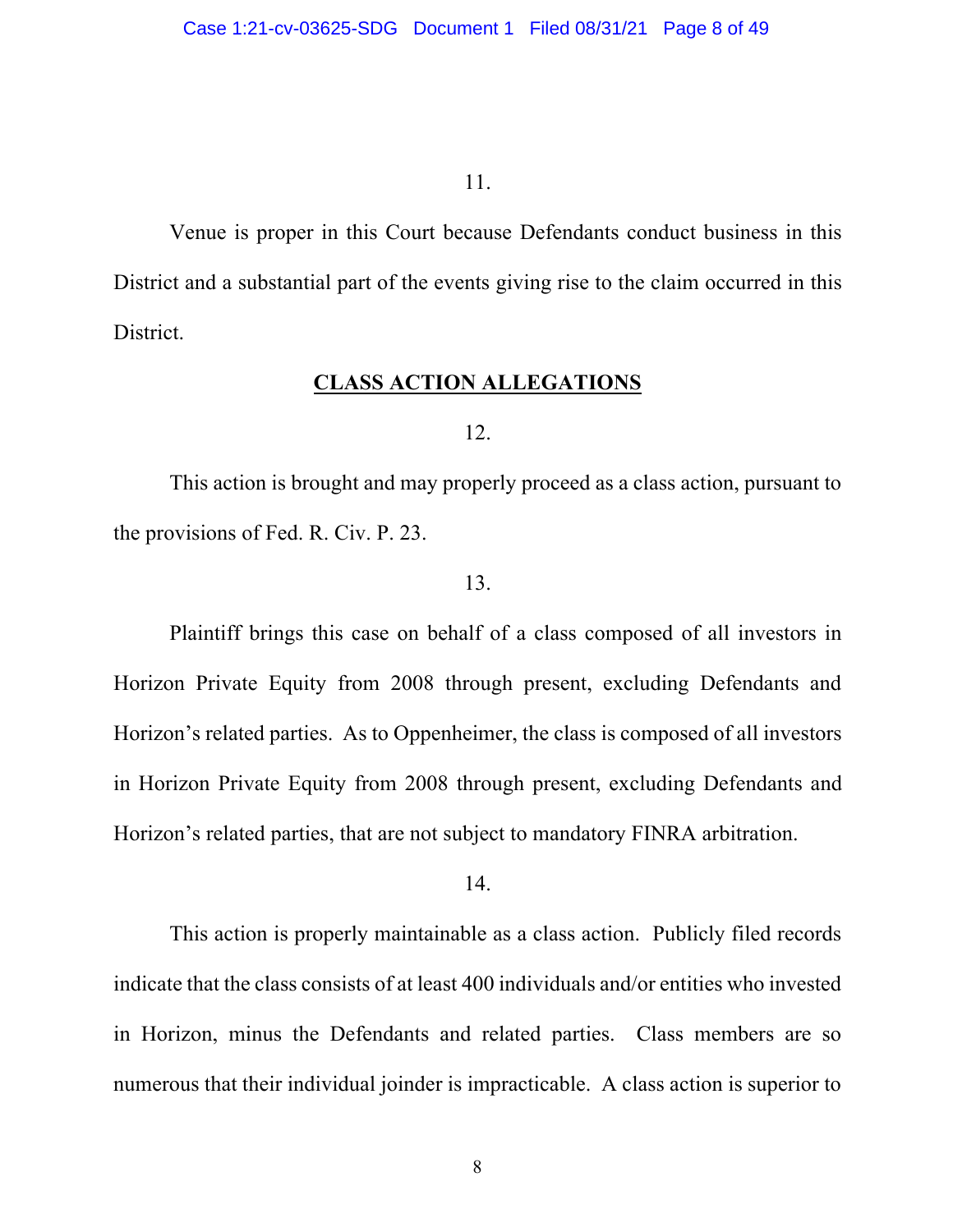other available means for a fair and efficient adjudication of this controversy. Absent a class action, the costs and risks of litigating individual claims against Defendants would ensure that, as a practical matter, most or all class members will be unable to enforce their contractual and other rights.

#### 15.

This action does not present difficulties in management that would preclude class treatment. The Defendants' breaches of duties, acts constituting the procurement of breach of duties, negligence, and acts giving rise to violations of Georgia RICO are identical for all class members. Further, there is no particularized knowledge or other elements that would require individual testimony from all of the class members.

#### 16.

Rule  $23(a)(2)$  and Rule  $23(b)(3)$  are both satisfied because there are questions of law and fact which are common to the class and which predominate over questions affecting any individual class member. The common questions include the following:

(a) whether the Defendants' actions procured breaches of fiduciary duty by Woods and other investment advisers involved in the sale of Horizon Private Equity investments to the class;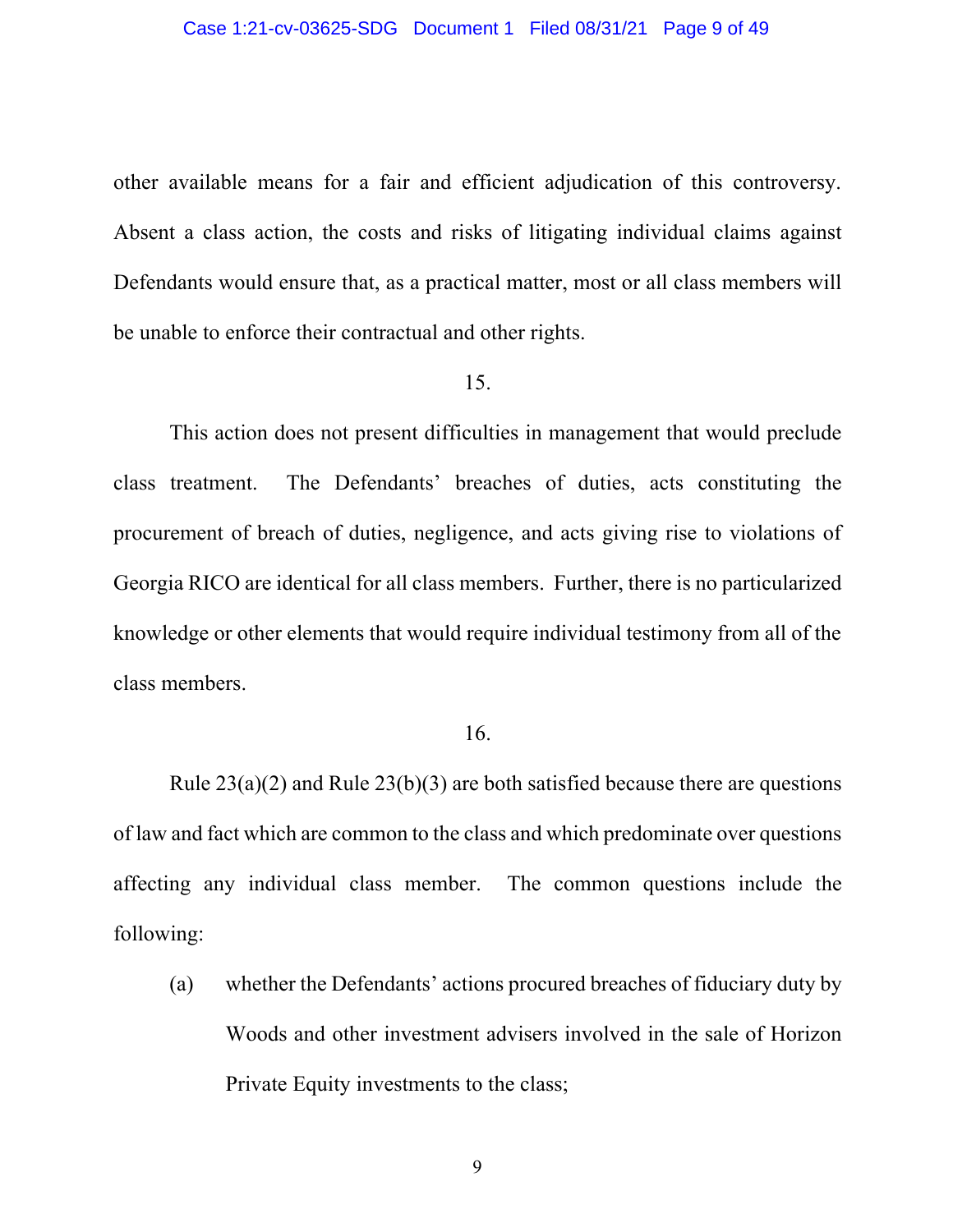- (b) whether the Defendants' actions constitute negligence and/or breach of a duty to the class; and
- (c) whether the Defendants' acts give rise to liability under the Georgia RICO statute; and, if so, whether the class members have suffered injury and damages by reason of Defendants' breaches.

The questions of law and fact that are common to the class, including those set forth above, predominate over any questions affecting only individual members. Plaintiff's claims and the claims of members of the Class all derive from a common nucleus of operative fact. The common questions include the following:

- (a) whether the Defendants' actions procured breaches of fiduciary duty by Woods and other investment advisers involved in the sale of Horizon Private Equity investments to the class;
- (b) whether the Defendants' actions constitute negligence and/or breach of a duty to the class;
- (c) whether the Defendants' acts give rise to liability under the Georgia RICO statute; and, if so,
- (d) whether the class members have suffered injury and damages by reason of Defendants' breaches.

<sup>17.</sup>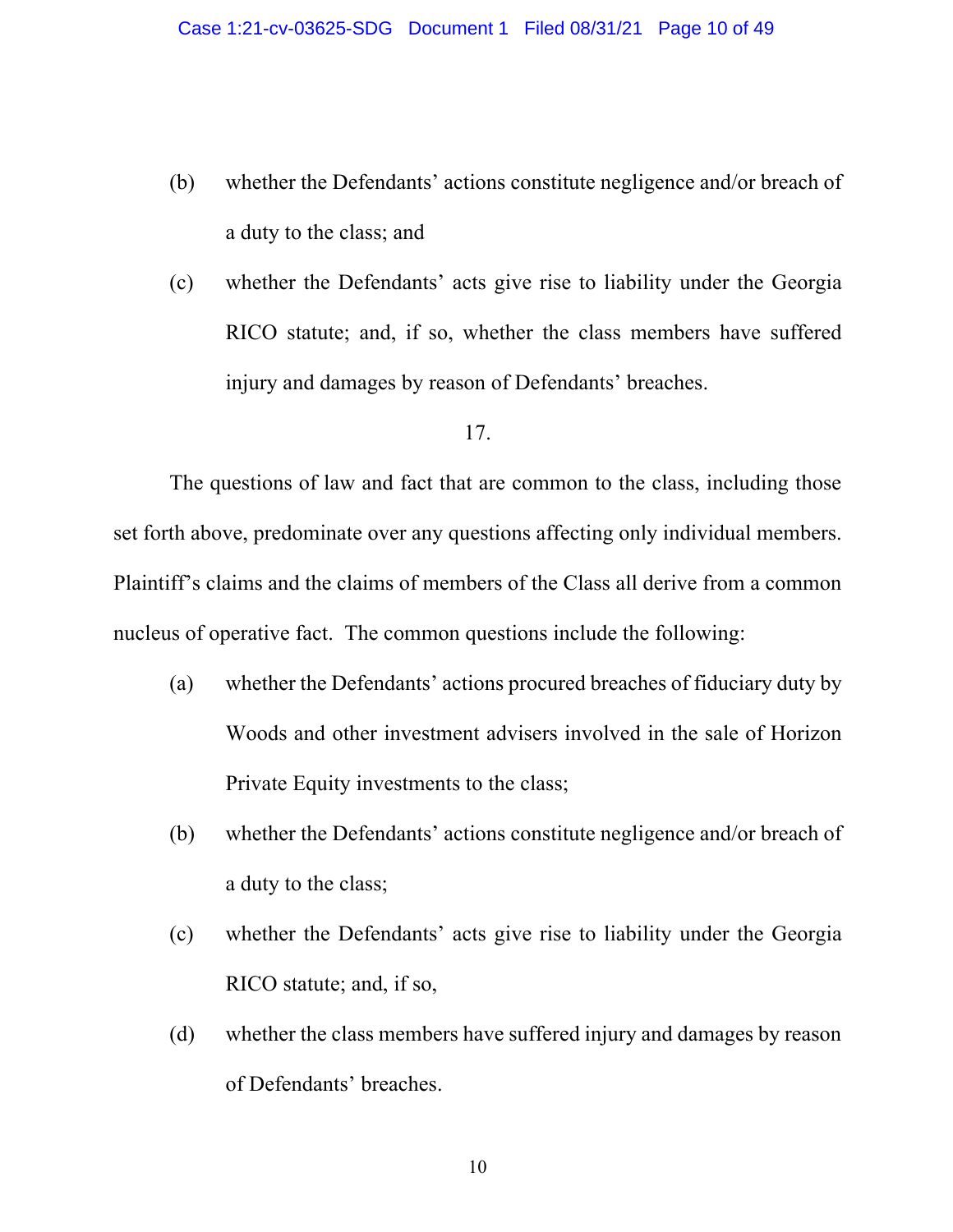The named plaintiff will fairly and adequately protect and represent the interests of the class because it has suffered injuries typical of those suffered by other class members, is committed to obtaining just relief for all class members, and has retained counsel experienced in class action litigation to represent the class.

#### 19.

Furthermore, the prosecution of separate actions by individual members of the class would create the risk of inconsistent or varying adjudications with respect to individual members of the class which would establish incompatible standards of conduct for Defendants, or adjudications with respect to individual members of the class which would as a practical matter be dispositive of the interests of the other members not parties to the adjudications or substantially impair or impede their ability to protect their interests.

#### 20.

Individual litigation of the legal and factual issues raised by the conduct of Defendants would increase delay and expense to all parties and to the court system. The class action device presents far fewer management difficulties and provides the benefits of a single, uniform adjudication, economies of scale and comprehensive supervision by a single court. Given the identical nature of class members' claims,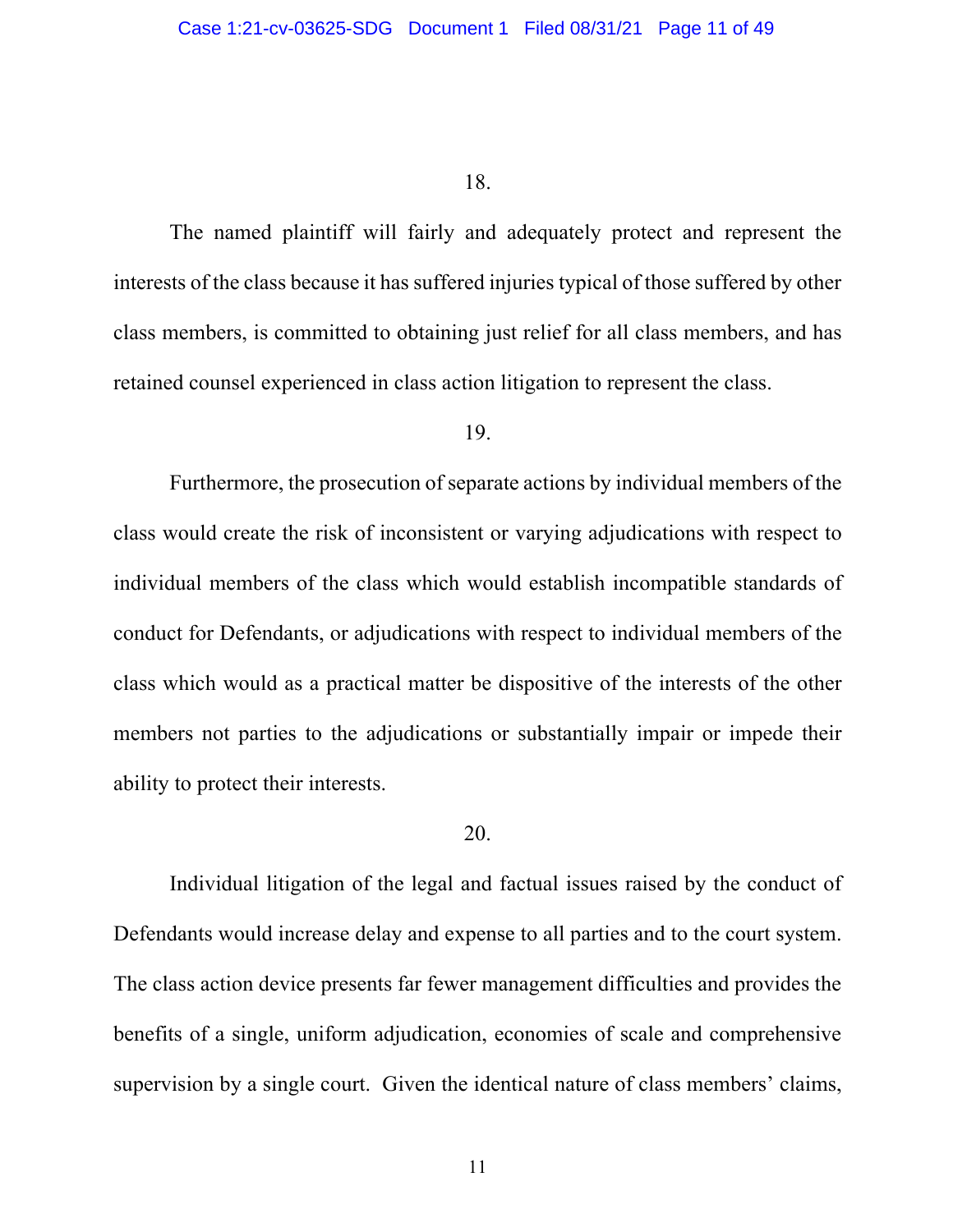and the absence of material differences in the state and common laws upon which class members' claims are based, a class will be easily managed by the Court and the parties*.*

#### **THE HORIZON PRIVATE EQUITY PONZI SCHEME**

#### 21.

Plaintiff and the class members are victims of a massive \$110,000,000 Ponzi scheme that was conceived, founded, and operated by investment advisers in Oppenheimer's Atlanta, Georgia branch office located at 3414 Peachtree Road, Atlanta, Georgia, 30326.

#### 22.

The architect and mastermind of the Ponzi scheme, Woods, was registered as an investment adviser at Oppenheimer at all times from January 2003 through December 31, 2016.

#### 23.

In 2008, while serving as an investment adviser at Oppenheimer, Woods founded "Horizon Private Equity, III, LLC" and began marketing "Horizon Private Equity" to his Oppenheimer customers and the investing public.

#### 24.

Woods made no effort to hide his involvement in the Horizon Private Equity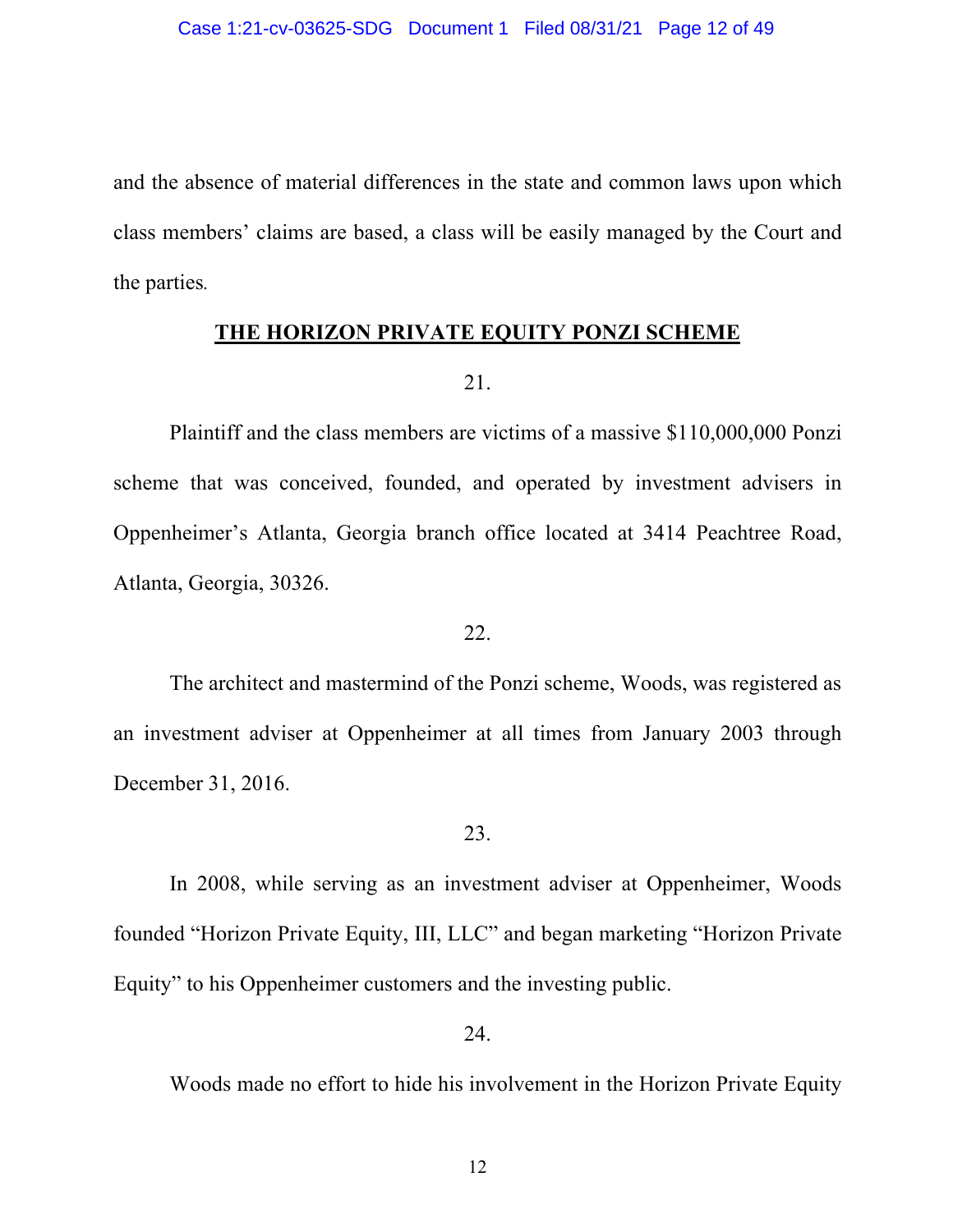Ponzi scheme from Oppenheimer's management -- going so far as to rent office space for his "selling away" scheme next door to Oppenheimer's branch office at 3414 Peachtree Road, Atlanta, Georgia, 30326. Woods and other Horizon Private Equity fundraisers walked freely between the two offices and mingled on a daily basis with the Oppenheimer branch manager charged with supervising Woods.

#### 25.

From 2008 through December 31, 2016, Oppenheimer's management turned a blind eye while Woods, his brother, Jim Woods, and his cousin, Mooney (all of whom were investment advisers in Oppenheimer's Atlanta branch office) funneled investor money into the Horizon Private Equity Ponzi scheme while working from Oppenheimer's Atlanta branch office.

#### 26.

In December 2016, with full knowledge that Woods was operating a secret, illegal "private equity fund," Oppenheimer actively concealed the Ponzi scheme from the regulators and investing public by permitting Woods to quietly resign from Oppenheimer without reporting the wrongdoing to regulators and the investing public, as required by law. Oppenheimer did so to protect itself from the substantial liability it knew it would face if it disclosed the selling away scheme.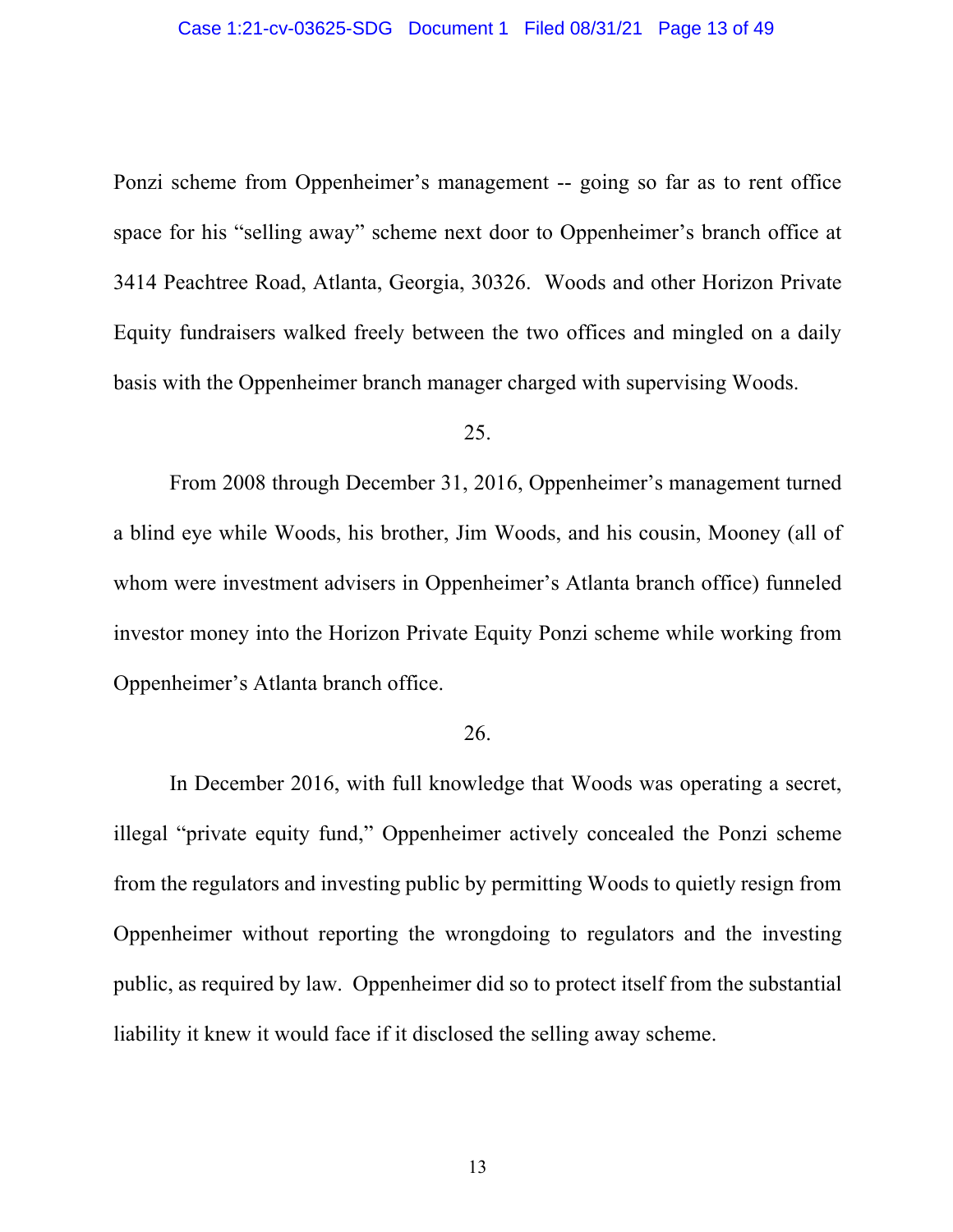For nearly five more years, the Horizon Private Equity Ponzi scheme, which was conceived, founded, and operated by employees in Oppenheimer's Atlanta, Georgia branch office, continued raising money from unsuspecting investors.

#### 28.

On August 20, 2021, the United States Securities & Exchange Commission ("SEC") brought a civil action against Woods, Southport Capital, and HPE III for violations of federal securities fraud and moved for emergency relief including an asset freeze, appointment of receivership, and a full accounting.

#### 29.

The SEC's Complaint, based on sworn affidavits from FBI agents and insiders, a review of bank statements, and interviews with investors in the Ponzi scheme, alleges that "John Woods has been running a massive Ponzi scheme for over a decade" and that "[a]s of the end of July 2021, investors in the Ponzi scheme were owed over \$110,000,000 in principal."

#### 30.

The SEC further alleged that "many of the victims are elderly retirees who were preyed upon" by Woods and other advisers, who falsely and fraudulently represented to them that "they would receive returns of 6-7% interest, guaranteed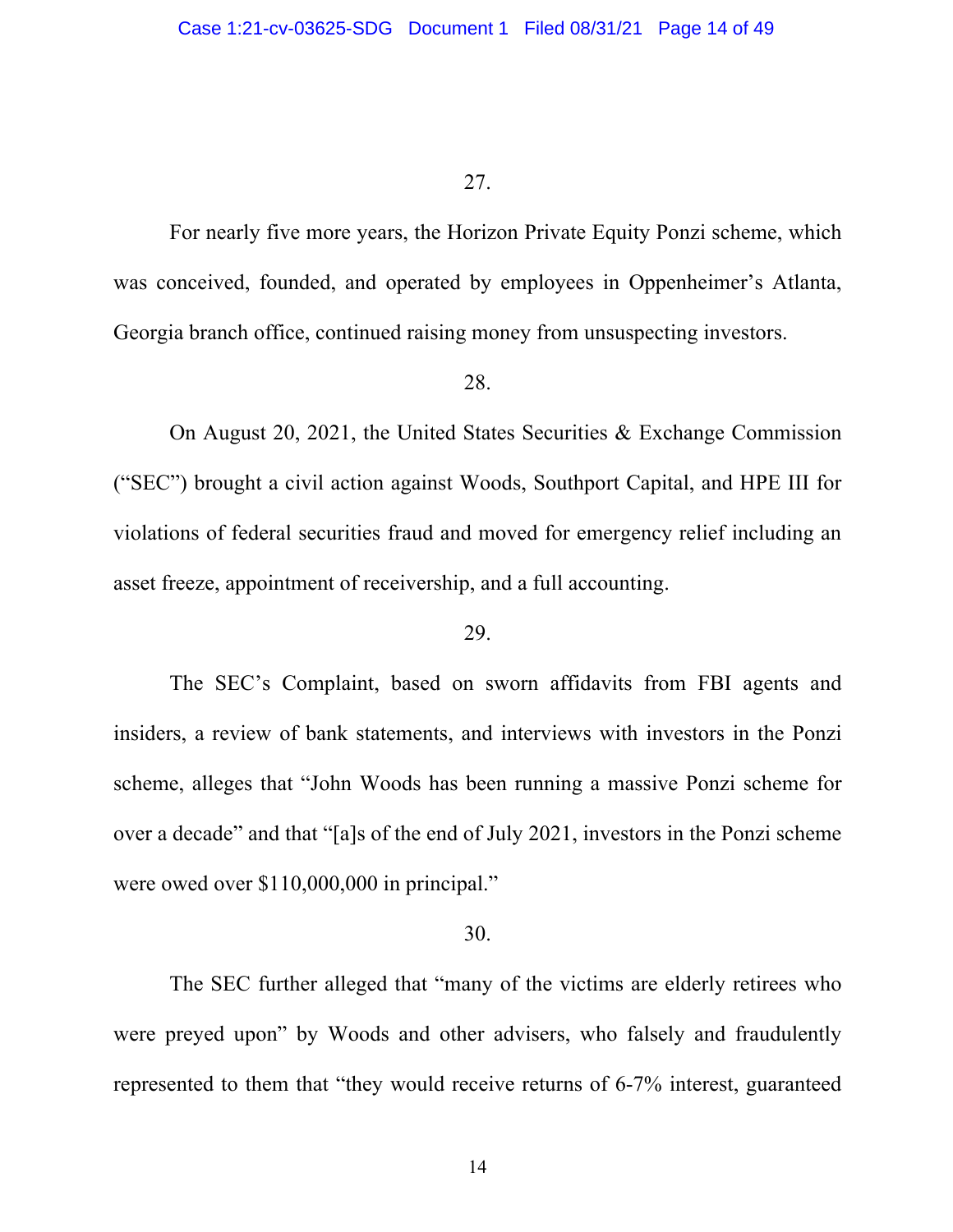for two to three years" and that their money would be invested in "government bonds, stocks, or small real estate projects." In reality, the Ponzi scheme had not made any significant profits from legitimate investments and "instead a very large percentage of purported 'returns' to earlier investors were simply paid out of new investor money."

#### 31.

The SEC analyzed in detail Horizon Private Equity's investments and transactions from January 1, 2019 to the present and concluded that "as of the end of July 2021, Horizon had liquid assets worth less than \$16 million" and "owed investors more than \$110 million in principal."

## **PLAINTIFF'S INVESTMENT IN THE HORIZON PRIVATE EQUITY PONZI SCHEME**

#### 32.

Plaintiff 6694 Dawson Blvd, LLC is an entity owned by Mike Hall. On or about June 1, 2019, Mike Hall invested \$200,000 in "Horizon Private Equity" through 6694 Dawson Blvd, LLC.

#### 33.

As with all the other class members, Hall was assured by Woods that the investment was guaranteed, that he would be paid a steady rate of interest, and that he could redeem his investment at any time with notice.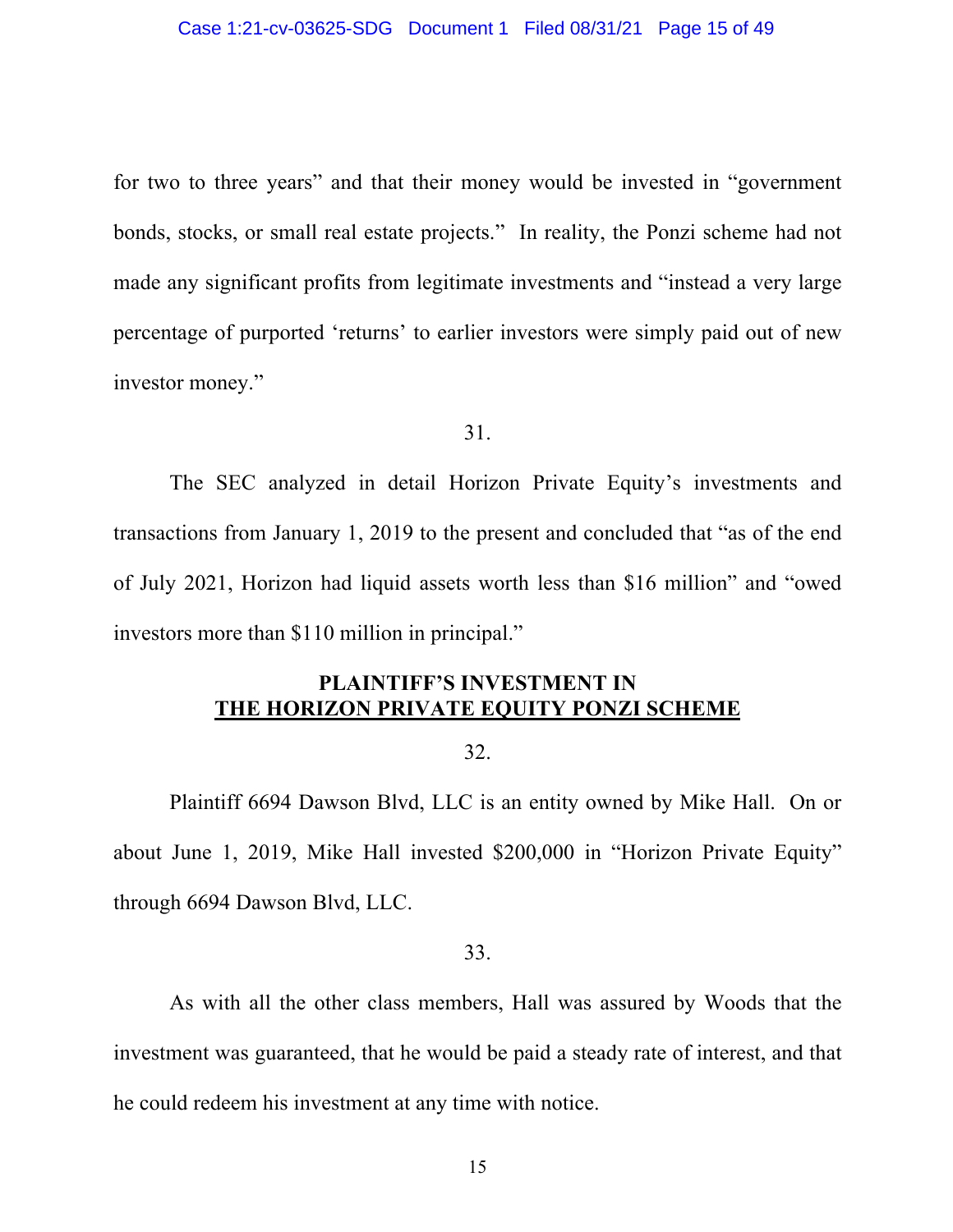## **OPPENHEIMER'S INVOLVEMENT IN THE HORIZON PRIVATE EQUITY PONZI SCHEME**

34.

Oppenheimer knew that Woods was involved in the Horizon Private Equity Ponzi scheme and took no effort to stop him. To the contrary, Oppenheimer took active steps to conceal his wrongdoing from regulators and investors and ensured the survival of the Horizon Private Equity Ponzi scheme.

35.

Securities firms, including Oppenheimer, operate under a duty to reasonably supervise their advisers so as to, among other things, (1) prevent and detect "selling away schemes" (i.e., the sale of securities not approved for sale by the firm); (2) prevent and detect the use of unapproved and unmonitored email accounts; (3) detect and supervise any undisclosed outside business activities in which its advisers are involved; (4) detect and prevent their advisers from committing fraud; (5) supervise and monitor transfers of investor money to third parties; and (6) truthfully and accurately report the reasons for any termination or resignation of its advisers on FINRA Form U5.

#### 36.

Oppenheimer is required to devote substantial resources dedicated to compliance and supervisory systems and personnel, whose job is to identify potential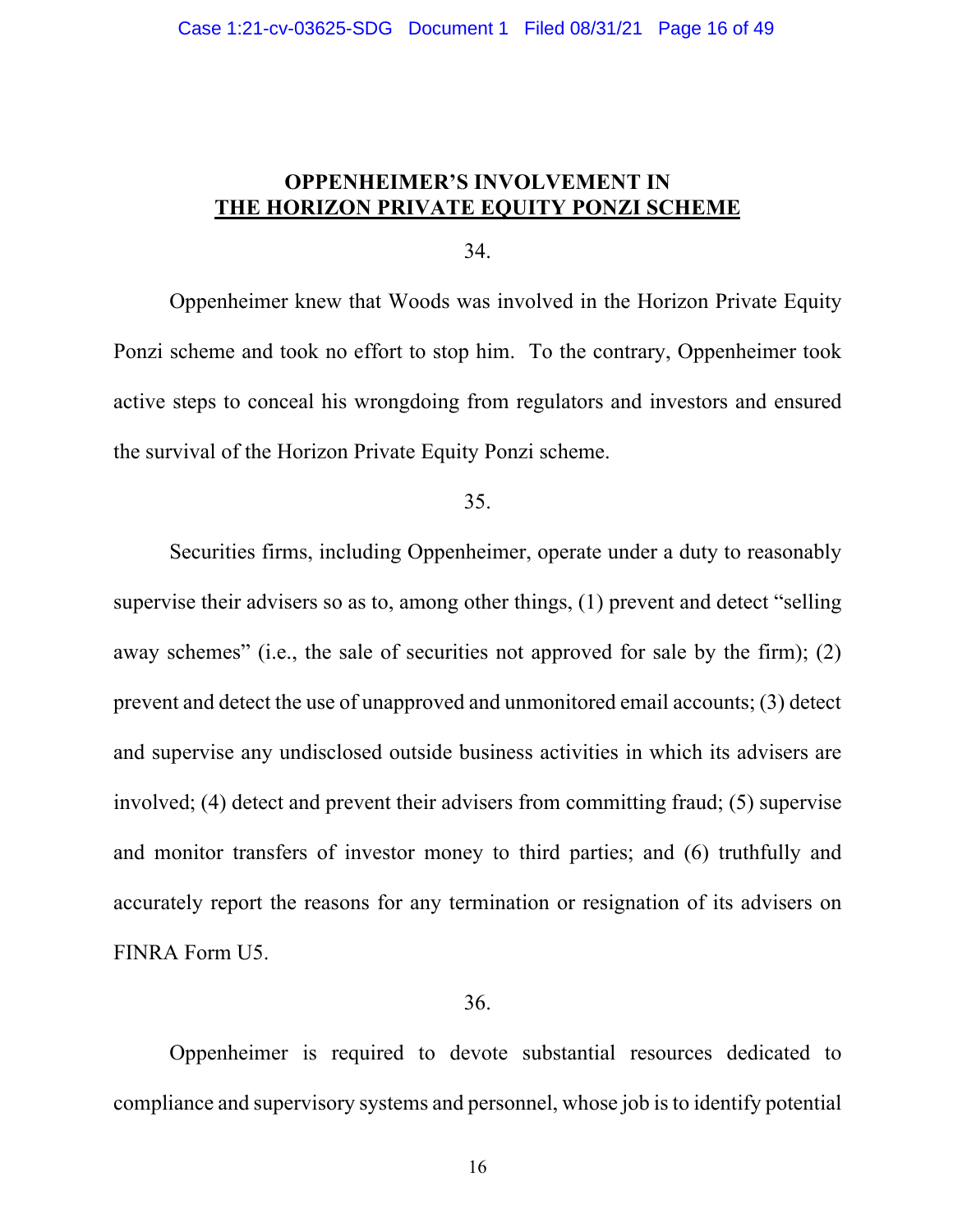red flags and respond to them, based on their review of public databases, regular audits, reviews of all correspondence including their employees' emails.

37.

Oppenheimer facilitated the Horizon Private Equity Ponzi scheme by taking

the following actions and/or failing to take the following actions described below:

- From 2008-December 2016, Oppenheimer failed to review and identify various outside business activities which were easily discoverable from a review of Georgia corporations which can be searched on the Secretary of State's website. For instance, Woods incorporated Horizon Private Equity, LLC as a Georgia entity on September 20, 2007. The initial filing lists Woods as the company's initial Registered Agent. Woods was identified as the company's Registered Agent in the company's 2007 and 2008 annual registrations.
- On or about September 2008, the Probascos family sold Southport Capital. Woods was quoted in an article that ran in the "Chattanoogan.com" on September 28, 2008 entitled "*John Woods Acquires Southport Capital from Probascos*." The article, which ran while Woods was a broker at Oppenheimer, read "John Woods, businessman, philanthropist and children's sports development enthusiast, has acquired Southport Capital" from the Probascos family. The article noted that "Jim Woods, brother of John Woods, will be the chief investment strategist for Southport Capital." There is no indication that Oppenheimer took any steps to supervise the activities of Southport Capital, an investment advisory they knew to be owned by one of their own advisers.
- In or around 2007, Oppenheimer became aware that investors had accused Woods of fraud in connection with undisclosed outside business activities - while he was registered as an investment adviser at Oppenheimer. The lawsuit detailed not only that Woods ran a web of outside businesses but that he was heavily indebted in connection with the failed ventures -- a huge red flag for an investment adviser charged with safeguarding investor money. The publicly available lawsuit, styled *Lisa and Harry Walsh v. John Woods, Sports*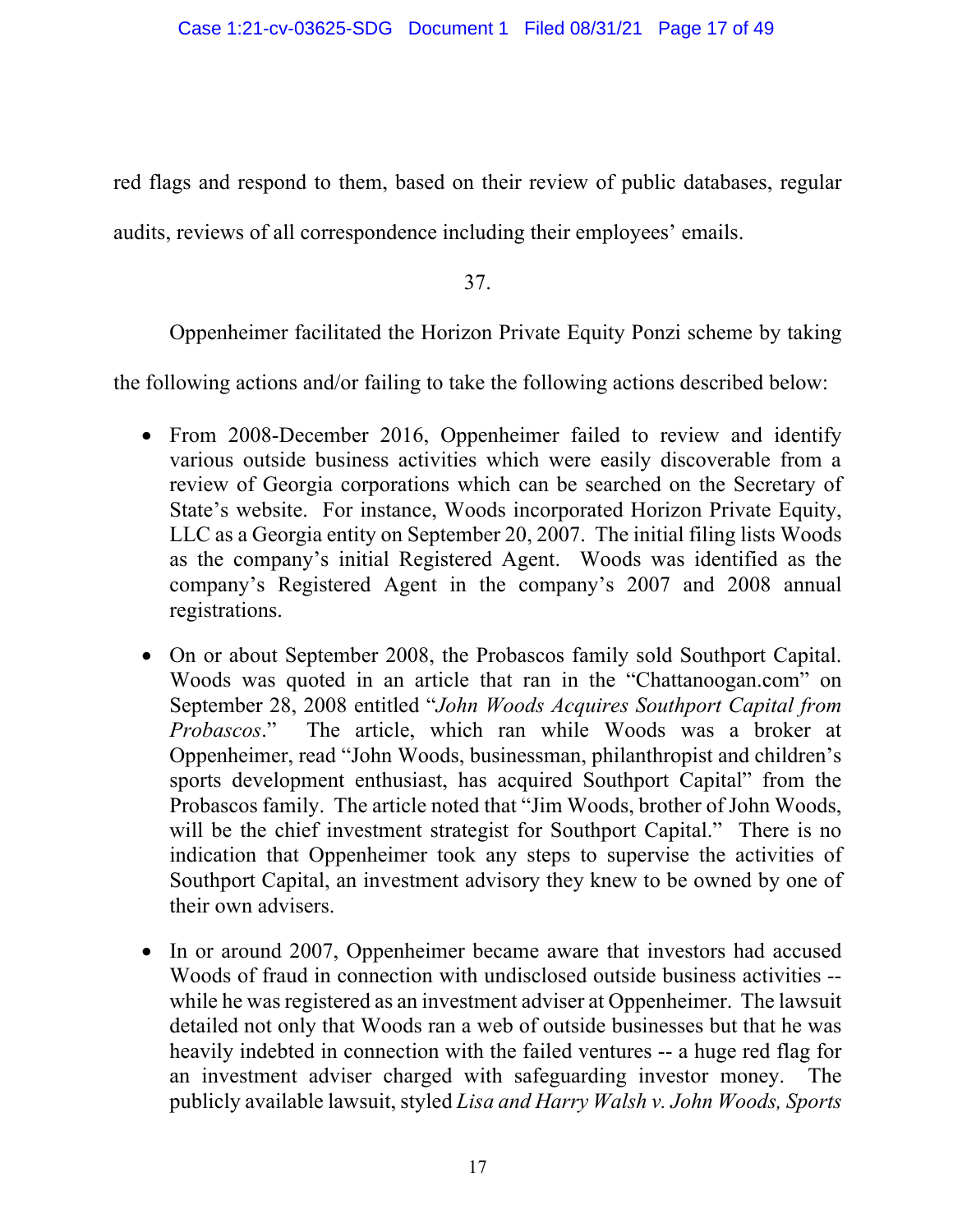*Science CH, Inc., Honeycutt Sports LLC, Sports Science Cool Springs, LLC and E Sports LLC*, Case No. 2007-cv-135987, Superior Court of Fulton County, Georgia, referenced Woods' web of companies in the fitness industry as well as the existence of a \$6,000,000 loan "personal to John Woods" used to purchase one of the companies. The allegations against Woods included, for instance, "that Defendant Woods promised them a 12% return on their investment, overstated the financials of the companies before they invested, and misrepresented the financials of Honeycutt" and moved investor money into his personal bank accounts.

• In March 2015, another lawsuit, styled *Kenneth Himmler v. Livingston Group Asset Management, Inc. d/b/a Southport Capital, Inc., Horizon Private Equity, LLC, James Wallace Woods, John J. Woods, Michael Mooney, and John Does 1 through 10*, Case No. 15-cv-00497, In the United States District Court for the District of Nevada, was filed against Woods while Woods was still working as an investment adviser in Oppenheimer's Atlanta branch office. The *Himmler* lawsuit expressly detailed Woods' personal involvement in the Horizon Private Equity Ponzi scheme. The lawsuit, in which Horizon Private Equity and Woods were named, alleged among other things, that: "Plaintiff is informed and believes that "HPE [Horizon Private Equity]" has a controlling interest in Southport"; "Plaintiff is informed and believes that [Michael] Mooney [who worked at Southport then and now] is Chairman of the Board of Directors for Horizon Private Equity"; "Plaintiff is informed and believes that Jim Woods, John Woods, and Michael Mooney control both Southport and HPE and used them as their alter egos or mere instrumentalities"; that in early 2014, Plaintiff entered into negotiations with Woods and Mooney resulting in the sale of his financial planning practice to Horizon Private Equity; and that he sold his financial planning practice to Horizon Private Equity.

Emails attached to the Complaint, which were publicly available at the time, show communications between Woods and the plaintiff discussing the terms of this deal whereby Horizon Private Equity would purchase his financial planning book of business on behalf of Southport Capital. Woods, who was registered with Oppenheimer at the time, was utilizing a private email address "johnwoods@mindspring.com" for these communications. Oppenheimer would have detected and stopped the fraud in 2015 had they taken steps to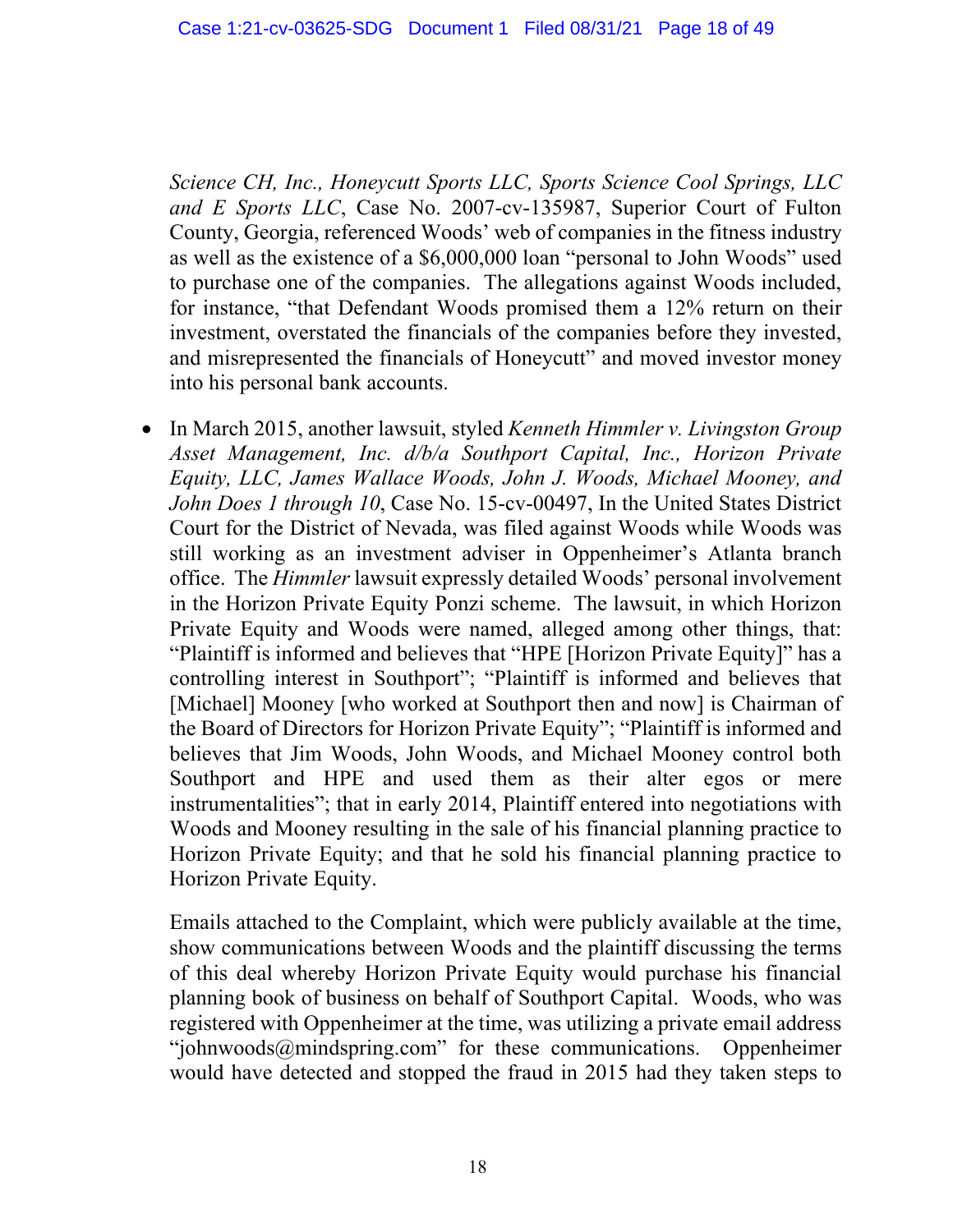review the private email account used by Woods publicly identified in the *Himmler* lawsuit.

• Woods leased the office space on the same floor directly adjacent to Oppenheimer's Atlanta branch office in the Monarch Plaza tower for Southport Capital's Atlanta branch office through which he and others sold interests in Horizon Private Equity. This allowed Woods to physically move between Oppenheimer and his selling away scheme during Oppenheimer business hours. There does not appear to have been any attempt to hide this fact. During the time period that they shared offices, the doors to the left had Oppenheimer's name and logo on the door. The doors to the right had the Southport Capital name and its familiar lighthouse logo on the door.

During trading hours while registered at Oppenheimer, Woods would frequently walk back and forth between the Oppenheimer and Southport Capital offices. This practice, which took place for several years before Southport Capital moved its office, was well known to all employees in the office, including the Oppenheimer Atlanta branch manager at the time, William Atkinson Lobb, II (CRD #848408).

Jim Woods wasn't the only Oppenheimer broker to move "next door" to Horizon/Southport Capital. In 2010, Mooney, who is related to Woods and Jim Woods and worked with the Woods at Oppenheimer, left Oppenheimer to join Southport Capital. Mooney is still registered as an Investment Advisor Representative at Southport Capital. His Form ADV states that he "served as a third-party solicitor for the Horizon Private Equity funds from 2009 through the end of 2016."

- Woods made investor presentations in the Oppenheimer Atlanta branch office to investors using presentations on Oppenheimer letterhead to convey the impression that the Horizon Private Equity Ponzi scheme was an investment offered through Oppenheimer.
- From 2008-present, Oppenheimer facilitated the transfer of millions of dollars in customer funds to Horizon Private Equity. Oppenheimer completely failed in its duty to monitor and supervise liquidations of client investments and subsequent transfers to Horizon Private Equity.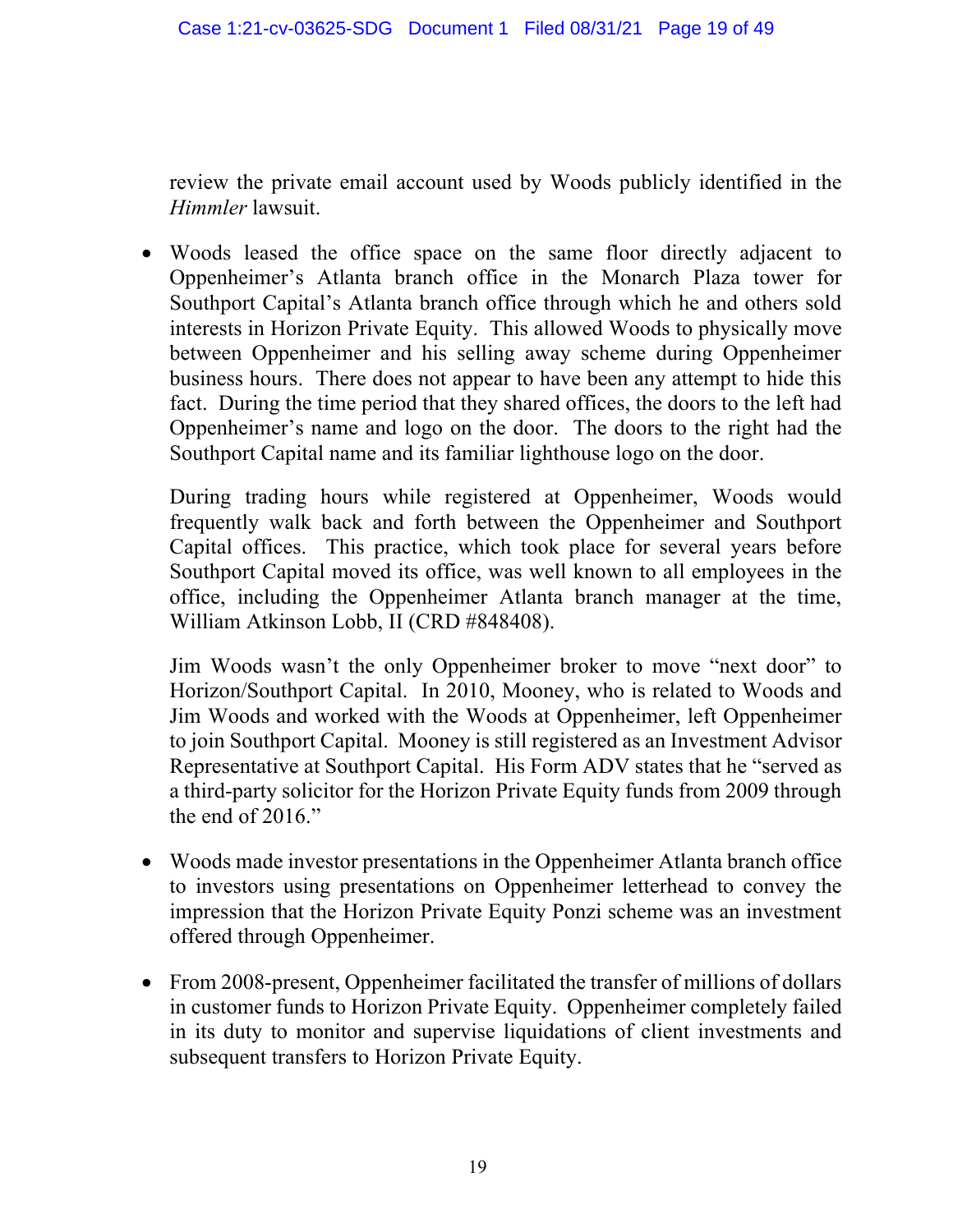• On or about December 2016, after learning about Woods' involvement in various undisclosed business activities, including the Horizon Private Equity Ponzi scheme, Oppenheimer permitted Woods to resign from their firm. Even so, Oppenheimer had a duty to complete the Form U5 and notify FINRA and the investing public that he had been permitted to resign after they detected his involvement in wrongdoing. Instead, Oppenheimer intentionally hid the fact that they had detected the wrongdoing. From 2017-present, Oppenheimer failed to amend the Form U5 to accurately state the reasons for his resignation. From 2017-present, Woods' public "Investment Adviser Public Disclosure" made it appear to the investing public that Woods resigned from Oppenheimer on good terms and that Oppenheimer had not discovered any wrongdoing prior to his resignation.

#### 38.

From 2008-2014, when this scheme was in place, Oppenheimer's President was Robert Okin.

#### 39.

Robert Okin was the Head of Oppenheimer's "Private Client Division" during this relevant time period and was responsible for supervising Oppenheimer's advisers.

40.

Okin was barred from the securities industry by the SEC for failing to supervise other Oppenheimer brokers who were perpetrating fraud on other Oppenheimer customers in connection with the sale of 2.5 billion penny stock shares in illegal unregistered transactions. Oppenheimer's actions in this case resulted from

20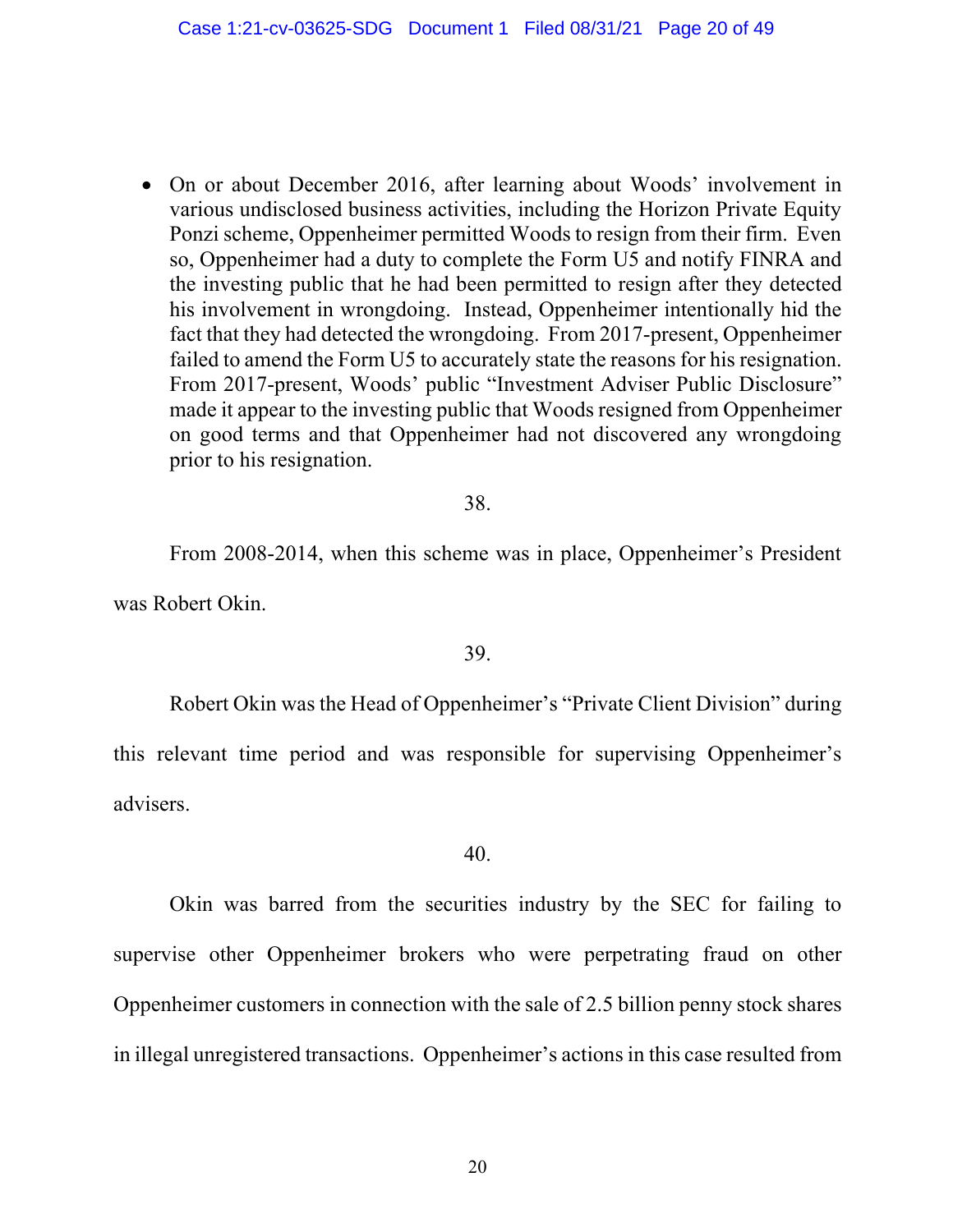#### Case 1:21-cv-03625-SDG Document 1 Filed 08/31/21 Page 21 of 49

its well-documented and cited failure to supervise its advisers during this time period.

## **THE ADVISER DEFENDANTS' INVOLVEMENT IN THE HORIZON PRIVATE EQUITY PONZI SCHEME**

41.

The success of Woods' Ponzi scheme also relied from the outset in 2008 all the way through the present to the active involvement of the Adviser Defendants.

42.

Each of the Adviser Defendants were, at all times, registered as Investment Adviser Representatives with the SEC.

## 43.

From 2008-present, each of the Adviser Defendants marketed and sold the Horizon Private Equity Ponzi scheme to their securities customers.

#### 44.

The Adviser Defendants knew that the Horizon Private Equity security was not registered with the SEC.

45.

The Adviser Defendants took active steps to conceal their involvement in the Horizon Private Equity Ponzi scheme by failing to disclose their sale of the security as an outside business activity to the SEC.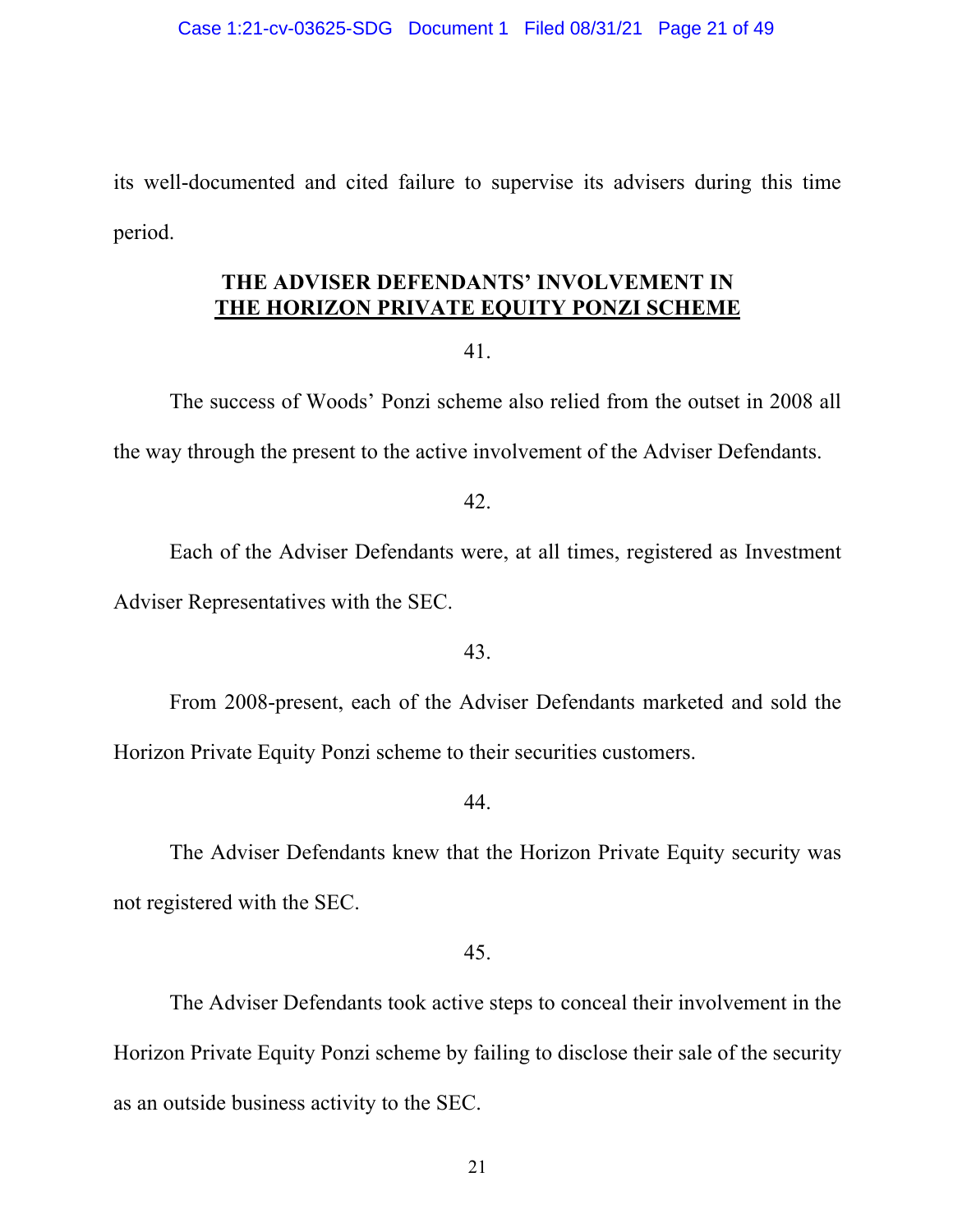## **THE ACCOUNTING DEFENDANTS' INVOLVEMENT IN THE HORIZON PRIVATE EQUITY PONZI SCHEME**

46.

The success of Woods' Ponzi scheme also relied from the outset in 2008 all the way through the present to the active involvement of the Accounting Defendants.

#### 47.

The Accounting Defendants authorized and/or directed that various entities related to the Horizon Private Equity Ponzi scheme be placed in their names so as to hide Woods' involvement. Woods incorporated Horizon Private Equity, LLC as a Georgia entity on September 20, 2007. The initial filing lists Woods as the company's initial Registered Agent. Woods was identified as the company's Registered Agent in the company's 2007 and 2008 annual registrations. In 2009, Woods' name disappeared from the corporate filings, replaced by Lloyd. In 2014, Conn was named the Registered Agent and has thus appeared on the company's annual registrations from 2014-2020.

#### 48.

Woods incorporated HPE III -- the second "Horizon Private Equity" entity - on October 22, 2007, by changing the name of another entity he controlled, VSpeed, LLC. The company's first Annual Registration listed Woods and his accountant, Lloyd, as the Company's Registered Agents. Woods' name disappeared from the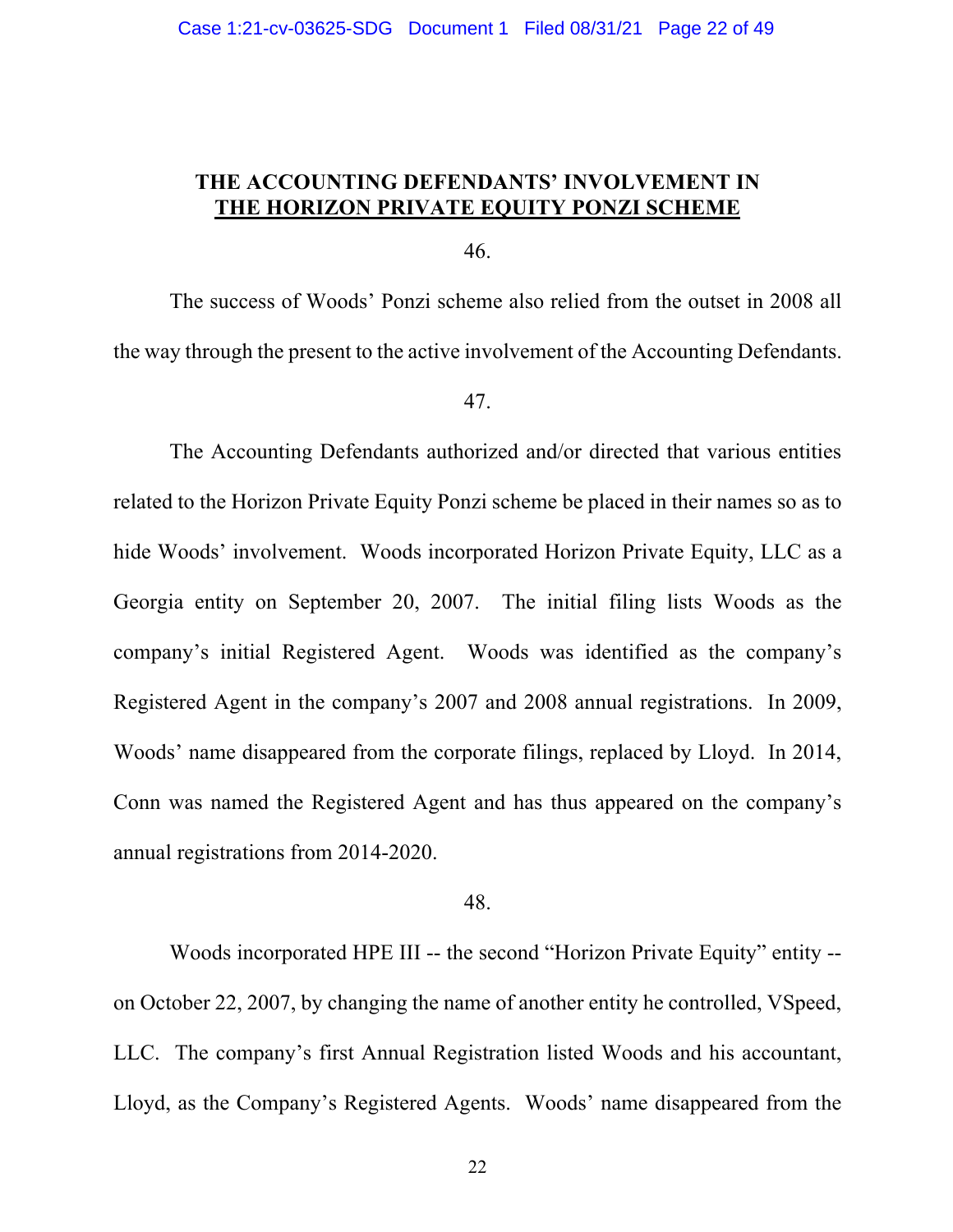company's filings thereafter. From 2009 to 2021, the company has listed either Woods' accountants, Lloyd and Conn, or his attorney, Mary Galardi, as the company's Registered Agent.

#### 49.

On January 29, 2008, a single SEC Form D was filed by issuer Horizon Private Equity, LLC for the sale of up to \$3,000,000 in membership units. The Form D was signed by Conn, listing him as "President" of Horizon Private Equity, LLC. The Form D required the filers to identify each promoter of the issuer, each beneficial owner, each executive officer and director, and each general and managing partner of Horizon Private Equity, LLC. Conn and Lloyd were listed as Horizon's "Executive Officers." This document was publicly available and easily detected from an internet search of "Horizon Private Equity."

#### 50.

The Accounting Defendants provided ongoing services to Woods and/or Horizon Private Equity on a regular basis from 2008 to the present. A Horizon Private Equity Private Placement Memorandum ("PPM") filed in the SEC case identified Conn as being Horizon's President/CEO and Lloyd as being Horizon's Secretary and Treasurer. It further disclosed that "Kathleen Lloyd, who will be acting as Secretary and Treasurer for the Company, is employed by John Woods, the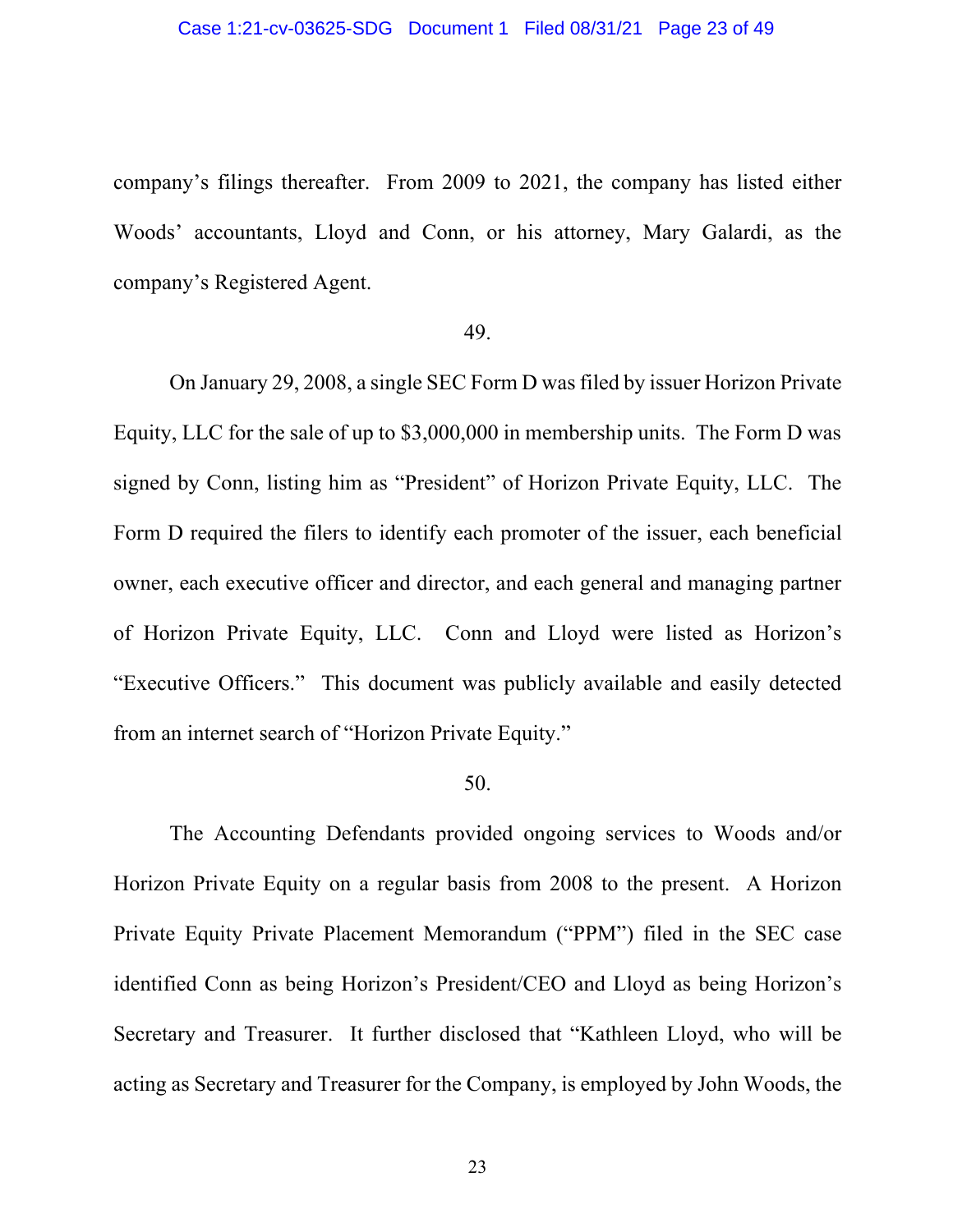Advisor to the Company," and that Conn would be making all investment decisions for Horizon and would be "entitled to 10% of any cash distributions of the Company." The PPM states that Lloyd would be compensated for her services pursuant to a "management agreement."

#### 51.

In a lawsuit filed against Woods during the relevant time period, Lloyd submitted a sworn affidavit in which she identified herself as a consultant providing "human resources and accounting services" to various companies controlled by Woods.

#### 52.

The Accounting Defendants also assisted Woods and other Southport Capital employees with the management and operations of the Horizon Private Equity Ponzi scheme by preparing IRS Form 1099-INTs for Horizon Private Equity investors, monthly principal and interest reconciliations, monthly distribution of interest payments, and federal and state tax returns and K-1s for the Horizon Private Equity Ponzi scheme entities throughout the time-period.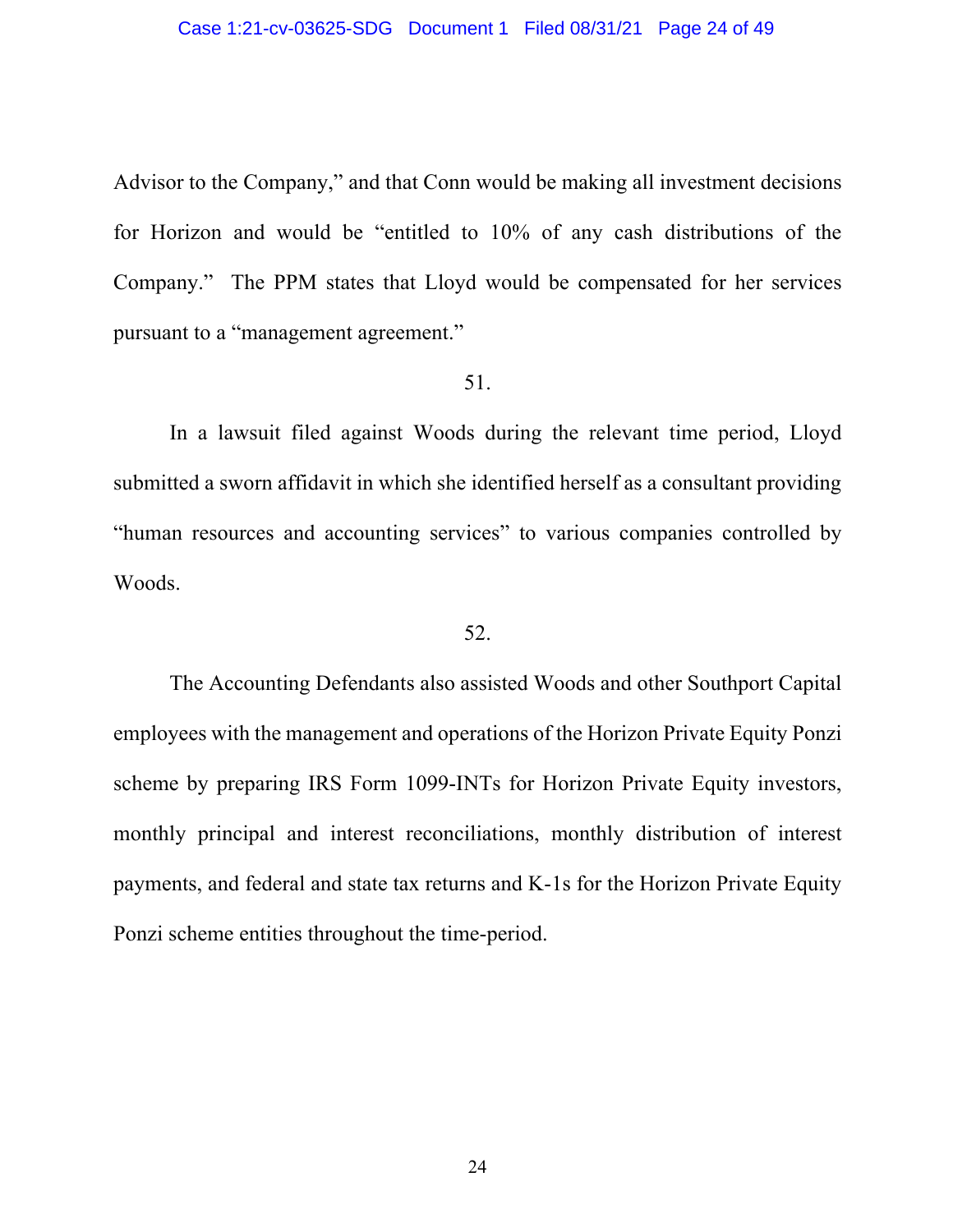## **COUNT I GEORGIA RICO (All Defendants)**

## 53.

Plaintiff incorporates by reference all preceding allegations as if fully set forth herein.

#### 54.

This claim for relief arises under O.C.G.A. § 16-14-6 of the Georgia RICO Act and seeks relief from Defendants' activities described herein for violations of O.C.G.A. § 16-14-4 (a), (b). Plaintiff further seeks relief from Defendants' conspiring to violate O.C.G.A.  $\S$  16-14-4 (a), (b), pursuant to subsection (c) thereof.

## 55.

Defendants violated O.C.G.A. § 16-14-4(a) by acquiring or maintaining, directly or indirectly, an interest in or control of an enterprise and personal property, including money, through a pattern of racketeering activity.

## 56.

Defendants violated O.C.G.A. § 16-14-4(b) by participating in the affairs of an enterprise through a pattern of racketeering activity.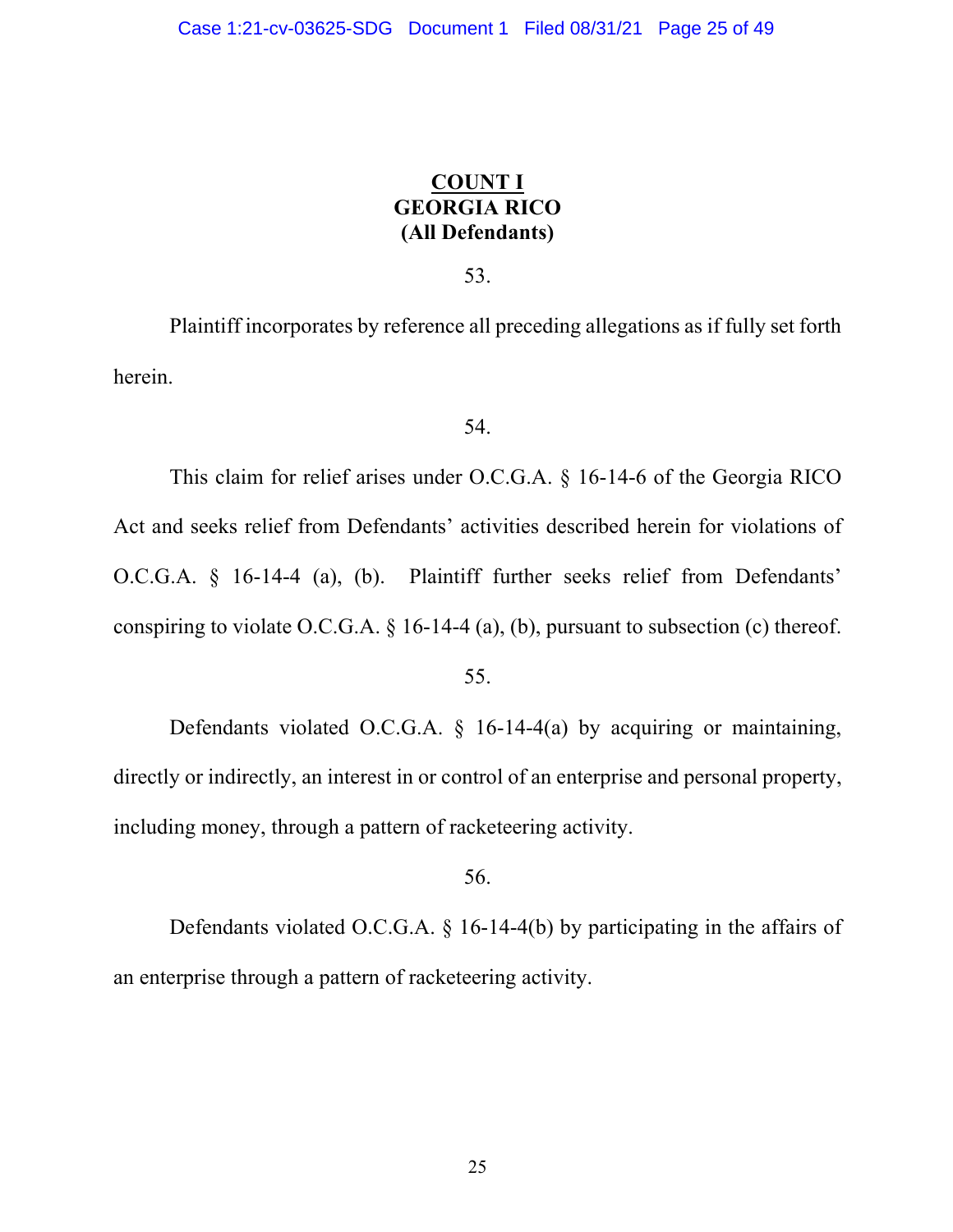Defendants violated O.C.G.A. § 16-14-4(c) by conspiring to violate O.C.G.A.  $§$  16-14-4(a) and O.C.G.A.  $§$  16-14-4 (b). As part of that conspiracy, Defendants agreed to a common unlawful endeavor and committed overt acts, including but not limited to acts of racketeering activity, in furtherance of their conspiracy. The investors were injured by reason of their conspiracy.

#### **The Enterprise**

#### 58.

The Defendants, along with non-parties Woods, Southport Capital, and HPE III were individuals whose association in fact to obtain investor money for the HPE III Ponzi scheme constituted an "enterprise" as defined in O.C.G.A. § 16-14-3(3).

#### 59.

The enterprise was an ongoing association whose members functioned as a continuing unit for a common purpose of achieving the objectives of the enterprise. The enterprise engaged in activities primarily in and around Atlanta, Georgia.

60.

The principal purpose of the enterprise was to enrich Woods and provide Woods with money for various business purposes, as well as to repay regular interest payments owed to earlier investors in the Ponzi scheme. The enterprise was also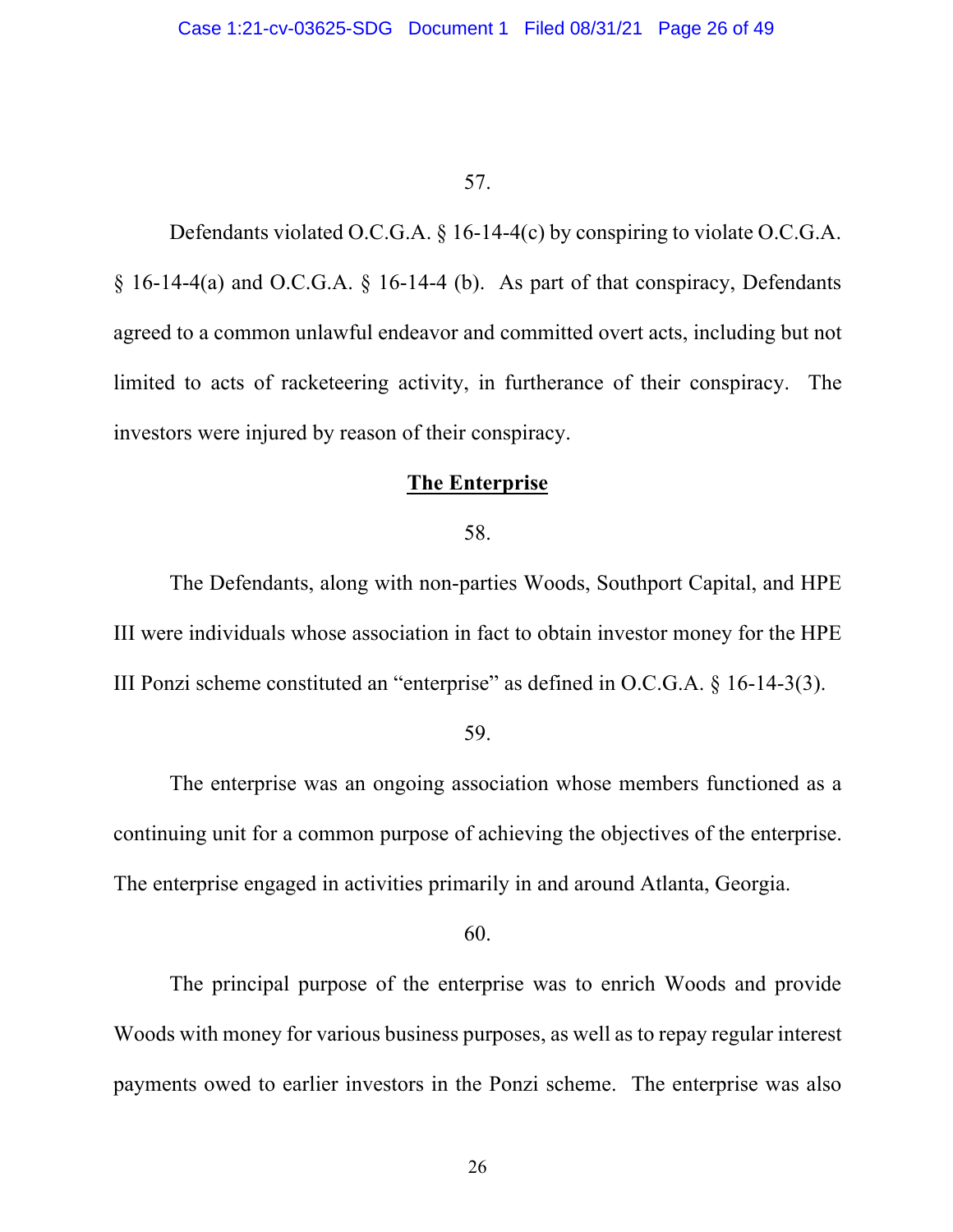designed to avoid detection by regulators and investors so as to keep the enterprise going and/or avoid liability to the investors. The members of the enterprise carried out this purpose by using a variety of methods and means, some of which were legal. Others were illegal or were performed in an illegal fashion. These illegal actions included but are not limited to racketeering activity as defined in O.C.G.A. § 16-14- 3(5)(A), O.C.G.A. § 16-14-3(5)(B), and O.C.G.A. § 16-14-3(5)(C), and overt acts in furtherance of the conspiracy to violate O.C.G.A.  $\S$  16-14-4(a) and O.C.G.A.  $\S$  $16-14-4(b)$ .

## 61.

The activities of the enterprise included but were not limited to: marketing and selling interests in HPE III, liquidating and/or selling existing assets to fund investments in the Horizon Private Equity Ponzi scheme, transferring by mail and wire money to fund investments in Horizon Private Equity Ponzi scheme, filing false and misleading reports to securities regulators to hide the existence of the Horizon Private Equity Ponzi scheme, using mail and wire to transmit investor statements, and using individuals as "fronts" to hide the members' involvement in the Horizon Private Equity Ponzi scheme.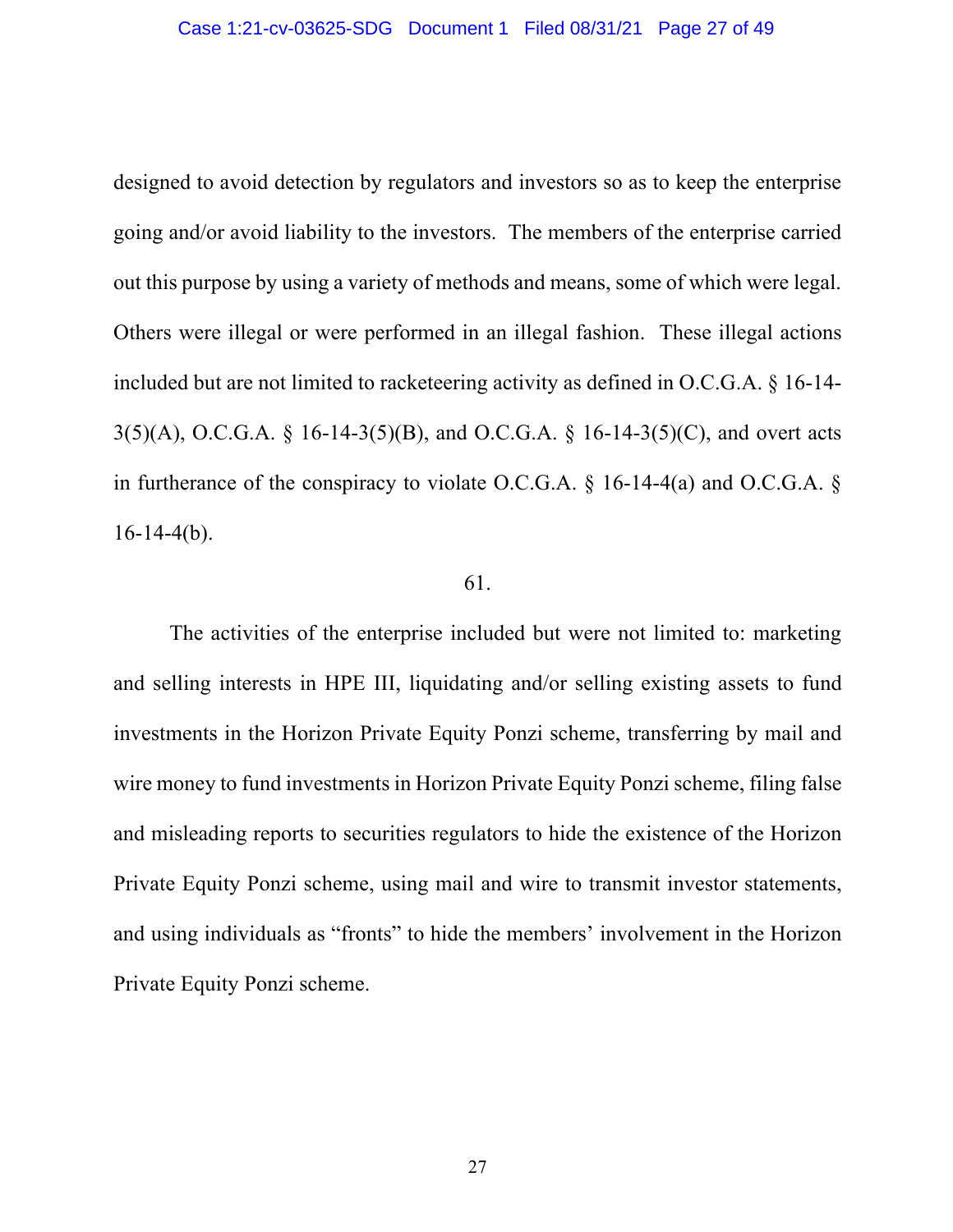The enterprise had differentiation of roles and regular communications. The members shared common concerns and objectives which were primarily financial in nature. The enterprise had stability of personnel.

## **The Predicate Acts**

#### 63.

All of the Defendants, along with Woods, Southport Capital, and HPE III, engaged in a pattern of racketeering activity as defined in O.C.G.A. § 16-14-4(a), O.C.G.A. § 16-14-4(b), and O.C.G.A. § 16-14-4(c) by performing at least two acts of racketeering activity in furtherance of one or more incidents, schemes, or transactions that have the same or similar intents, results, accomplices, victims, or methods of commission or otherwise are interrelated by distinguishing characteristics and are not isolated incidents, and the last of such acts occurred within four years, excluding any periods of imprisonment, after the commission of a prior act of racketeering activity.

#### 64.

These acts of racketeering activity included, but were not necessarily limited to, the following indictable offenses enumerated in O.C.G.A. § 16-14-3: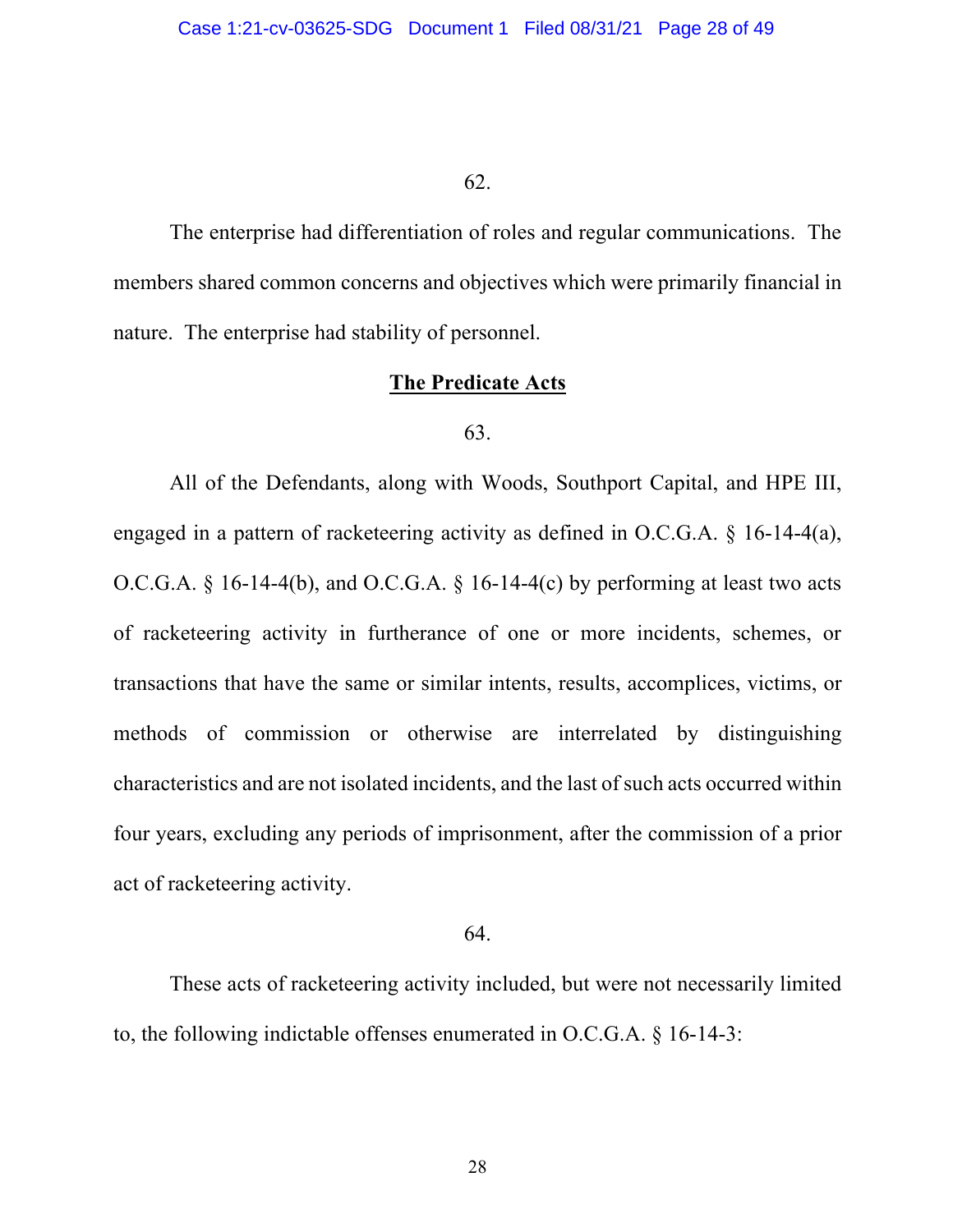- Securities fraud in violation of the "Georgia Securities Act of 2008." Woods, Jim Woods, Mooney, Wright, Southport Capital, and HPE III committed securities fraud by employing, directly or indirectly, a device, scheme, or artifice to defraud, or making an untrue statement of material fact in connection with selling or offering to sell securities, in violation of O.C.G.A.  $\S$  10-5-50(a)-(b), by causing the sale of securities to investors based on material falsehoods and omissions regarding the nature of the investment, use of proceeds and investment returns. A violation of the Georgia Securities Act is a predicate act under O.C.G.A.  $\S$  16-14-3(5)(A)(iii).
- Securities fraud in violation of the "Georgia Securities Act of 2008." Woods, Jim Woods, Mooney, Wright, Southport Capital, and HPE III also committed securities fraud by engaging in an act, practice, or course of business operating as a fraud or deceit upon another person in violation of O.C.G.A. § 10-5-50(c), by causing the sale of securities to investors based on material falsehoods and omissions regarding the nature of the investment, use of proceeds and investment returns. A violation of the Georgia Securities Act is a predicate act under O.C.G.A. § 16-14-3(5)(A)(iii).
- Securities fraud in violation of the "Georgia Securities Act of 2008." Woods, Jim Woods, Mooney, Wright, Southport Capital, and HPE III also committed securities fraud by engaging as an investment advisor in employing a device, scheme, or artifice to defraud another person and engaging in an act, practice, or course of business that operates or would operate as a fraud or deceit upon another person in violation of O.C.G.A. §10-5-51, by causing the sale of securities to investors based on material falsehoods and omissions regarding the nature of the investment, use of proceeds and investment returns. A violation of the Georgia Securities Act is a predicate act under O.C.G.A. § 16-  $14-3(5)(A)(iii)$ .
- Securities fraud in violation of the "Georgia Securities Act of 2008." Woods, Jim Woods, Mooney, Wright, Southport Capital, and HPE III also committed securities fraud by employing and/or associating with an individual required to be registered under this chapter as an investment adviser representative on behalf of the investment adviser in violation of O.C.G.A. § 10-5-32 and O.C.G.A. § 10-5-33, by permitting Woods to act as an investment adviser representative of Southport Capital from January 2017 through January 2,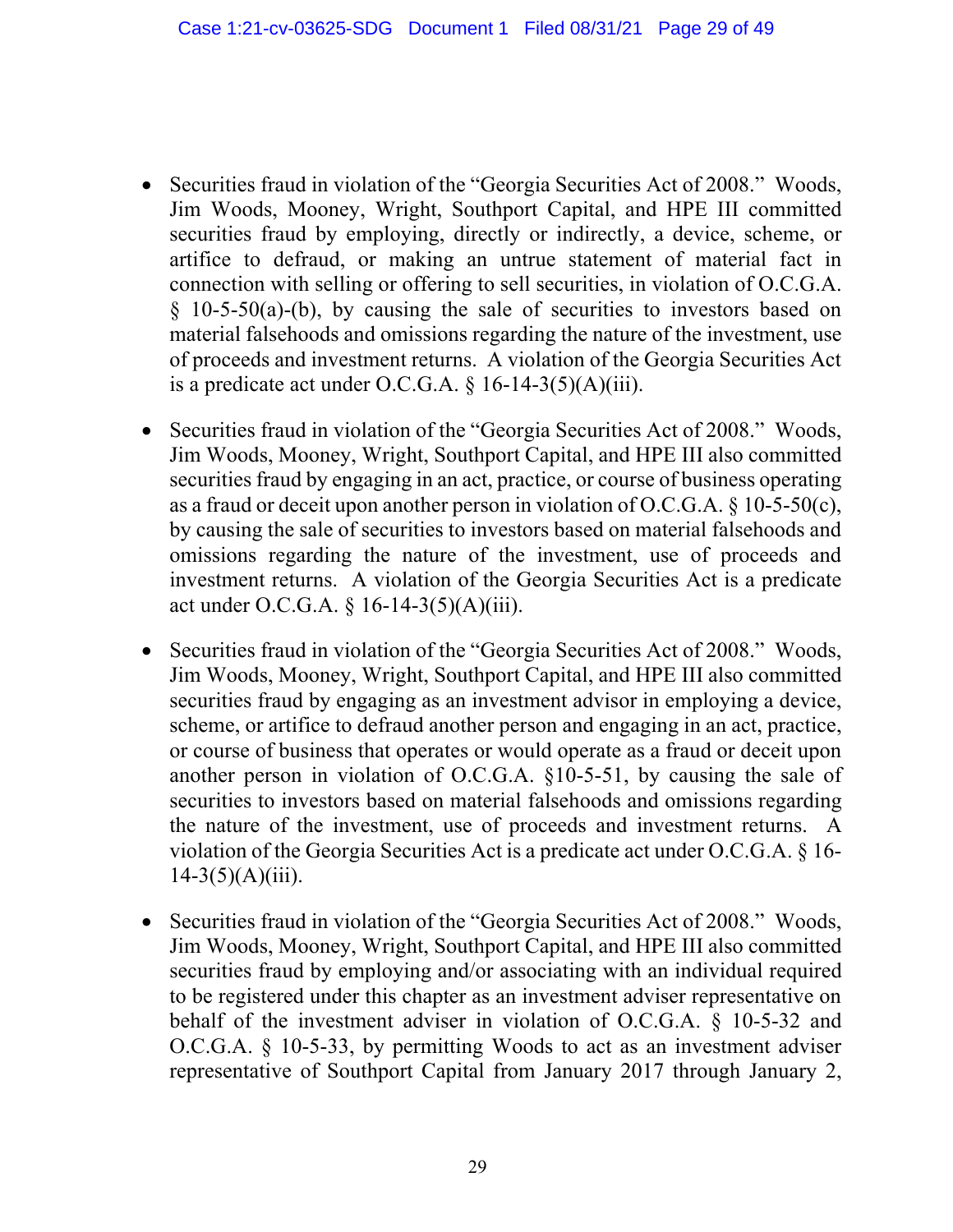2019. A violation of the Georgia Securities Act is a predicate act under O.C.G.A.  $§$  16-14-3(5)(A)(iii).

- Theft in violation of Article 1 of Chapter 8 of Title 16 of the Georgia Code. Woods, Jim Woods, Mooney, Wright, Southport Capital, and HPE III committed, at a minimum, theft by deception in violation of O.C.G.A. § 16- 8-3 by misappropriating and stealing funds invested in HPE III for their personal uses and transferring new investor money to pay interest owed to existing investors without the knowledge or consent of the investors. Theft is a predicate act under O.C.G.A.  $\S$  16-14-3(5)(A)(xii).
- Mail fraud in violation of 18 U.S.C. § 1341. Woods, Jim Woods, Mooney, Wright, Southport Capital, HPE III, and the Accounting Defendants committed mail fraud by causing security investment account statements, federal tax filings, and other documents to be sent in the mail to third party custodians and taxing authorities all for the purpose of furthering their fraudulent scheme to misappropriate investor funds. Mail fraud is a predicate act under O.C.G.A. § 16-14-3(5)(C); 18 U.S.C. 1961(1).
- Wire fraud in violation of 18 U.S.C. § 1343. Woods, Jim Woods, Mooney, Wright, Southport Capital, HPE III, and the Accounting Defendants committed wire fraud by making use of telephone calls and other electronic communications, including email, in furtherance of their fraudulent Ponzi scheme. Wire fraud is a predicate act under O.C.G.A.  $\{16-14-3(5)(C)\}$ ; 18 U.S.C. 1961(1).
- Theft or embezzlement from employee business plan in violation of 18 U.S.C. § 664. Woods, Jim Woods, Mooney, Wright, Southport Capital, and HPE III committed theft or embezzlement from employee business plans by misappropriating and stealing Individual Retirement Account ("IRA") funds invested in HPE III for their personal uses and transferring new investor money to pay interest owed to existing investors without the knowledge or consent of the investors. Theft or embezzlement from employee business plan is a predicate act under O.C.G.A. § 16-14-3(5)(C); 18 U.S.C. § 1961(1).
- Engaging in monetary transactions in property derived from specified unlawful activity in violation of 18 U.S.C. § 1957. Woods, Jim Woods, Mooney, Wright, Southport Capital, and HPE III engaged in numerous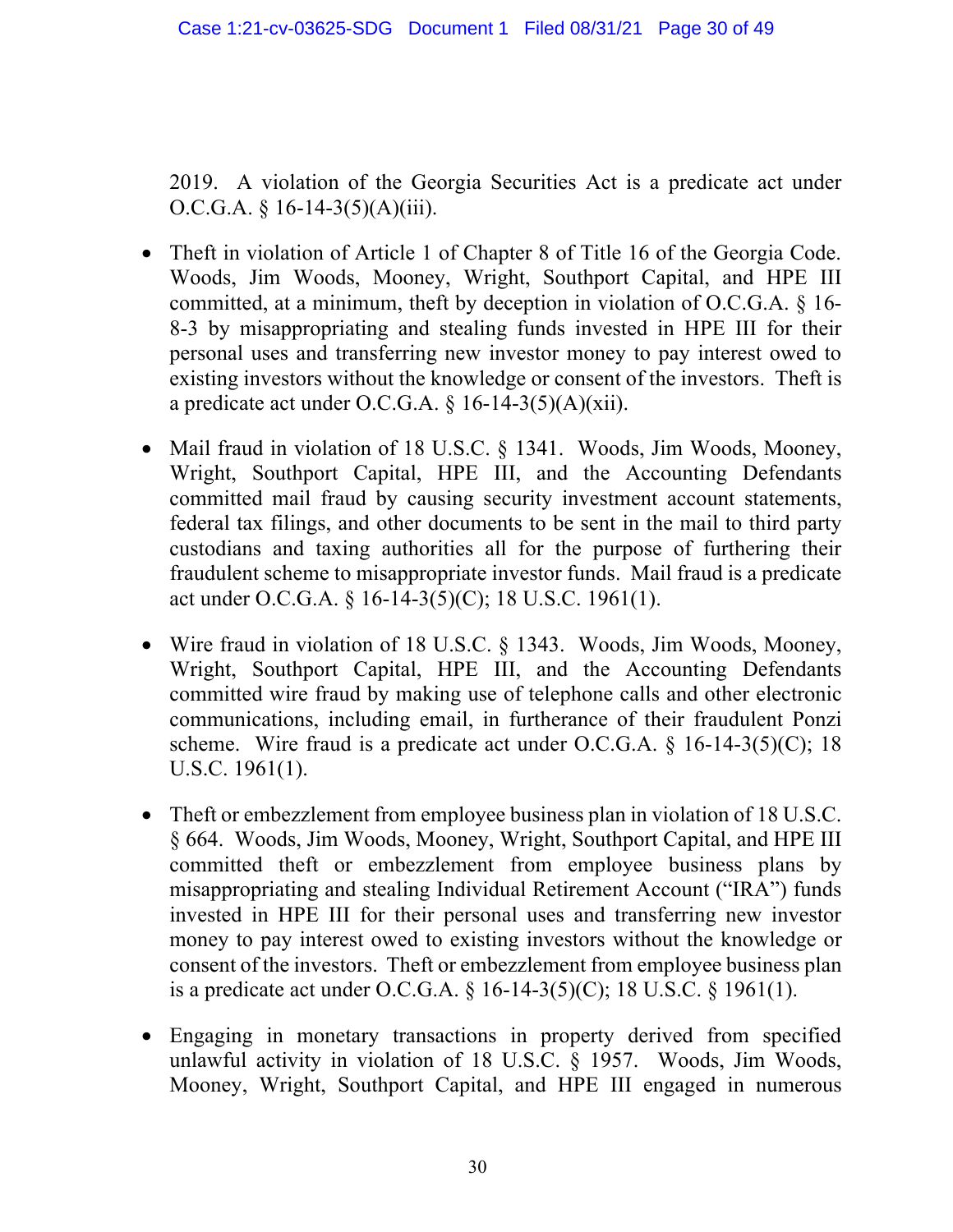monetary transactions with banks and securities firms using property criminally derived from the Horizon Private Equity investors. Engaging in monetary transactions in property derived from specified unlawful activity is a predicate act under O.C.G.A. § 16-14-3(5)(C); 18 U.S.C. § 1961(1).

- Mail fraud in violation of 18 U.S.C. § 1341. Oppenheimer committed mail fraud by causing security investment account statements, federal tax filings, and other documents to be sent in the mail to third party custodians and taxing authorities all for the purpose of furthering their fraudulent scheme to misappropriate investor funds. Mail fraud is a predicate act under O.C.G.A. § 16-14-3(5)(C); 18 U.S.C. 1961(1).
- Wire fraud in violation of 18 U.S.C. § 1343. Oppenheimer committed wire fraud by making use of telephone calls and other electronic communications, including email, in furtherance of the fraudulent Ponzi scheme. Wire fraud is a predicate act under O.C.G.A. § 16-14-3(5)(C); 18 U.S.C. 1961(1).
- Engaging in monetary transactions in property derived from specified unlawful activity in violation of 18 U.S.C. § 1957. Oppenheimer engaged in numerous monetary transactions with banks and securities firms using property criminally derived from the Horizon Private Equity investors. Engaging in monetary transactions in property derived from specified unlawful activity is a predicate act under O.C.G.A.  $\S$  16-14-3(5)(C); 18 U.S.C.  $$1961(1).$
- Securities fraud in violation of the "Georgia Securities Act of 2008." The Accounting Defendants committed securities fraud by engaging in an act, practice, or course of business operating as a fraud or deceit upon another person in violation of O.C.G.A. § 10-5-50(c), by using their names to hide the true identity of the promoters of Horizon from the SEC and investors, preparing tax and accounting documents and customer statements necessary to support the scheme. A violation of the Georgia Securities Act is a predicate act under O.C.G.A. § 16-14-3(5)(A)(iii).
- Securities fraud in violation of the "Georgia Securities Act of 2008." The Accounting Defendants also committed securities fraud by engaging as an investment advisor in employing a device, scheme, or artifice to defraud another person and engaging in an act, practice, or course of business that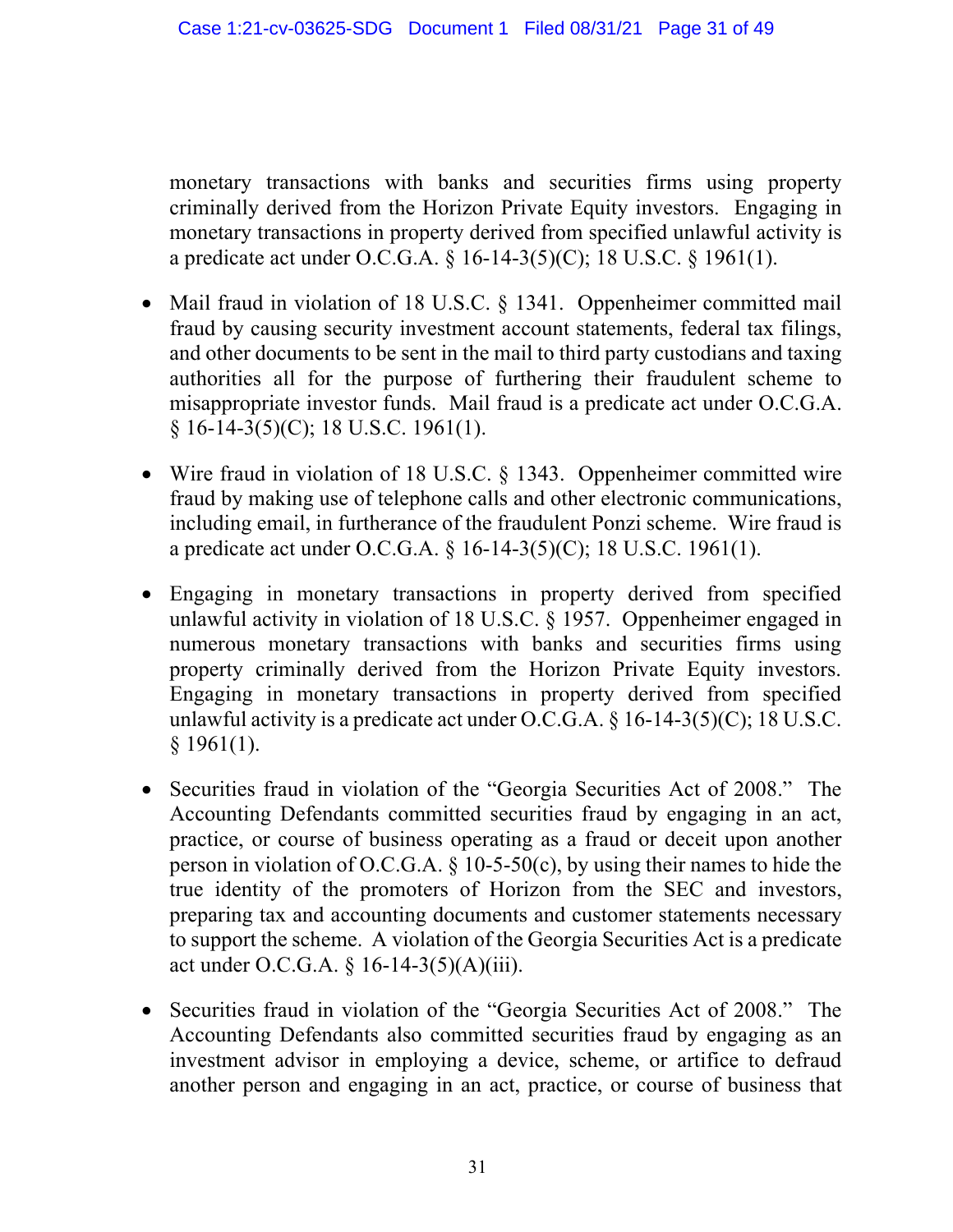operates or would operate as a fraud or deceit upon another person in violation of O.C.G.A. §10-5-51, by using their names to hide the true identity of the promoters of Horizon from the SEC and investors, preparing tax and accounting documents and customer statements necessary to support the scheme.. A violation of the Georgia Securities Act is a predicate act under O.C.G.A.  $§$  16-14-3(5)(A)(iii).

- Mail fraud in violation of 18 U.S.C. § 1341. The Accounting Defendants committed mail fraud by causing security investment account statements, federal tax filings, and other documents to be sent in the mail to third party Custodians and taxing authorities all for the purpose of furthering their fraudulent scheme to misappropriate investor funds. Mail fraud is a predicate act under O.C.G.A. § 16-14-3(5)(C); 18 U.S.C. 1961(1).
- Wire fraud in violation of 18 U.S.C. § 1343. The Accounting Defendants committed wire fraud by making use of telephone calls and other electronic communications, including email, in furtherance of the fraudulent Ponzi scheme. Wire fraud is a predicate act under O.C.G.A.  $\delta$  16-14-3(5)(C); 18 U.S.C. 1961(1).
- Engaging in monetary transactions in property derived from specified unlawful activity in violation of 18 U.S.C. § 1957. The Accounting Defendants engaged in numerous monetary transactions with banks and securities firms using property criminally derived from the Horizon Private Equity investors. Engaging in monetary transactions in property derived from specified unlawful activity is a predicate act under O.C.G.A.  $\S$  16-14-3(5)(C); 18 U.S.C. § 1961(1).

## **Conspiracy to Commit the Violations of Woods, Jim Woods, Mooney, Southport Capital, and HPE III**

65.

The object and purpose of the conspiracy included facilitating the commission

of acts of racketeering activity by its members and committing acts of racketeering

to conceal those that had already occurred.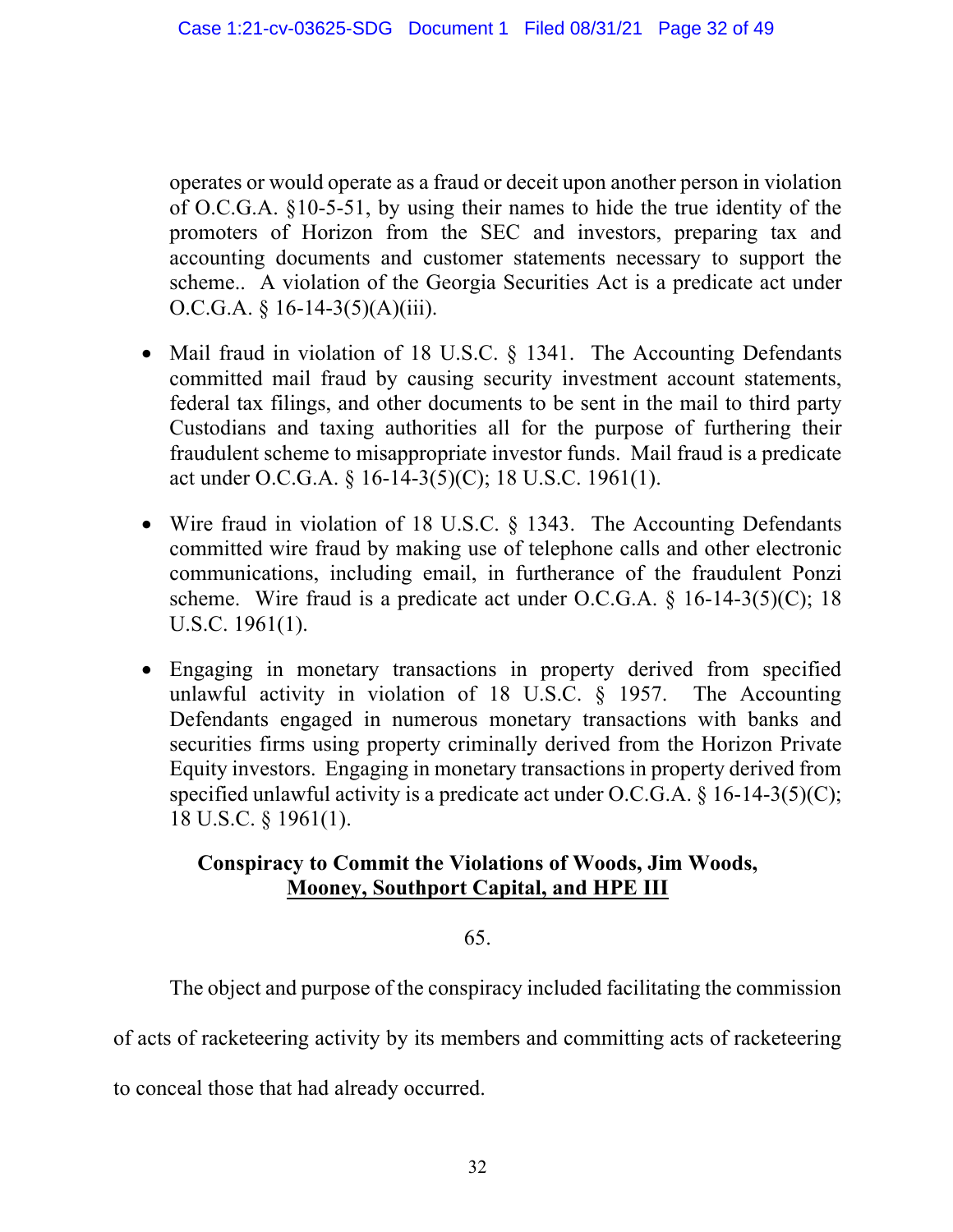The Defendants, along with Woods, Southport Capital, and HPE III, were aware of and agreed to the general criminal objectives of their jointly undertaken scheme. They knowingly and willfully joined in a conspiracy which itself contained a common plan or purpose to commit two or more predicate acts.

#### 67.

The purposes of the conspiracy were not accomplished, nor was the conspiracy abandoned, more than five years prior to the filing of the Complaint.

#### 68.

The Defendants, Woods, Southport Capital, and HPE III undertook a number of overt acts in furtherance of the conspiracy, including, but not limited to: marketing and selling interests in HPE III, liquidating and/or selling existing assets to fund investments in the Horizon Private Equity Ponzi scheme, transferring by mail and wire money to fund investments in Horizon Private Equity Ponzi scheme, filing false and misleading reports to securities regulators to hide the existence of the Horizon Private Equity Ponzi scheme, using mail and wire to transmit investor statements, and using individuals as "fronts" to hide the members' involvement in the Horizon Private Equity Ponzi scheme.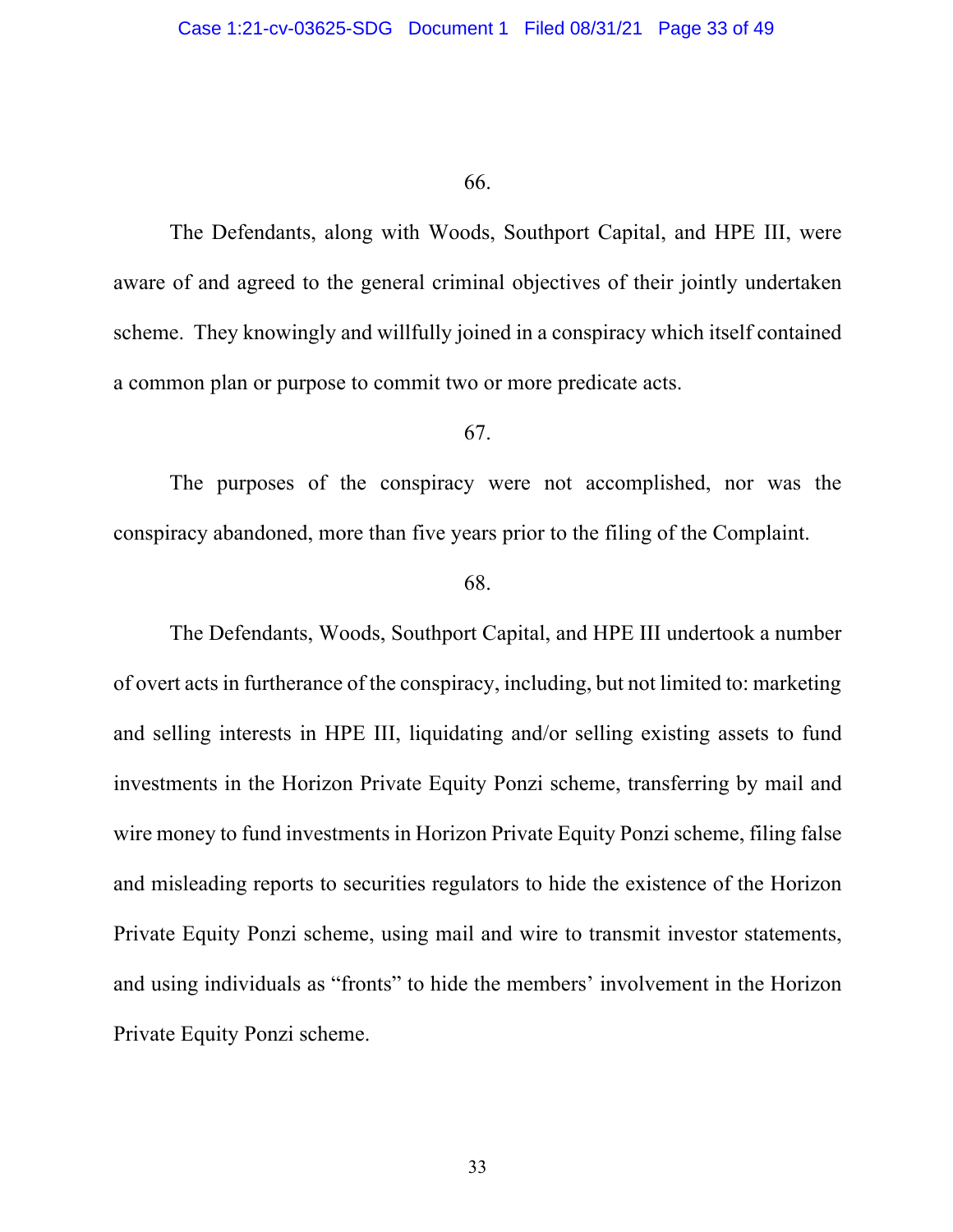The Defendants' illegal agreements and overt acts in furtherance of this conspiracy are in violation of O.C.G.A. § 16-14-4(c).

## **Liability of Oppenheimer for the Violations of Woods, Jim Woods, Mooney, Southport Capital, and HPE III**

#### 70.

At all times prior to January 2017, Woods was an agent of Oppenheimer by virtue of his employment as an Executive Director and investment adviser for Oppenheimer.

#### 71.

From 2008 through January 2017, Woods raised money for and operated the Horizon Private Equity Ponzi scheme from Oppenheimer's Atlanta, Georgia branch office.

## 72.

Oppenheimer's Atlanta branch manager during the relevant time period, William Atkinson Lobb, II, was physically located down the hall from Woods and was charged by law with supervising his activities to ensure Woods was complying with all securities laws. Lobb and other Oppenheimer management had first-hand, actual knowledge of Woods' activities from a multitude of sources including public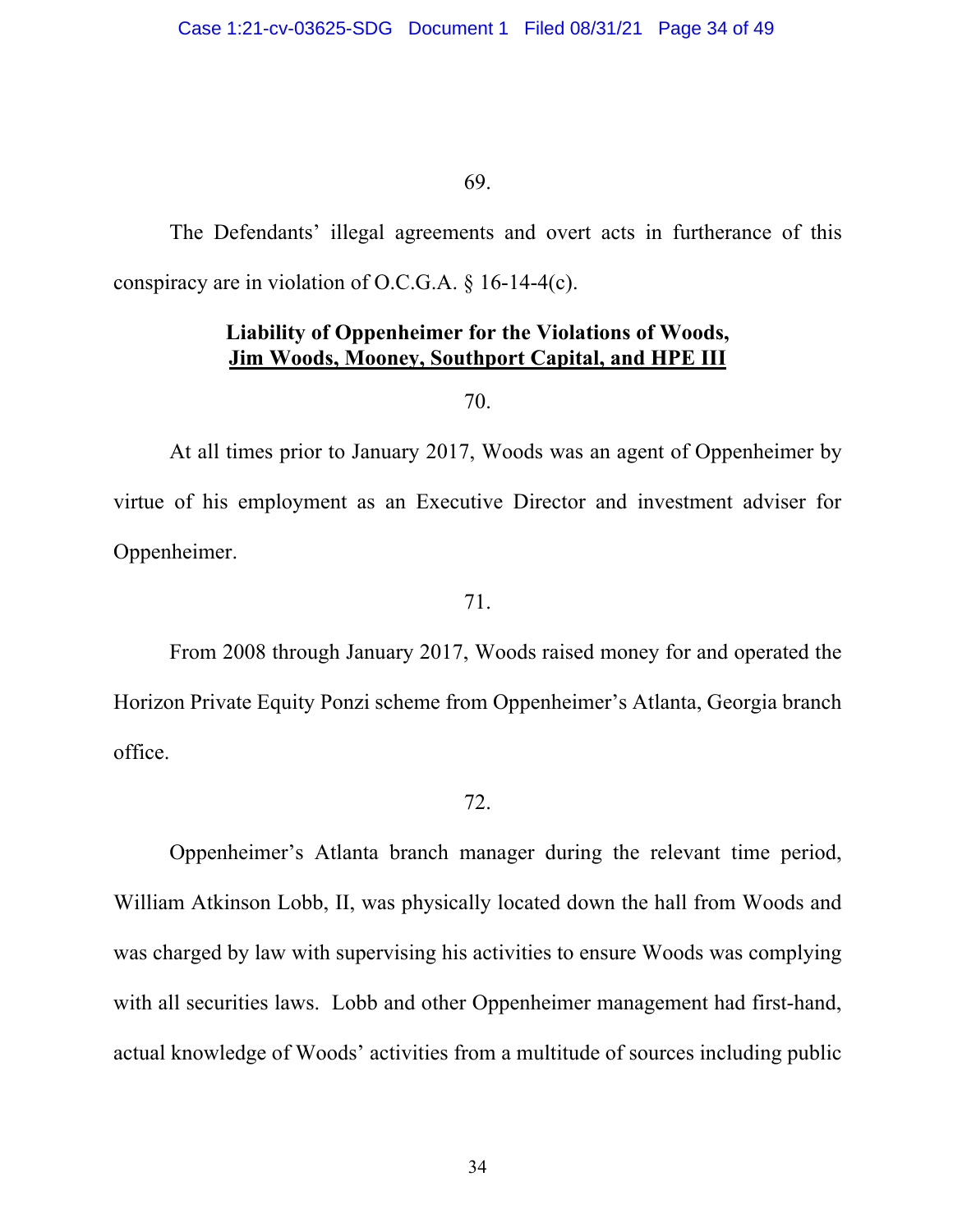filings and the allegations set forth in the *Himmler* lawsuit, which attached emails from Woods' undisclosed personal email account.

73.

In addition to Lobb, a host of other Oppenheimer personnel were, or should have been, aware of the selling away scheme, including the on-site compliance manager physically present in the Atlanta branch office.

74.

Oppenheimer is vicariously liable for the criminal acts undertaken by Woods from 2008-present because Oppenheimer's executives, managers, and compliance personnel authorized and/or recklessly tolerated Woods' acts.

## **COUNT II Breach of Fiduciary Duty (Adviser Defendants)**

## 75.

Plaintiff incorporates by reference all preceding allegations as if fully set forth herein.

76.

As registered investment advisor representatives with Southport Capital, the Adviser Defendants owed all Southport Capital customers, including Plaintiff and the class, fiduciary duties with respect to management of their investments.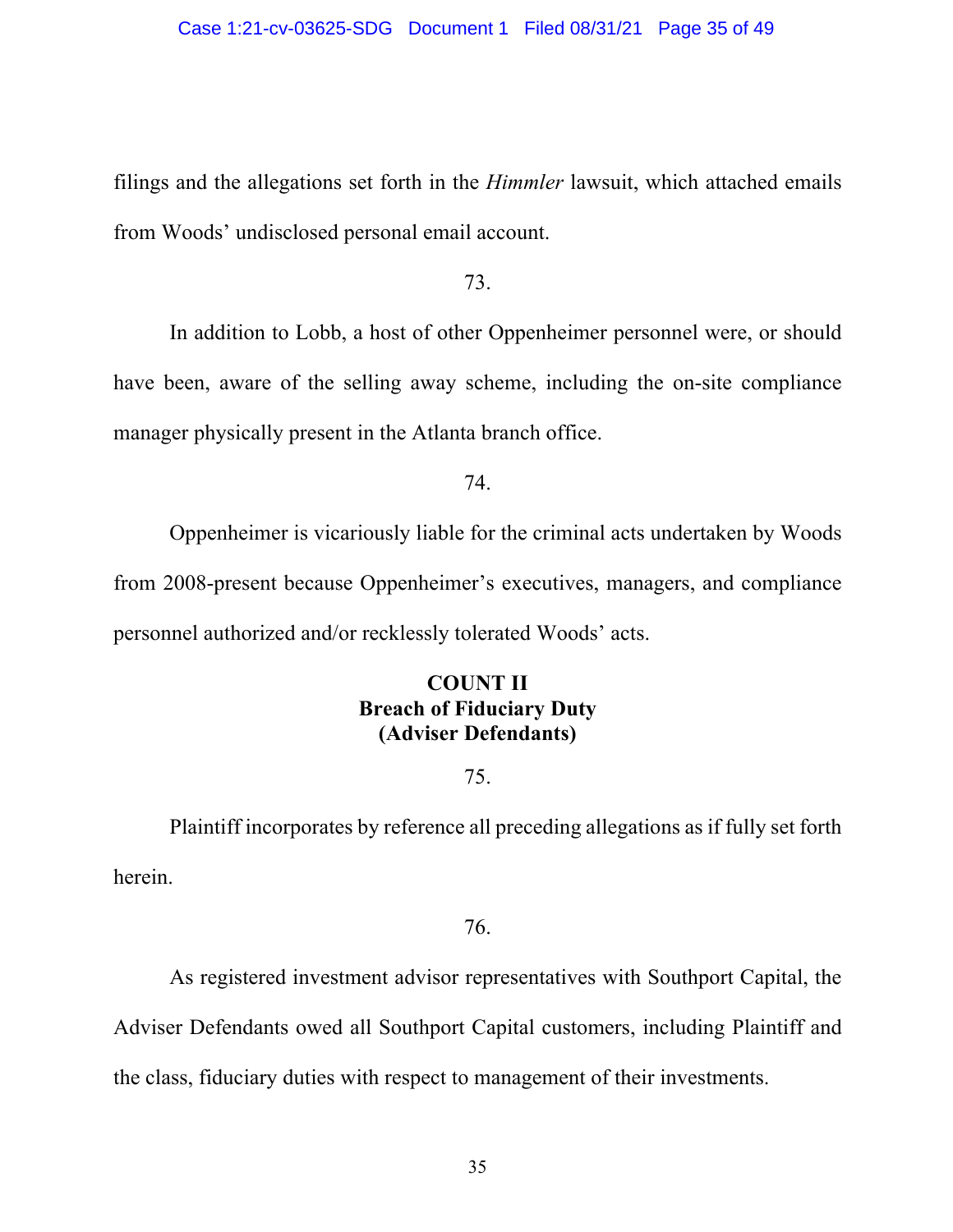The Adviser Defendants breached their fiduciary duties to Plaintiff and the class by, among other things, (1) participating in the sale of an unregistered security; (2) engaging in an act, practice, or course of business operating as a fraud or deceit upon another person in violation of O.C.G.A.  $\S$  10-5-50(c); and (3) by causing the sale of securities to investors based on material falsehoods and omissions regarding the nature of the investment, use of proceeds and investment returns.

#### 78.

As a proximate cause of these actions, Plaintiff and the class have sustained damages in an amount to be proven at trial.

#### 79.

The breaches set forth herein took place on a regular and ongoing basis at all times from 2008 through the present.

## **COUNT III CONSPIRACY AND/OR PROCUREMENT OF BREACH OF FIDUCIARY DUTY (Defendant Oppenheimer and the Accounting Defendants)**

80.

Plaintiff incorporates by reference all preceding allegations as if fully set forth herein.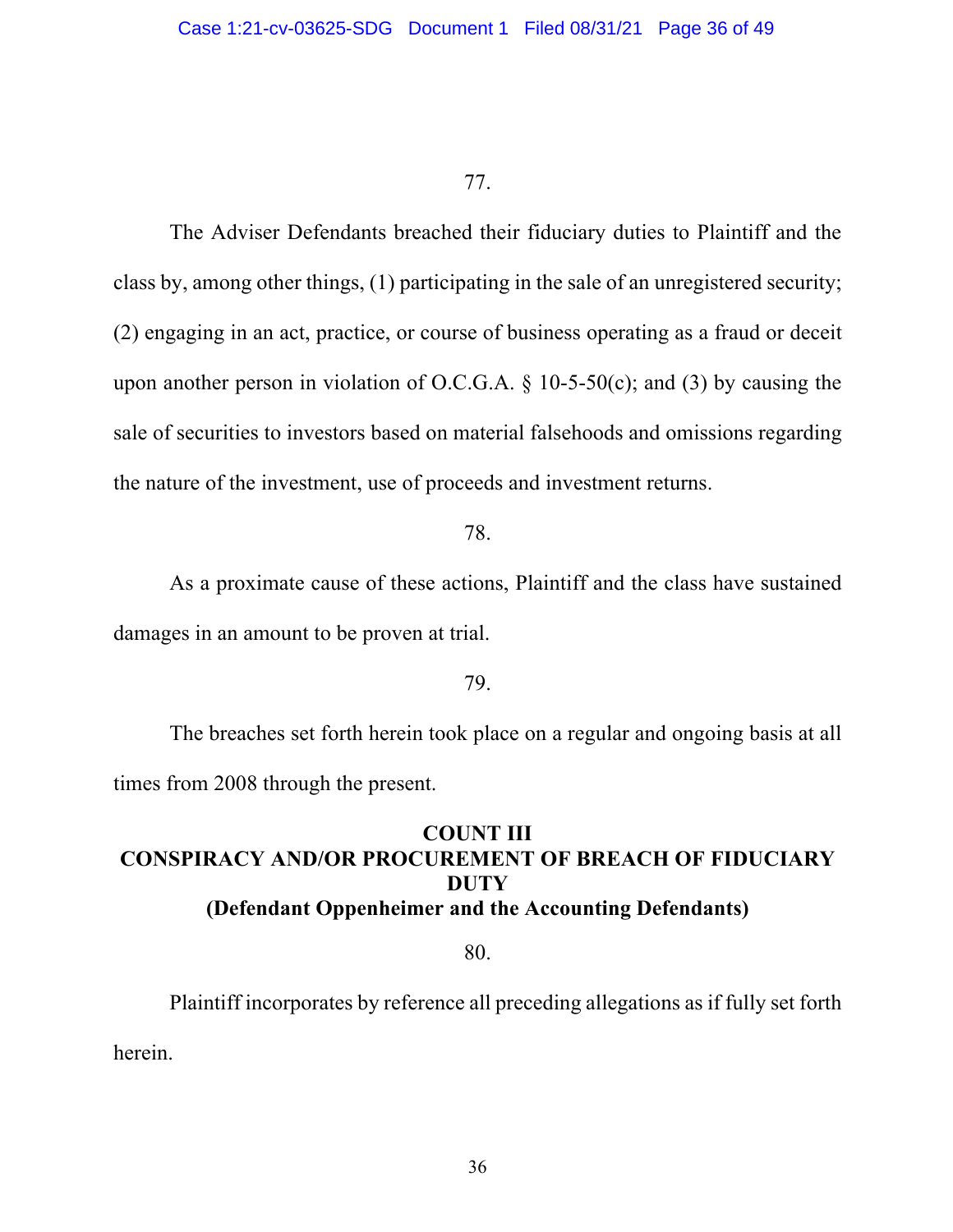Oppenheimer is a sophisticated financial institution with access to world-class legal and management experience and assistance. Oppenheimer was aware of the fiduciary duty owed to Woods' customers and yet it purposefully hid Woods' and the Adviser Defendants' violations of securities related statutes by permitting them to quietly resign from Oppenheimer and failing to comply with SEC and FINRA rules requiring Oppenheimer to disclose said violations at the time Woods and the Adviser Defendants were permitted to resign from Oppenheimer.

#### 82.

Similarly, the Accounting Defendants were involved in HPE III from its inception and were aware that Woods and other investment advisers were marketing and selling HPE III to investors in violation of their fiduciary duties to their customers.

#### 83.

As a result of their actions, Oppenheimer and the Accounting Defendants procured the breach of fiduciary duty committed by Woods, Southport Capital, and Southport Capital's other investment adviser representatives that marketed and sold interests in the Horizon Private Equity Ponzi scheme.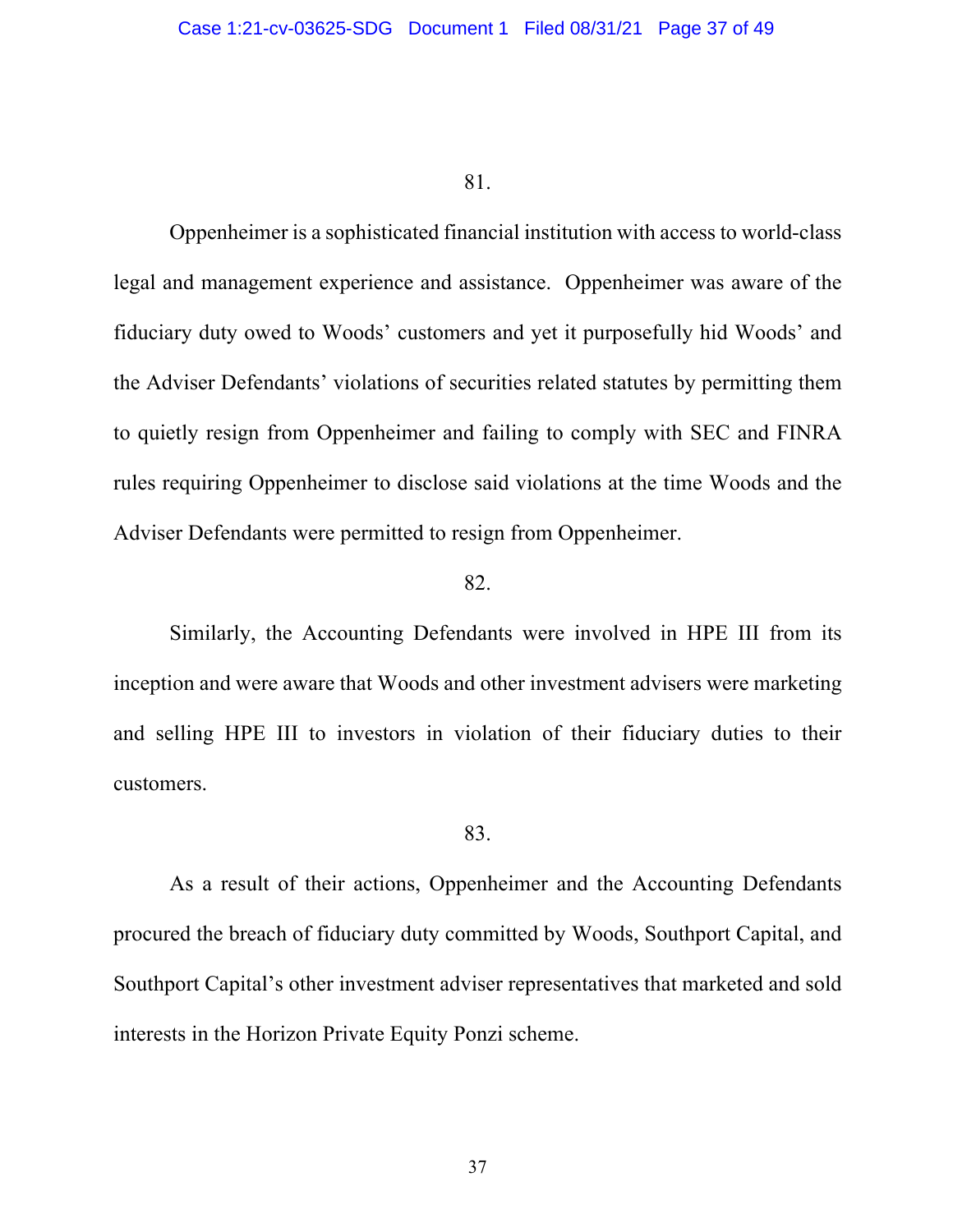Each of the breaches were undertaken willfully and in reckless disregard of their obligations and duties to the investors.

#### 85.

As a result of their actions, Oppenheimer and the Accounting Defendants procured the breach of fiduciary duty committed by Woods and the Adviser Defendants.

## 86.

As a result of its actions, Oppenheimer and the Accounting Defendants proximately caused damages to Plaintiff and the class in an amount to be determined at trial.

## **COUNT IV Negligent Misrepresentation (Oppenheimer)**

#### 87.

Plaintiff incorporates by reference all preceding allegations as if fully set forth herein.

88.

Oppenheimer was required by law to file a "Form U5 Uniform Termination Notice for Securities Industry Registration" with securities regulators. Oppenheimer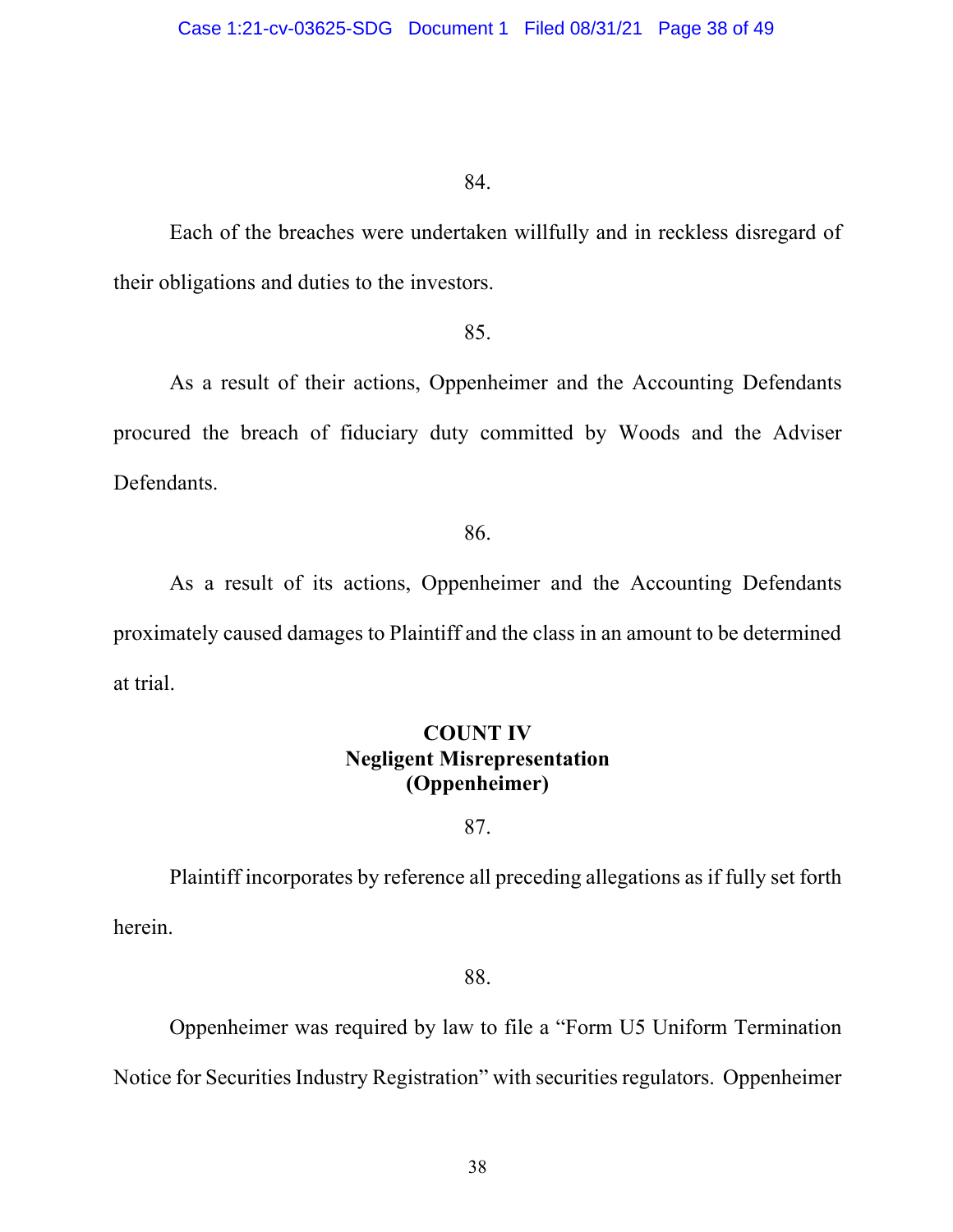was required to file the Form U5 as to Woods within thirty (30) days of his employment end date. In the Form U5, Oppenheimer was required to disclose why an individual left the firm.

#### 89.

Oppenheimer was under a continuing obligation to amend and update Woods' Form U5 to include reportable matters that became known to Oppenheimer after initial submission of the Form U5.

### 90.

Oppenheimer was required to disclose whether Woods was "under internal review for fraud or wrongful taking of property, or violating investment-related statutes, regulations, rules or industry standards of conduct." Separately, Oppenheimer was asked whether Woods voluntarily resigned, or was permitted to resign, after allegations were made that he had violated "investment-related statutes, regulations, rules or industry standards of conduct?"

## 91.

Oppenheimer had actual knowledge that Woods was engaged in a selling away scheme in violation of "investment-related statutes, regulations, rules or industry standards of conduct," but permitted Woods to resign without disclosing the wrongdoing on the Form U5. Had they done so, the violation would have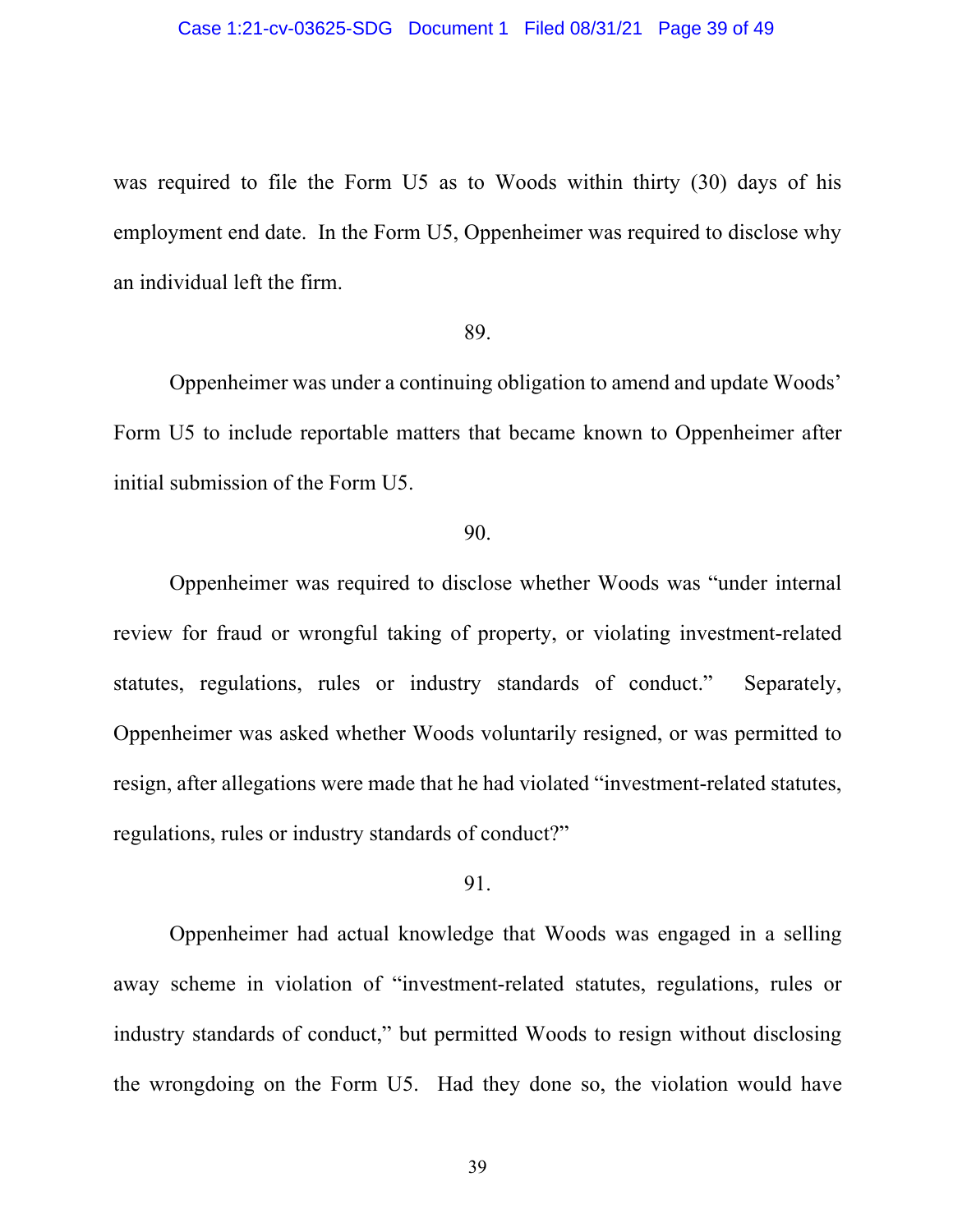#### Case 1:21-cv-03625-SDG Document 1 Filed 08/31/21 Page 40 of 49

automatically triggered an investigation by FINRA and would have been placed on Woods' publicly available "broker check."

#### 92.

From January 2017 through the present, Oppenheimer, which had actual knowledge of the wrongdoing, failed to comply with its duty to amend and update Woods' Form U5, which would have publicly disclosed the wrongdoing to regulators and the public.

## 93.

From January 2017 through the present, Southport Capital was required by law to provide all customers the SEC Form ADV which includes, among other things, disclosures regarding the advisors employed at Southport Capital. Had Oppenheimer completed the Form U5 truthfully, its disclosure would have been included on the Form ADV provided to Plaintiff and the class. Instead, the Form ADV provided to Southport Capital customers, including Plaintiff and the class, indicated that Woods had left Oppenheimer on good terms.

#### 94.

Oppenheimer failed to exercise reasonable care and competence in the representations made to regulators and the investing public, including Plaintiff and the class.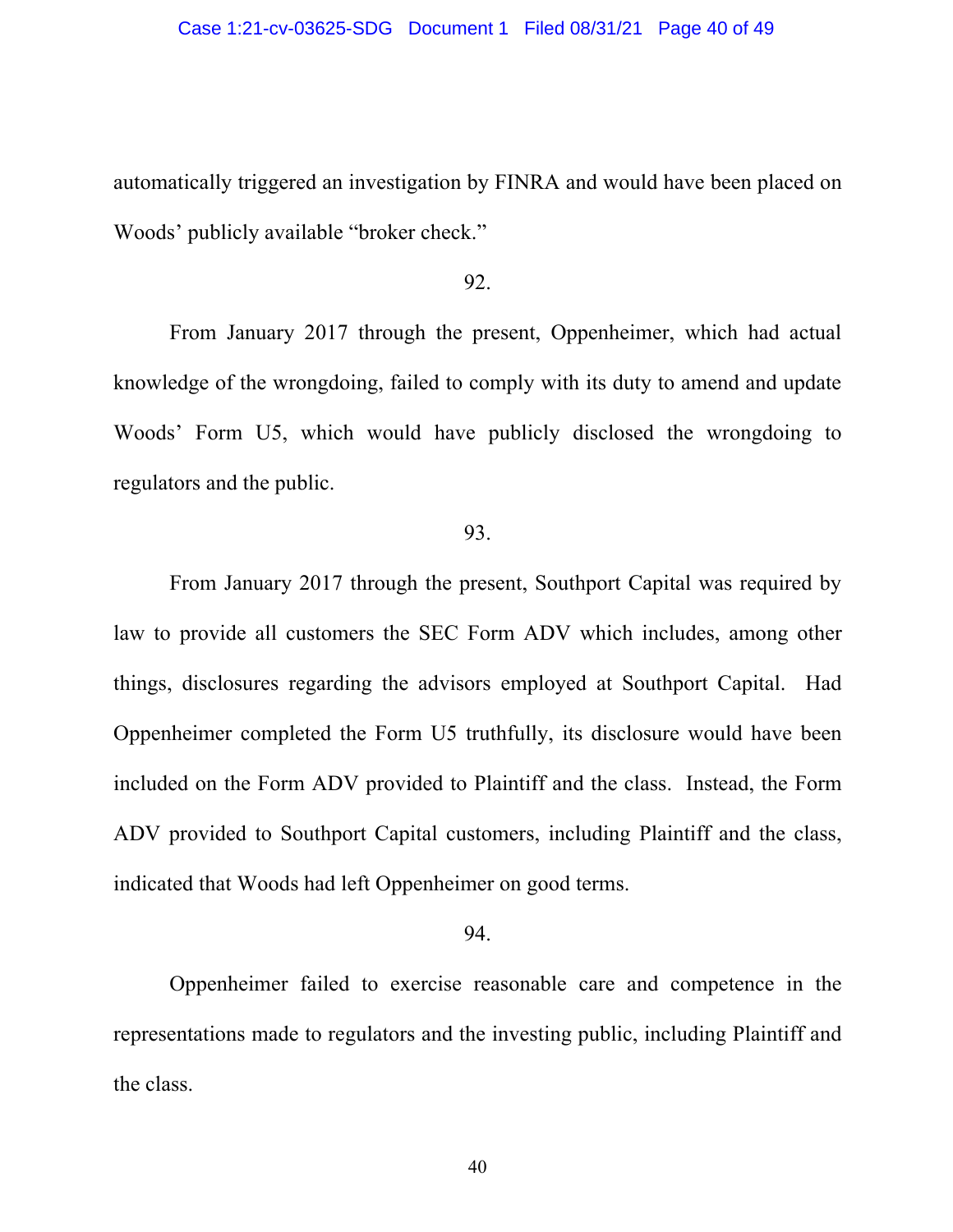Oppenheimer owed Plaintiff and the class a duty of reasonable care and competence in the provision of information to FINRA that was relied upon by Plaintiff and the class deciding to invest in the Horizon Private Equity Ponzi scheme.

#### 96.

Oppenheimer breached this duty by failing to exercise reasonable care and diligence and providing information with respect to Woods' resignation that was false, inaccurate, and/or misleading.

#### 97.

Plaintiff and the class, at the time these representations were made, and at the time they took the actions alleged herein, were unaware of the falsity, inaccuracy and/or misleading nature of Oppenheimer's representations. Plaintiff and the class's reliance on the statements was justifiable and reasonable given Oppenheimer's reputation and superior knowledge.

## 98.

In reliance on these representations, Plaintiff and the class were induced to incur, and did incur, damages.

#### 99.

Oppenheimer had the ability at all times to correct their false filing but chose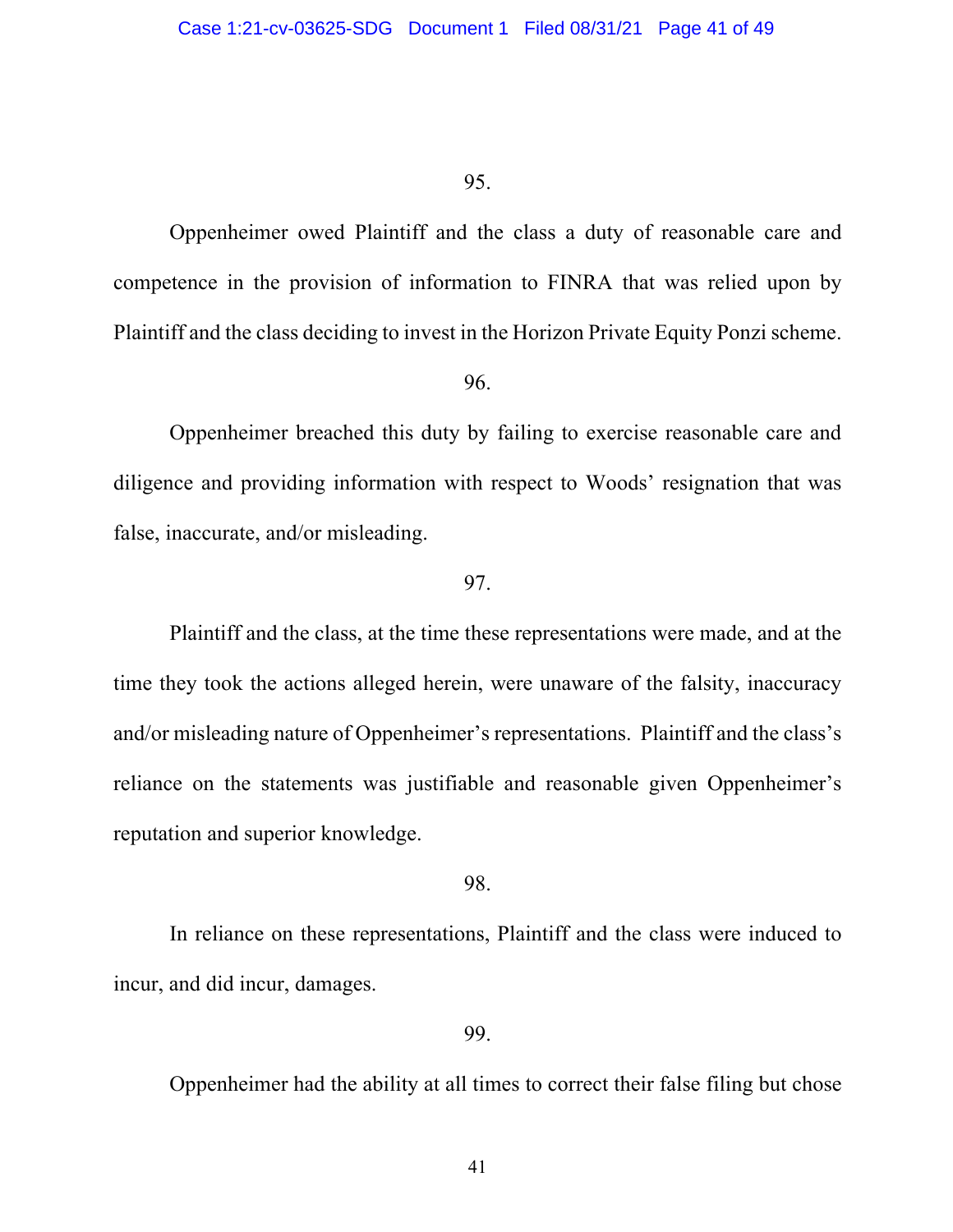not to do so, thus giving the appearance to the investing public at all times from 2016-present that Woods resigned from its firm whilst in good standing. Thus, the negligent misrepresentations were publicly stated and reiterated on a regular and ongoing basis at all times from December 2016 to the present.

#### 100.

As a proximate result of Oppenheimer's negligent misrepresentations as herein alleged, Plaintiff and the class have incurred damages.

## **COUNT V Aiding and Abetting Fraud (All Defendants)**

## 101.

Plaintiff incorporates by reference all preceding allegations as if fully set forth herein.

#### 102.

Oppenheimer knew or should have known that fraud and wrongful acts and omissions like that committed by Woods and his related parties was possible absent appropriate monitoring, supervision, rules, and safeguards but purposefully failed to engage in monitoring or supervising or to adopt such rules or safeguards.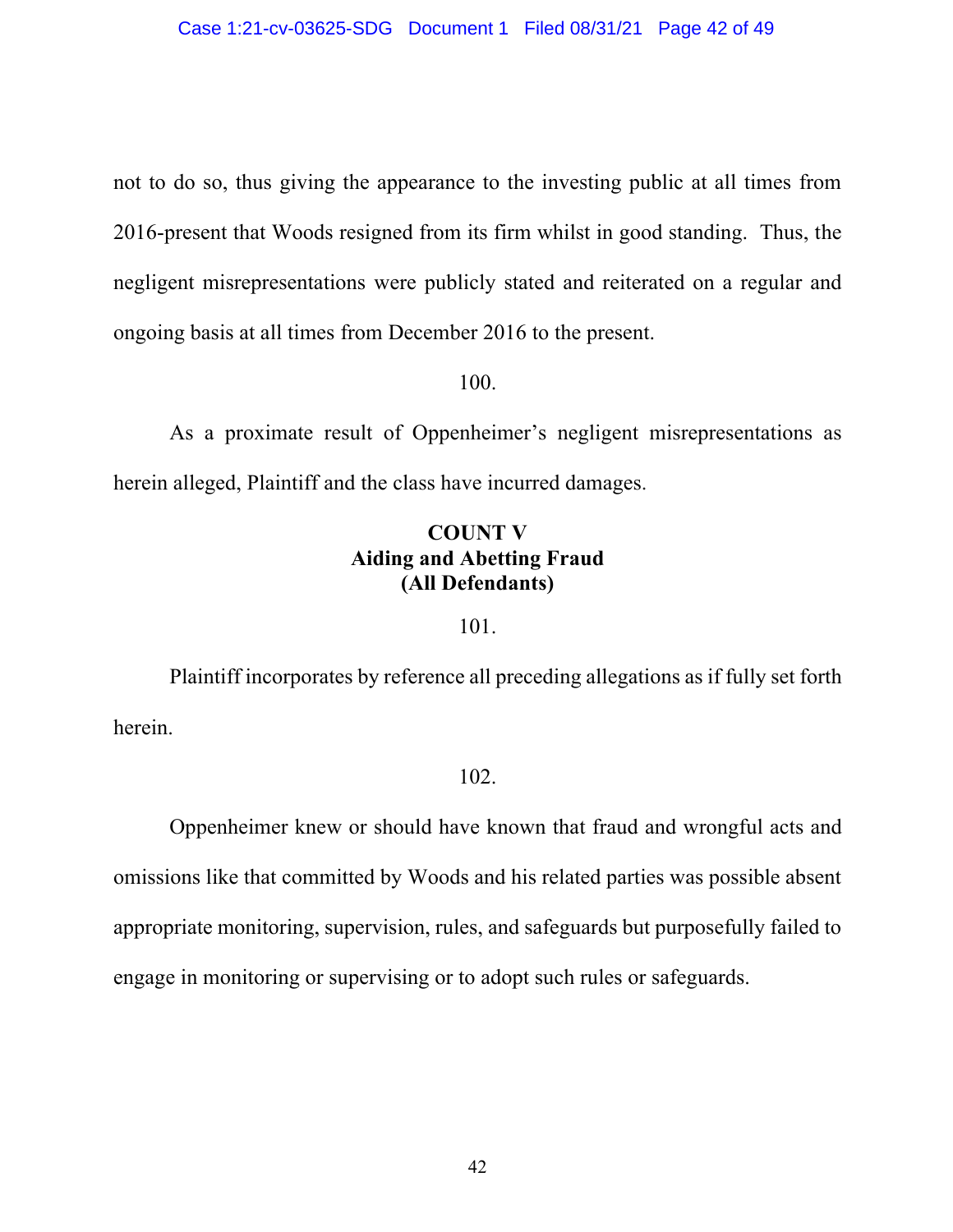Oppenheimer, after discovering the Ponzi scheme, intentionally filed false statements with regulators so as to shield Woods from being discovered because it knew that it was liable for him engaging in a Ponzi scheme from their office and they wished to avoid financial liability for his acts.

#### 104.

Oppenheimer thereby substantially assisted in the fraud by deliberately turning a blind eye to illegal conduct and/or intentionally covering up the illegal conduct.

#### 105.

The conduct of Oppenheimer directly and proximately caused damages to all investors who invested in the Horizon Private Equity Ponzi scheme from 2008 to present.

#### 106.

Likewise, the Accounting Defendants knew or should have known that fraud and wrongful acts and omissions were being committed by Woods and his related parties due to their access to financial records, legal documents and active participation in his web of related corporate entities Woods utilized to carry out his illegal scheme.

43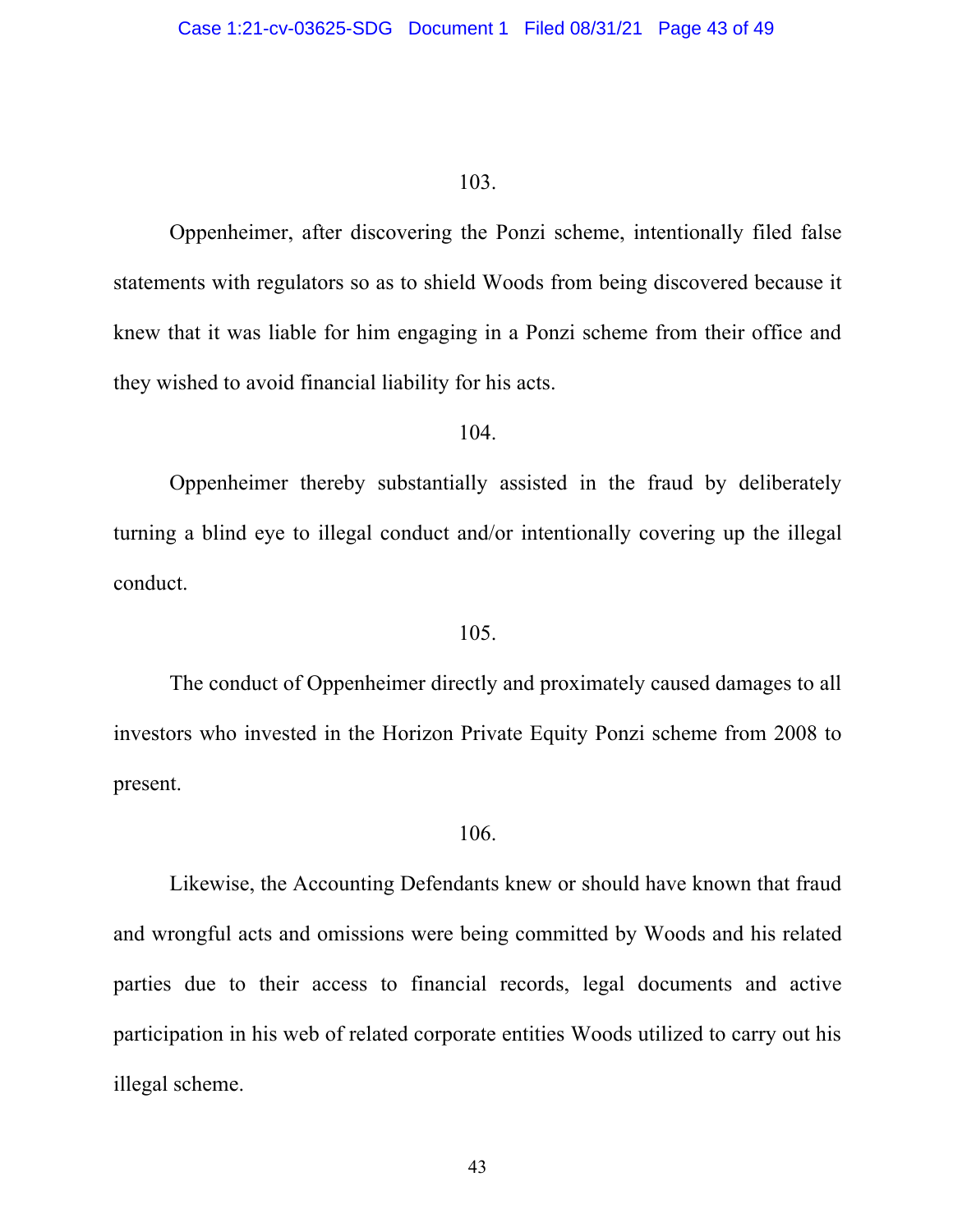The Accounting Defendants failed to take any action to notify investors or regulators that Woods was engaged in an illegal Ponzi scheme.

## 108.

The Accounting Defendants thereby substantially assisted in the fraud by deliberately turning a blind eye to illegal conduct and/or intentionally covering up the illegal conduct.

## 109.

The conduct of the Accounting Defendants directly and proximately caused damages to all investors who invested in the Horizon Private Equity Ponzi scheme from 2008 to present.

## **COUNT VI UNJUST ENRICHMENT (The Adviser and Accounting Defendants)**

#### 110.

Plaintiff incorporates by reference all preceding allegations as if fully set forth herein.

## 111.

As a result of the various breaches alleged herein, Plaintiff and the class suffered damages. The Adviser and Accounting Defendants were unjustly enriched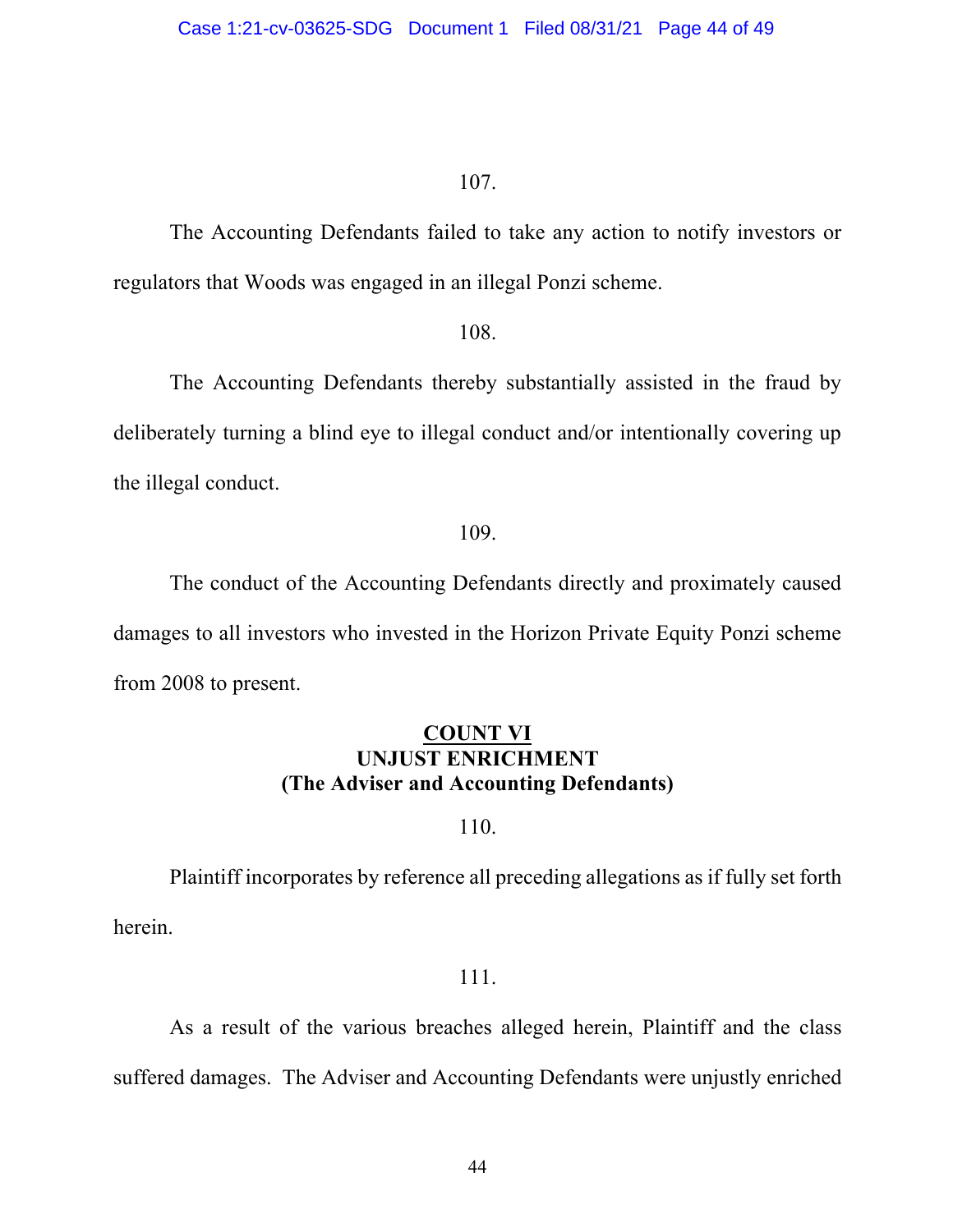by the receipt of ongoing fees from Horizon investor money for which they were not entitled due to the acts set forth herein.

### 112.

The Adviser and Accounting Defendants should in all interests of fairness be required to disgorge all compensation earned and monies taken from Horizon Private Equity from its inception through the present.

## **COUNT VII PUNITIVE DAMAGES (All Defendants)**

## 113.

Plaintiff incorporates by reference all preceding allegations as if fully set forth herein.

## 114.

Defendants engaged in willful misconduct, acted with malice, and have engaged in fraud, wantonness, oppression, or that entire want of care which would raise the presumption of conscious indifference to consequences.

## 115.

Defendants acted with specific intent to cause harm to the investors.

116.

In light of the allegations set forth herein, Plaintiff and the class are entitled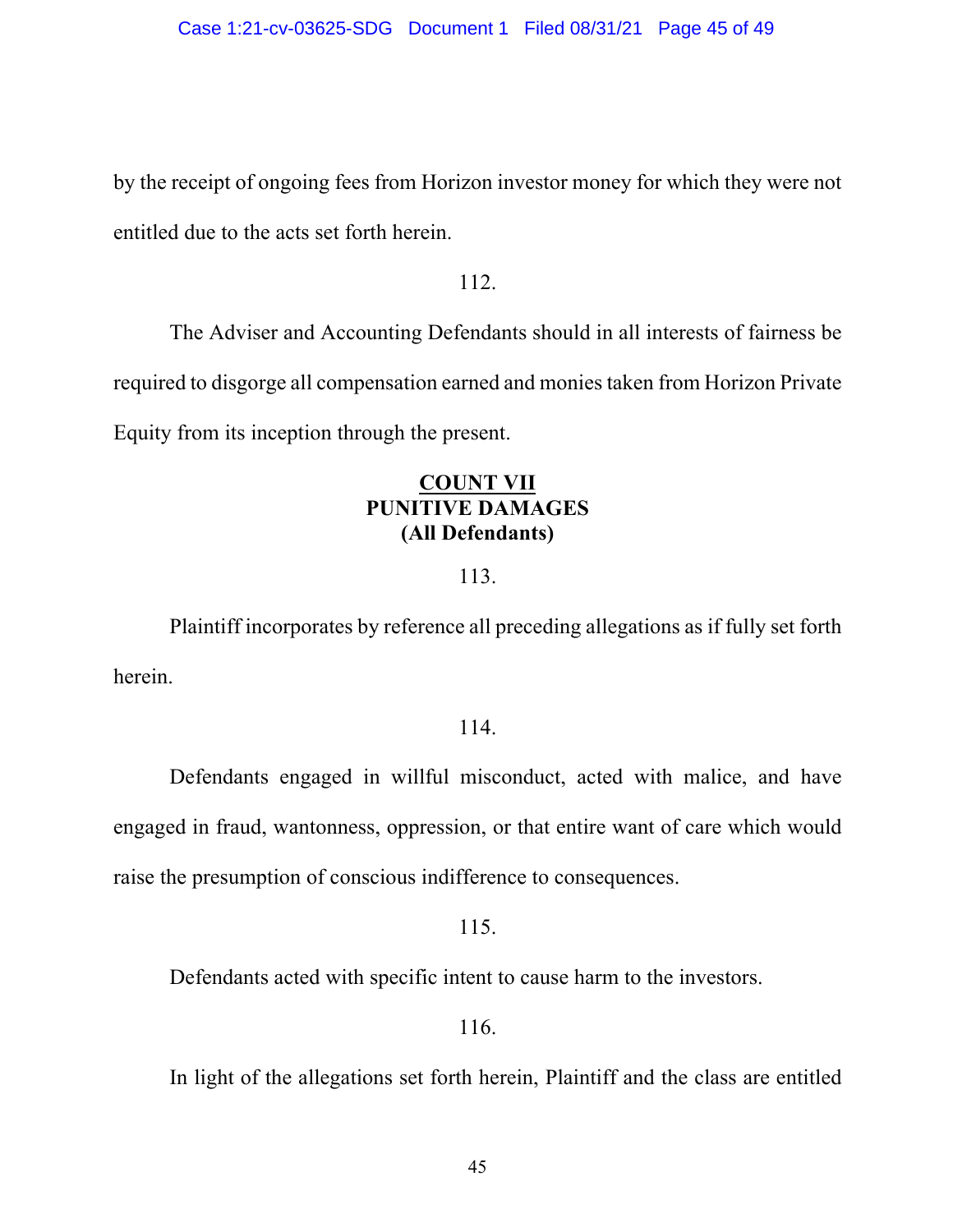to punitive damages.

## **COUNT VIII ATTORNEYS' FEES (All Defendants)**

## 117.

Plaintiff incorporates by reference all preceding allegations as if fully set forth herein.

#### 118.

Defendants have acted in bad faith, have been stubbornly litigious and have caused Plaintiffs unnecessary trouble and expense.

## 119.

Pursuant to O.C.G.A. § 9-5-14 and Titles 10 and 16 of the Georgia Code, Plaintiffs are entitled to recover from Defendants their expenses of litigation, including but not limited to, attorneys' fees.

## **PRAYER FOR RELIEF**

Plaintiff respectfully asks that this Court:

- (a) Enter an order certifying this action as a class action pursuant to Fed. R. Civ. P. 23;
- (b) Conduct a jury trial of all claims and issues as to which there is a right to jury trial;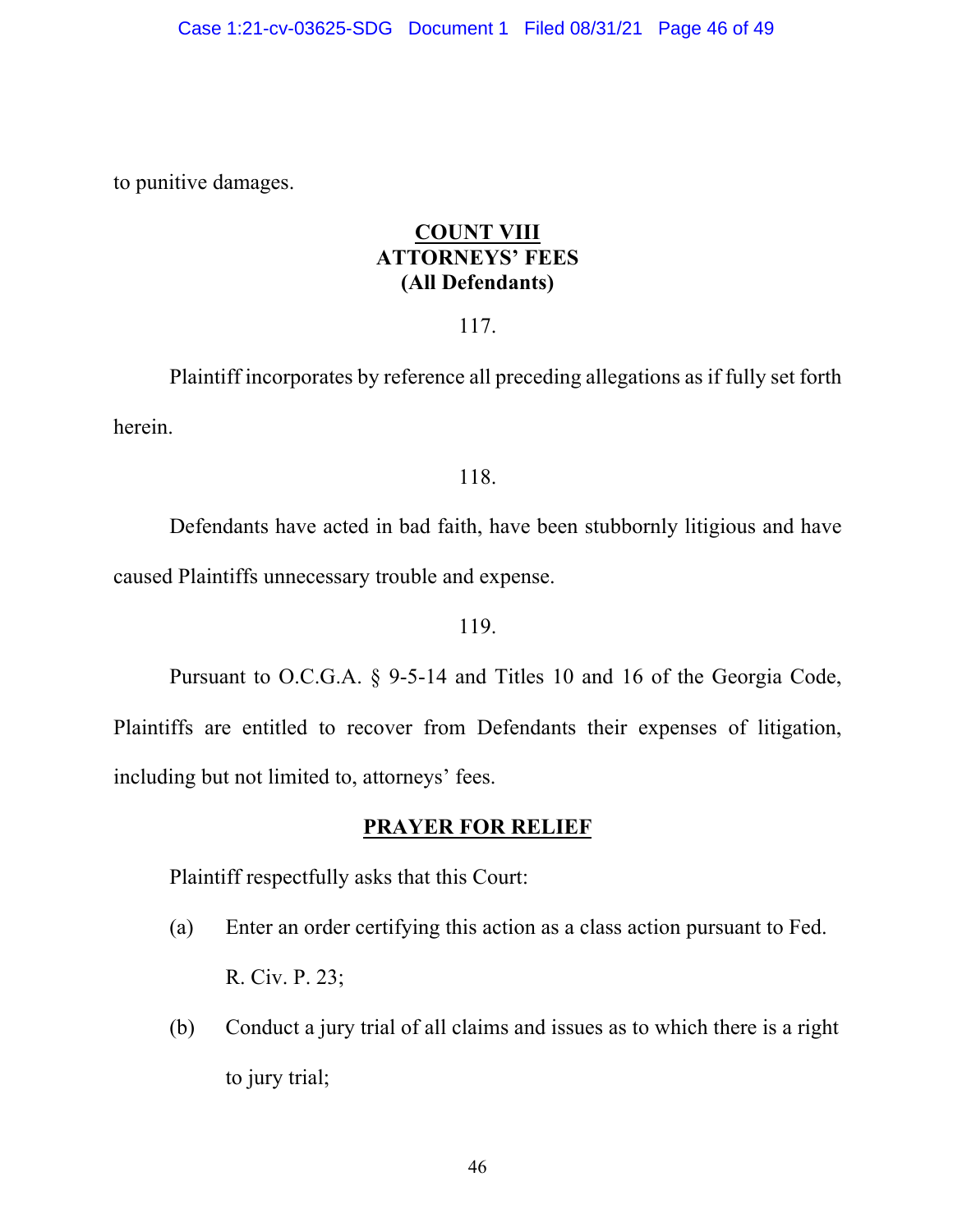- (c) Enter judgment awarding damages to Plaintiff and the class in an amount to be determined at trial;
- (d) Award Plaintiff the costs of this suit, including reasonable attorneys' fees; and
- (e) Such other and further relief as the Court deems proper and just.

Plaintiff hereby demands a trial by jury.

Respectfully submitted this 31st day of August, 2021.

## **THE LAW OFFICE OF CRAIG KUGLAR, LLC**

/s/ Craig H. Kuglar CRAIG H. KUGLAR, ESQ. Georgia Bar No. 429968

The Law Office of Craig Kuglar, LLC 931 Monroe Drive NE, Suite A102-353 Atlanta, Georgia 30308 TEL (404) 432-4448 FAX (404) 393-8007 ck@kuglarlaw.com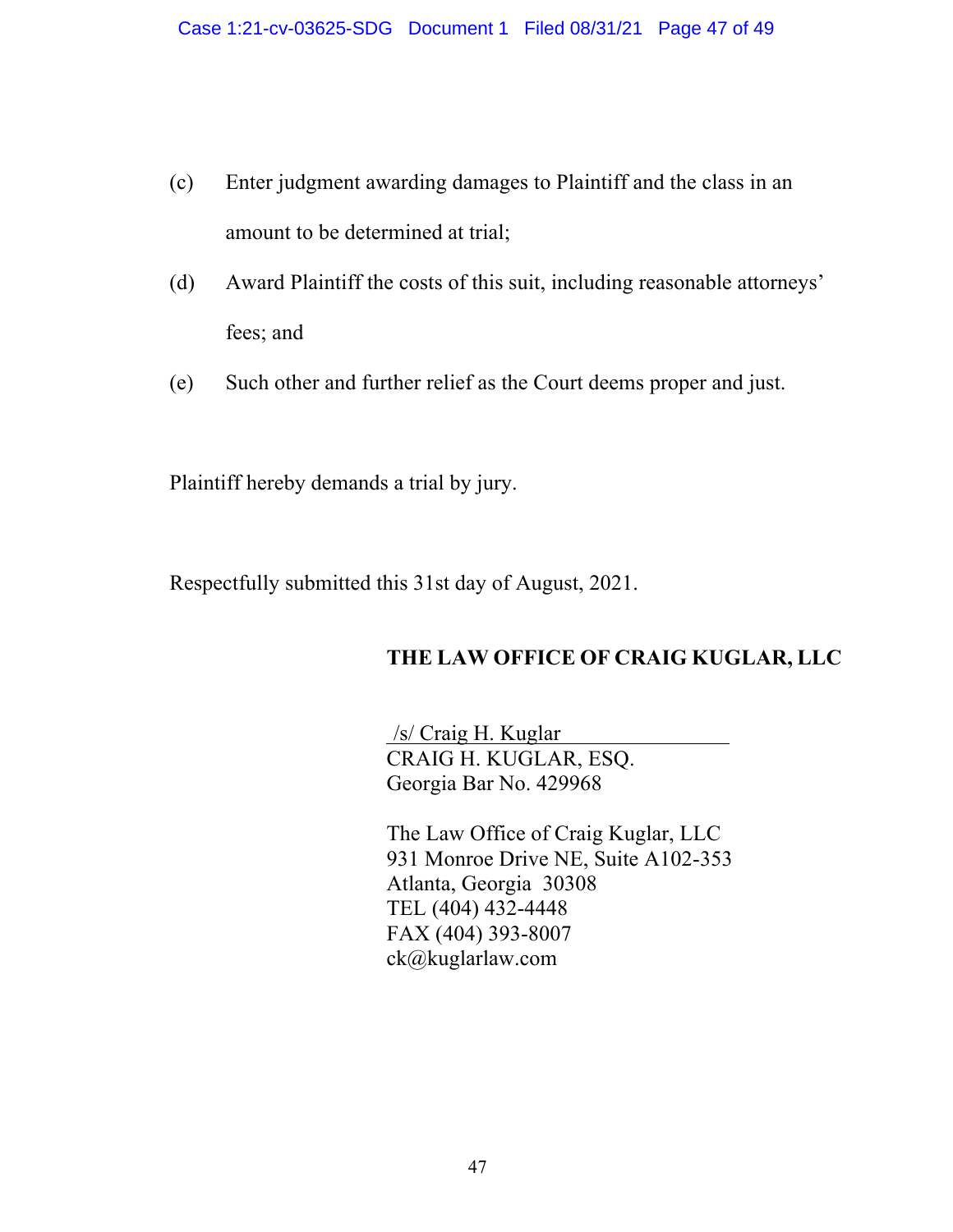## **CHAPMAN ALBIN LLC**

JOHN S. CHAPMAN, ESQ. *Pro hac vice application forthcoming* jchapman@chapmanlegal.com JASON T. ALBIN, ESQ. *Pro hac vice application forthcoming* jalbin@chapmanlegal.com PHILIP L. VUJANOV, ESQ. *Pro hac vice application forthcoming* pvujanov@chapmanlegal.com Chapman Albin LLC 700 West St. Clair Avenue Suite 200 Cleveland, Ohio 44113 TEL (216) 241-8172 FAX (216) 241-8175

*Attorneys for Plaintiffs*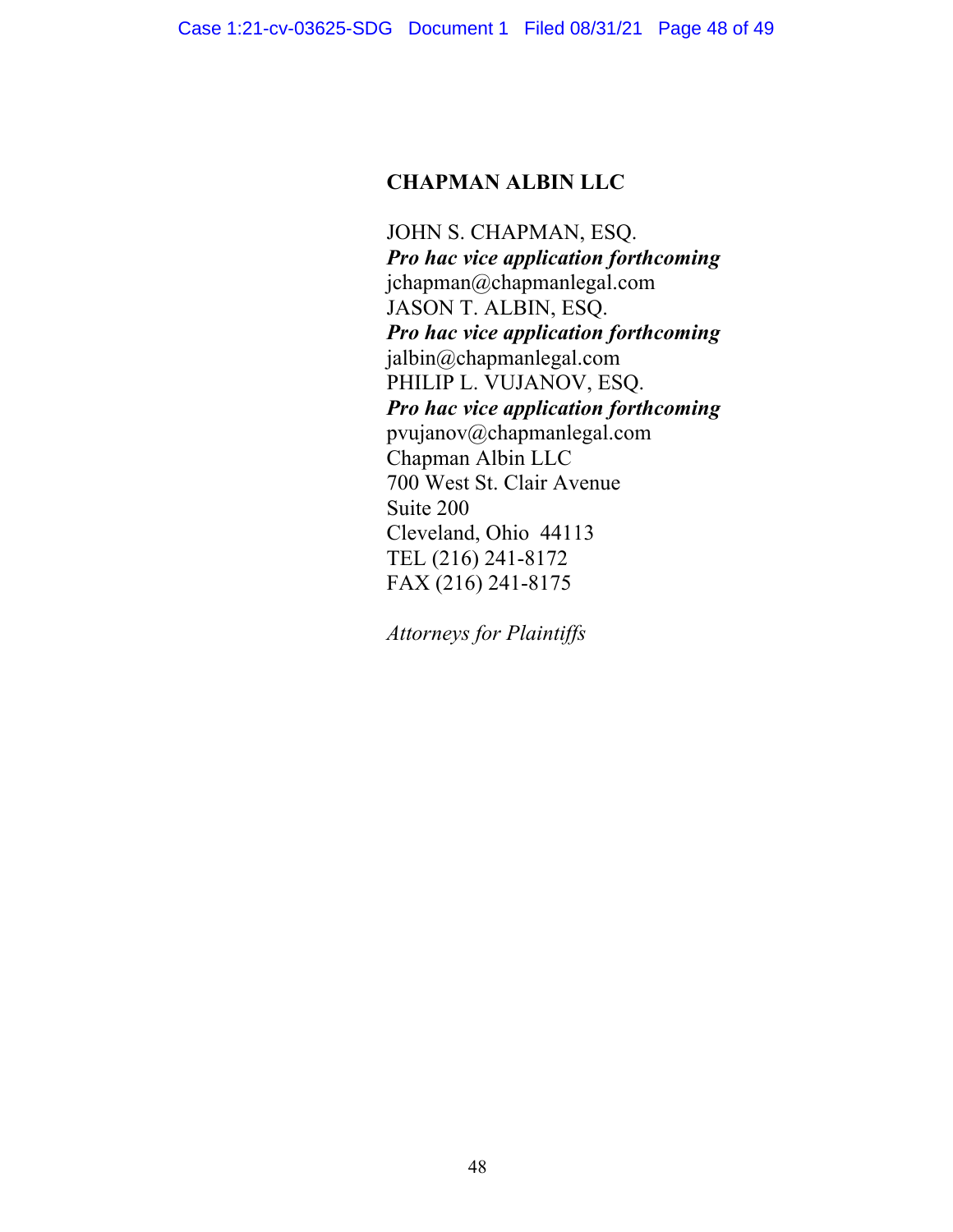## **LOCAL RULE 7.1D CERTIFICATION**

This is to certify that the foregoing pleading complies with the font and margin specifications set forth in Local Rule 5.1B. The font used is Times New Roman, 14 point.

/s/ Craig H. Kuglar